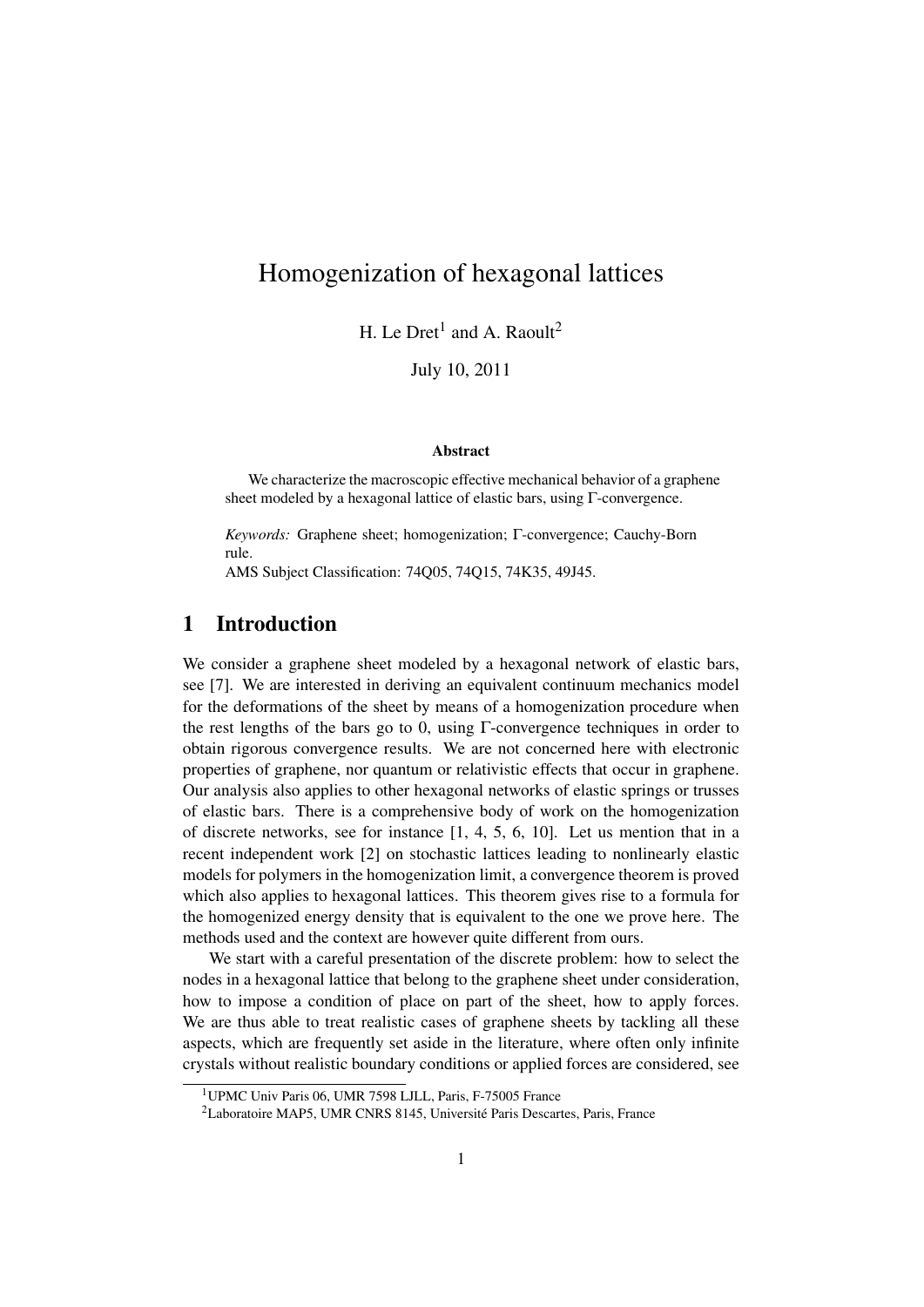for example the critical remarks made by Ericksen [11] on this subject. We do this however at the expense of a nonnegligible amount of notation and special cases that have to be checked separately in the sequel.

We next rewrite the problem as a sequence of problems in the calculus of variations, in the same spirit as [5] and other works in the literature, by replacing the discrete displacements of the atoms in the sheet by functions defined on a domain. A hexagonal network is a complex lattice, and consequently, we have to introduce two independent functions to that effect, one of which is continuous piecewise affine, and the other is piecewise constant.

The original discrete problem is thus recast as a sequence of problems in the calculus of variations in which a functional, depending on a small parameter  $\varepsilon$  that represents the interatomic distance, is minimized over a set of admissible functions. The core of the article in Section 4 is then to characterize the limit of this sequence of minimization problems when  $\varepsilon$  tends to 0. We first prove uniform estimates, which is not immediate since the energy densities are not uniformly coercive, but vanish on roughly speaking half of the domain. Then, in a long series of technical lemmas, we prove the Γ-convergence of the sequence of functionals toward a functional of the calculus of variations, and we give a formula for the limit homogenized energy density. The general organization of the Γ-convergence argument is inspired by, but not a consequence of [17], with several simplifications on the one hand, and on the other hand several arguments that are entirely specific to the discrete to continuum limiting process that we consider here.

In Section 5, we establish a few properties of the homogenized energy density: material frame indifference, material symmetry, non convexity properties.

Finally, in Section 6 we show some numerical results which lead to several interesting observations in relation with the Cauchy-Born rule.

Part of the results of this article were announced in [14].

# 2 Setting of the problem

In this article, we consider sheets, *i.e.*, two-dimensional structures, that deform in three-dimensional Euclidean space. It is better for ulterior purposes to keep the two spaces separate, in the spirit of the Lagrangian description of continuum mechanics, rather than identifying the two-dimensional space with a particular plane of three-dimensional space. We thus consider  $\mathbb{R}^2$  equipped with a Euclidean structure and an orthonormal basis  $(e_1, e_2)$ , and  $\mathbb{R}^3$  also equipped with a Euclidean structure and an orthonormal basis  $(e'_1, e'_2, e'_3)$ . We can thus measure lengths both in  $\mathbb{R}^2$  and in  $\mathbb{R}^3$ .

Let  $\omega$  be a bounded open connex subset of  $\mathbb{R}^2$  of class  $C^1$  for simplicity. We assume that  $\bar{\omega}$  contains the reference configuration of a hexagonal lattice of nodes linked together by elastic bars of length  $\varepsilon_0 > 0$ , where  $\varepsilon_0 > 0$  is the interatomic distance between nearest neighbors in graphene at equilibrium under zero loading. The sheet is subjected to boundary conditions of place, to be made precise later on.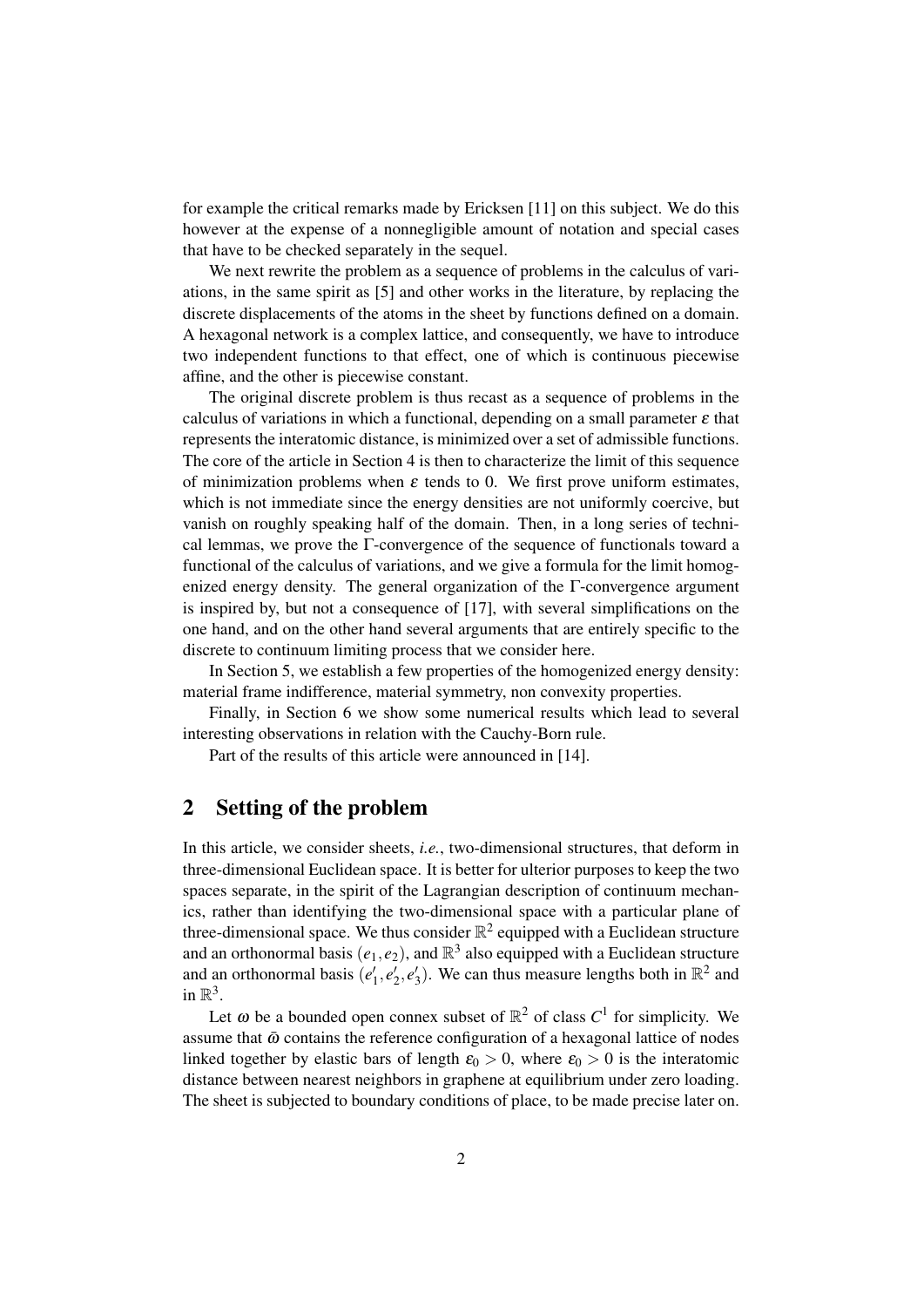It is also subjected to dead loading forces applied to the nodes and consequently deforms in  $\mathbb{R}^3$ .

Let us first describe the global, scale 1, hexagonal lattice in  $\mathbb{R}^2$ . We introduce the three vectors

$$
s = \sqrt{3}e_1
$$
,  $t = \frac{\sqrt{3}}{2}e_1 + \frac{3}{2}e_2$  and  $p = \frac{1}{3}(s+t)$ .

In the description we use, the lattice is comprised of two types of nodes: The type 1 nodes that occupy points  $is + jt$  with  $(i, j) \in \mathbb{Z}^2$ , and the type 2 nodes that occupy points  $is + jt + p$ , again with  $(i, j) \in \mathbb{Z}^2$ , see Figure 1 below. The hexagonal lattice is thus a complex lattice, a superposition of two simple Bravais lattices which are translates of each other, shown with different dashed lines below. We are following here the standard description of such complex lattices.



Figure 1: •: type 1 nodes, ◦: type 2 nodes

The hexagonal nature of the sheet is not yet apparent. We now assume that the internal energy of the sheet only derives from chemical bonds that join nearest neighboring type 1 and type 2 nodes. We model these bonds by bars. There are thus three types of bars: Type 1 bars parallel to  $s - p$ , type 2 bars parallel to  $t - p$ , and type 3 bars parallel to *p*, see Figure 2 below. This classification of bars is only for labeling reasons, all bars are physically equivalent.



Figure 2: Hexagonal structure and the three different types of bars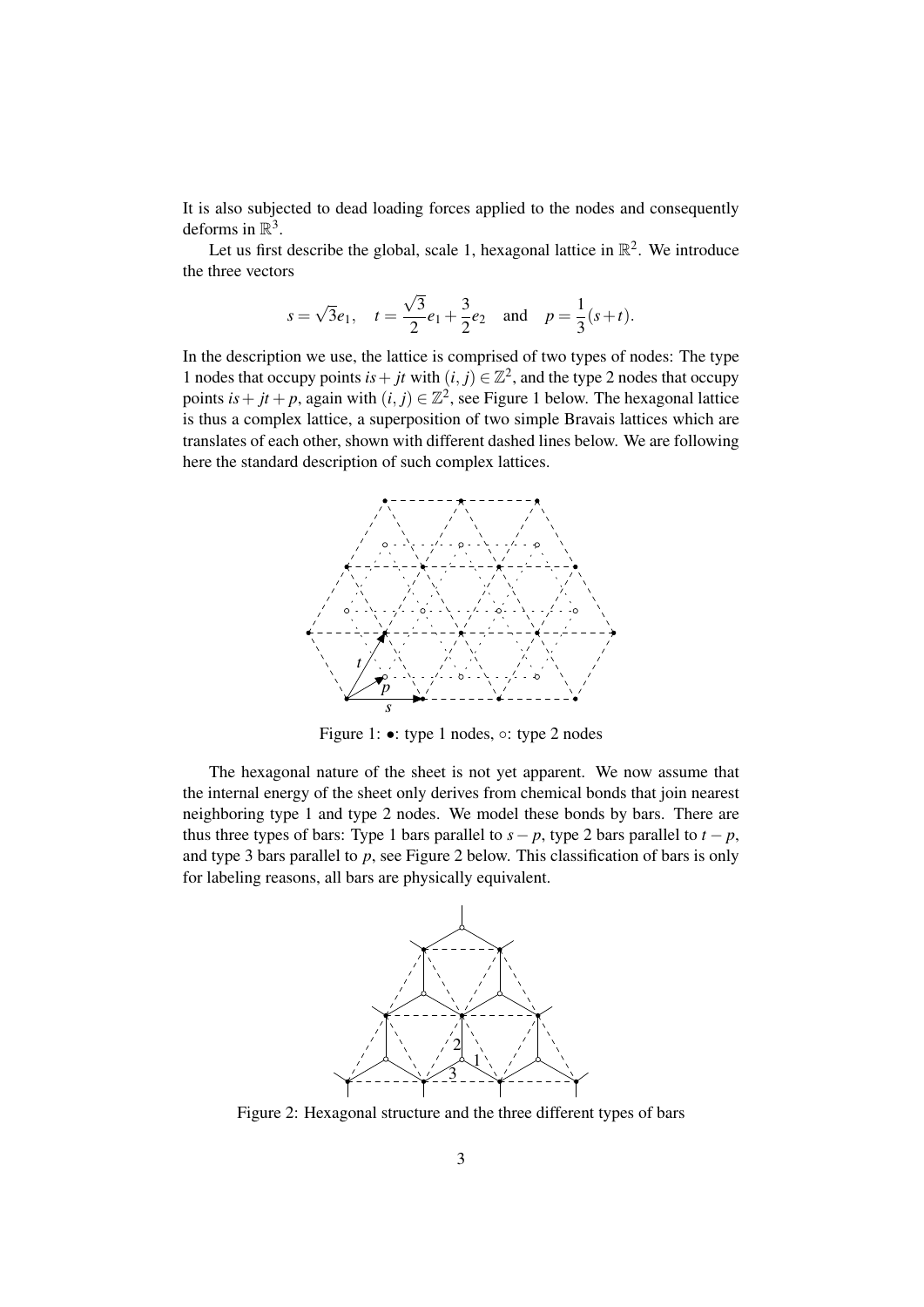We scale the global, scale 1, complex lattice by the factor  $\varepsilon_0$ . The sheet in its reference configuration is the largest subset of scaled closed hexagons, the union of which is contained in  $\bar{\omega}$ , see Figure 3 below. It is easily seen that the distance of  $\partial \omega$  to the set of nodes is at most  $2\varepsilon_0$  for  $\varepsilon_0$  small enough. Moreover, it should be noted that most nodes are connected to three neighbors by bars, except for some nodes next to the boundary of  $\omega$  that are connected to only two neighbors by bars.

The actual relative scales of the characteristic lengths of the domain  $\omega$  and the interatomic distance are quite different from what is shown on Figure 3 in the situations we are interested in. Indeed the length of carbon-carbon bonds in graphene is 0.142 nm, whereas it is now possible to produce graphene at sizes up to 76 cm. Even though the interatomic distance is a fixed number  $\varepsilon_0$ , the basis of our analysis will consist in embedding the problem into a similarly defined family of problems indexed by a sequence  $\varepsilon$  that tends to 0, which is quite reasonable given the above orders of magnitude. We will adopt this point of view from now on, all objects and quantities defined as above, with  $\varepsilon_0$  replaced by  $\varepsilon$ .

Let us now turn to the mechanical side of the model. We first describe the deformations of the sheet. Let  $N_1^{\varepsilon}$  denote the set of integer pairs  $(i, j) \in \mathbb{Z}^2$  such that the type 1 node located at point  $\varepsilon (is + jt)$  belongs to the sheet and likewise  $N_2^{\varepsilon}$ for type 2 nodes located at  $\varepsilon (is + jt + p)$ . The set  $N_{\alpha}^{\varepsilon}$  thus indexes type  $\alpha$  nodes in the sheet.

Under the action of applied loads and boundary conditions, each node of type  $\alpha$  occupies a new equilibrium position in space  $\chi^{\varepsilon}_{\alpha}(i, j)$ , given by a mapping

$$
\chi_{\alpha}^{\varepsilon} \colon N_{\alpha}^{\varepsilon} \to \mathbb{R}^3, \alpha = 1, 2.
$$

This is a Lagrangian description of the deformations.

We need to impose a condition of place on part of the sheet. In continuum mechanics, this is usually done on part of the boundary. Now of course, there is no particular reason here why any node would fall exactly on  $\partial \omega$ . It is however conceivable that part of the sheet could be bonded to a rigid substrate. We thus pick another regular open set  $\omega_0 \subset \omega$  of  $\mathbb{R}^2$  and impose the conditions

$$
\chi_1^{\varepsilon}(i,j) = (\varepsilon(is+jt);0) \text{ if } \varepsilon(is+jt) \in \bar{\omega}_0,
$$
\n(1)

on type 1 nodes, where the notation  $(x, 0)$  stands for the point in  $\mathbb{R}^3$  the first two coordinates of which are those of x in  $\mathbb{R}^2$  and the third is 0, which defines an arbitrary embedding of  $\mathbb{R}^2$  into  $\mathbb{R}^3$ . For  $\varepsilon$  small enough, condition (1) is non empty. Every type 2 node in the sheet is connected to either two or three type 1 nodes. We impose

$$
\chi_2^{\varepsilon}(i,j) = (\varepsilon(is+jt+p);0)
$$
\n(2)

whenever the corresponding two or three type 1 nodes belong to  $\bar{\omega}_0$ . For instance, in Figure 3, there is no condition of place imposed on any type 2 node and a condition a place imposed on the two upper left type 1 nodes.

Roughly speaking, all nodes located in  $\bar{\omega}_0$  at a distance larger than  $\varepsilon$  of  $\omega \setminus \omega_0$ are submitted to a condition of place. The set  $\omega_0$ , or more accurately the subset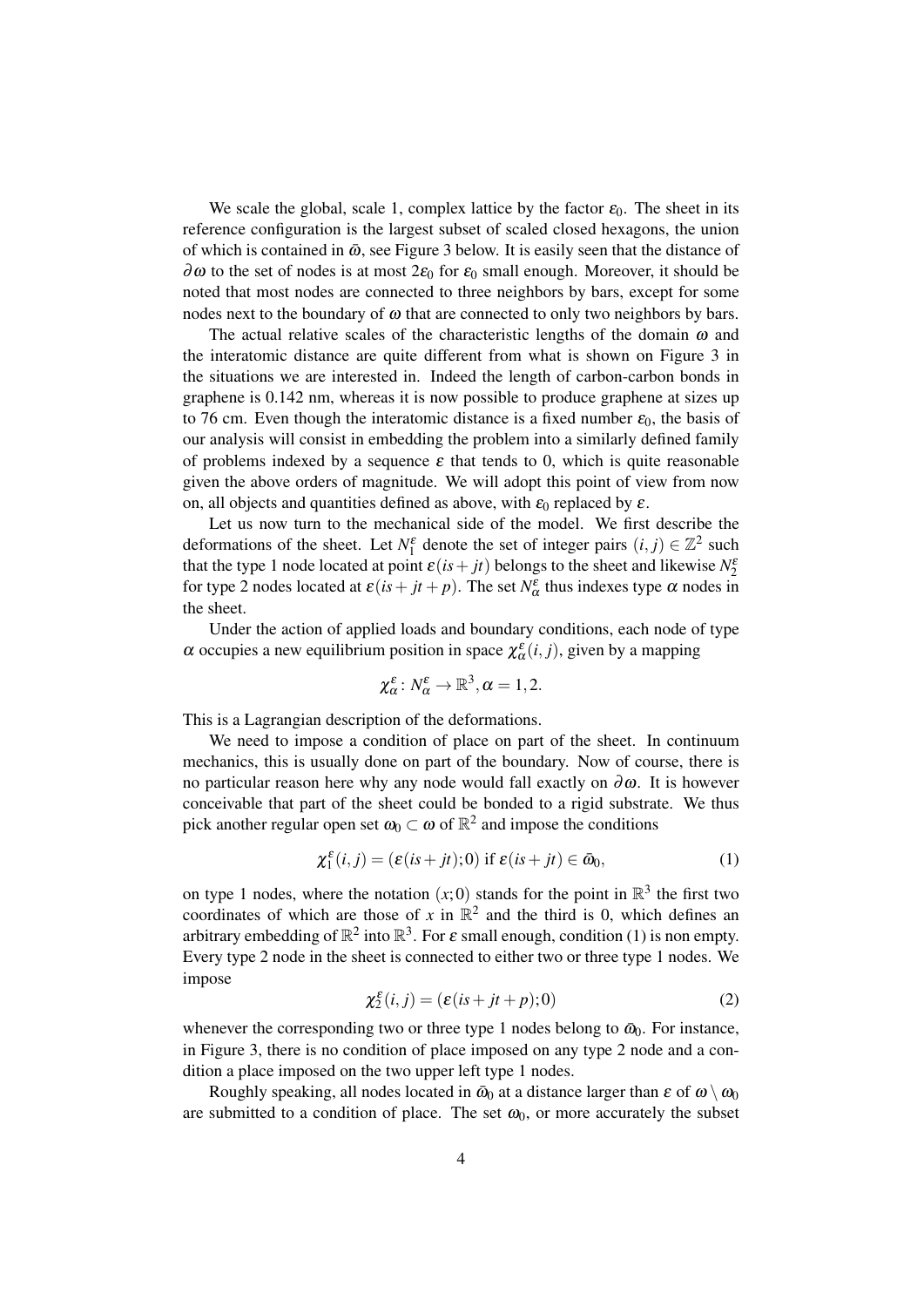$(\omega_0; 0)$  of  $\mathbb{R}^3$ , thus models a rigid substrate to which the sheet is attached in a natural state. We could also impose a given deformation on  $\omega_0$ , for instance a prestressed compressive state.



Figure 3. Nodes in  $\bar{\omega}$  and boundary condition of place in  $\omega_0$ .

We now describe the energy of the sheet. As said earlier, we assume that each chemical bond is modeled by a bar. For simplicity, we assume that each bar acts as an elastic spring of stiffness  $\kappa > 0$  and natural length  $\varepsilon$ . Thus, if a particular bar  $B_k$  has deformed length  $\ell_k$ , then the elastic energy stored in this bar is given by

$$
E_k^{\varepsilon} = \kappa (\ell_k - \varepsilon)^2. \tag{3}
$$

The convergence analysis can be carried out for more general elastic energies. We retain expression (3) because it is the simplest frame indifferent energy such that the reference configuration is a natural state. As such, it is used in the chemical literature where experimental numerical values for  $\kappa$  can be found (for instance  $\kappa = 326$  N.m<sup>-1</sup>, see [18]).

When undergoing a deformation  $(\chi_1^{\varepsilon}, \chi_2^{\varepsilon})$ , the sheet stores an elastic energy

$$
E^{\boldsymbol{\varepsilon}}(\boldsymbol{\chi}^{\boldsymbol{\varepsilon}}_1, \boldsymbol{\chi}^{\boldsymbol{\varepsilon}}_2) = \sum_{k=1}^{n^{\boldsymbol{\varepsilon}}_b} E^{\boldsymbol{\varepsilon}}_k,
$$

where  $n_b^{\varepsilon}$  is the total number of bars in the sheet. Note that bars both extremities of which are bonded to  $\bar{\omega}_0$  do not contribute to the total elastic energy. Only bars with at least one extremity not subjected to the condition of place are susceptible to length change under sheet deformation.

Deformed bar lengths are expressed using the relative displacements of nodes in space. A typical deformed bar length  $\ell_k$  thus assumes the form

$$
\ell_k = |\chi_1^{\varepsilon}(i_1,j_1) - \chi_2^{\varepsilon}(i_2,j_2)|,
$$

where  $|\cdot|$  denotes the Euclidean norm in  $\mathbb{R}^3$  and the integer pairs  $(i_1, j_1)$  and  $(i_2, j_2)$ correspond to each end of the bar.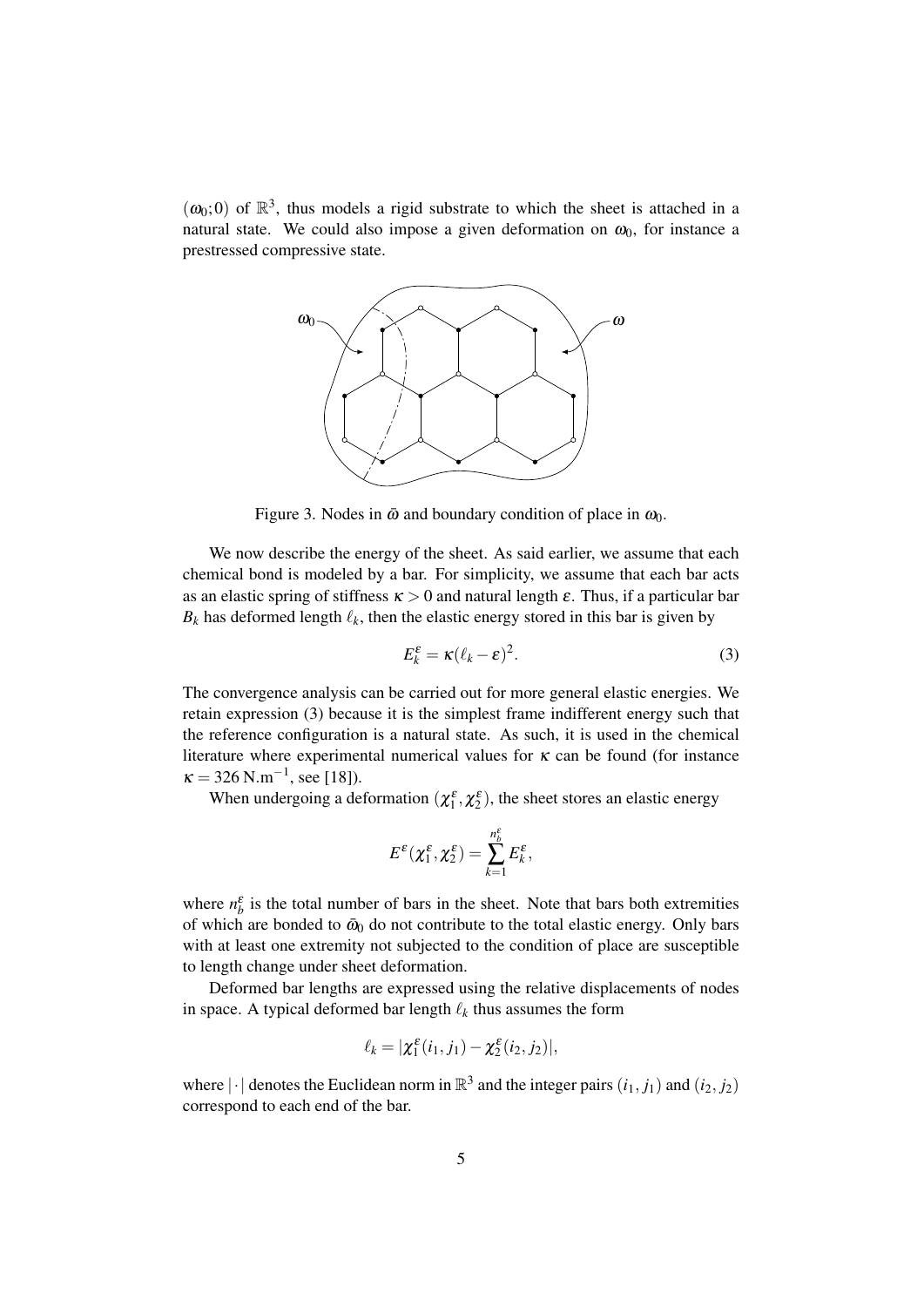To complete the description of the mechanical setting, we impose external dead loading forces on all nodes in the sheet. This includes the nodes that are bonded to the rigid substrate, even though they do not contribute to the minimization of the energy in the force term. We are thus given a function  $f: \bar{\omega} \to \mathbb{R}^3$ , which we assume to be continuous and independent of  $\varepsilon$ , such that the external force acting on a node is  $\varepsilon^2 f(x)$ , where *x* is the location of the node in the reference configuration. The  $\varepsilon^2$  factor is irrelevant for the actual sheet, for which it is a constant. Since our plan is to let  $\varepsilon$  tend to 0, it will turn out to be the right scaling factor to yield a finite nonzero limit contribution.

The corresponding energy term reads

$$
L^{\varepsilon}(\chi_1^{\varepsilon},\chi_2^{\varepsilon})=\varepsilon^2\Big(\sum_{(i,j)\in N_1^{\varepsilon}}f(\varepsilon(is+jt))\cdot\chi_1^{\varepsilon}(i,j)+\sum_{(i,j)\in N_2^{\varepsilon}}f(\varepsilon(is+jt+p))\cdot\chi_2^{\varepsilon}(i,j)\Big),
$$

where  $\cdot$  denotes the scalar product in  $\mathbb{R}^3$ .

We consequently end up with a total energy for the sheet of the form

$$
\mathscr{E}^\varepsilon(\chi_1^\varepsilon,\chi_2^\varepsilon)=E^\varepsilon(\chi_1^\varepsilon,\chi_2^\varepsilon)-L^\varepsilon(\chi_1^\varepsilon,\chi_2^\varepsilon).
$$

The equilibrium deformed configuration of the sheet minimizes the total energy among all possible deformations  $(\chi_1^{\varepsilon}, \chi_2^{\varepsilon})$  satisfying condition (1). The existence of such minimizers is obvious. Note that there is no uniqueness of minimizers.

# 3 Continuous formulation

In order to derive a limit continuous model when  $\varepsilon$  goes to 0, we replace the discrete unknowns  $\chi^{\varepsilon}_{\alpha}$  by unknown functions defined on  $\bar{\omega}$ , while keeping exactly the same values of the energy, see [1, 5, 16]. We consider all the type 1 nodes in the same values of the energy, see [1, 3, 10]. We consider an the type 1 hodes in the sheet and the union of the equilateral triangles of edge length  $\sqrt{3}\varepsilon$  that they define. We call  $\bar{\omega}^{\varepsilon}$  the union of these triangles, see Figure 4. We assume that  $\omega^{\varepsilon}$  is included in  $\omega$ . Since  $\omega$  is regular, we see that meas  $(\omega \setminus \omega^{\epsilon}) \leq C \epsilon$  for some constant *C* independent of ε.

We denote by  $\mathbb L$  the  $\mathbb Z$ -lattice generated by *s* and *t*. Let  $\mathscr T^{\varepsilon}$  be the triangulation of  $\mathbb{R}^2$  defined by the lattice  $\varepsilon \mathbb{L}$ . The type 1 nodes of the sheet are the vertices of this triangulation that belong to  $\bar{\omega}^{\varepsilon}$ , see Figure 4. We thus define a piecewise affine,  $\mathbb{R}^3$ -valued function  $\varphi^{\varepsilon}$  on  $\bar{\omega}^{\varepsilon}$  by declaring that  $\varphi^{\varepsilon}(\varepsilon(i s + j t)) = \chi_1^{\varepsilon}(i, j)$  for all  $(i, j) \in N_1^{\varepsilon}$ . Due to condition (1), we have

$$
\varphi^{\varepsilon}(x) = (x; 0) \tag{4}
$$

at all type 1 nodes of the sheet belonging to  $\bar{\omega}_0$ . So far  $\varphi^{\varepsilon}$  is only defined on  $\bar{\omega}^{\varepsilon}$ . To reformulate the discrete minimisation problem as a problem in the calculus of variations, we need to extend this function to  $\bar{\omega}$  in a controlled way.

For this, we add triangles that cover  $\partial \omega$  in a single or double layer as depicted in Figure 4 below (this is possible for  $\varepsilon$  small enough since we have chosen the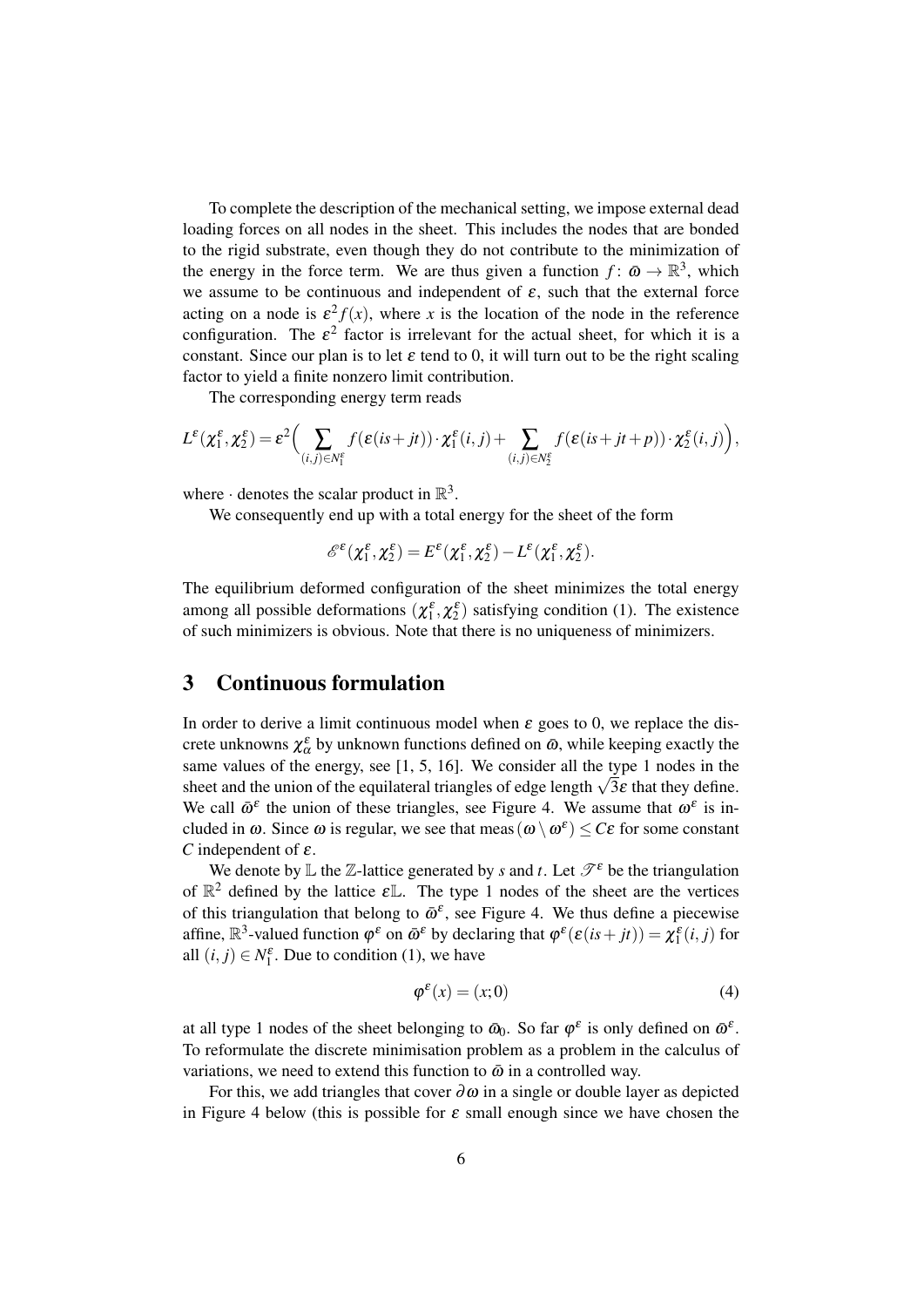largest union of hexagons included in  $\bar{\omega}$  and  $\omega$  is regular). We call boundary triangle any triangle in  $\bar{\omega}^{\varepsilon}$  that touches  $\partial \bar{\omega}^{\varepsilon}$  either on an edge or at a vertex, and exterior triangle any triangle in the added layer.



Figure 4. Extending functions to  $\bar{\omega}$ . Triangles added in lighter dashed lines. "Small" triangles of  $\omega_{\partial}^{\varepsilon}$  in gray, see below.

**Proposition 3.1** *There exists an extension operator*  $\mathcal{A}_{\epsilon}$  *from the set of continuous piecewise affine functions on*  $\mathscr{T}^{\epsilon} \cap \bar{\omega}^{\epsilon}$  *to the set of continuous piecewise affine functions on*  $\mathscr{T}^{\varepsilon} \cap \bar{\omega}$  *such that*  $\|\nabla(\mathscr{A}_{\varepsilon} \psi)\|_{L^{2}(\omega)} \leq C\|\nabla \psi\|_{L^{2}(\omega^{\varepsilon})}$  where C is inde*pendent of* ε*, and if* ψ *is globally affine on the union of boundary triangles, then*  $\mathscr{A}_{\varepsilon} \psi$  is the same affine function on  $\bar{\omega} \setminus \bar{\omega}^{\varepsilon}$ .

*Proof.* The proof is by inspection of all possible cases, which we skip here. It works mostly by extension from one boundary triangle with an edge in  $\partial \bar{\omega}^{\varepsilon}$  to the exterior triangle sharing the same edge by the same affine function as in the boundary triangle, and then interpolation to fill out the remaining exterior triangles. There is a difficulty for reflex angles as indicated in Figure 4, where such an extension is inconsistent. In this case, we take the next type 1 node in  $\bar{\omega}^{\varepsilon}$ , located on the angle bisector and use these two values to define the value at the missing exterior node. We see that the gradients in the two exterior triangles are controlled by the gradients in the four boundary triangles.

Of course, when two reflex angle nodes are located next to each other, we pick one such extension for all the corresponding triangles, for example the leftmost one, and if a reflex angle node is located next to an acute or obtuse angle node, the reflex node extension takes precedence.

Finally, if a double layer of triangles is needed, as in the lower left corner of Figure 4, we just repeat the extension procedure.

In order to alleviate the notation, we will identify  $\varphi^{\varepsilon}$  with its extension  $\mathscr{A}^{\varepsilon} \varphi^{\varepsilon}$ in the sequel.

The deformations of type 2 nodes are taken into account via a piecewise constant deviation vector  $\gamma^{\varepsilon}$  defined on  $\bar{\omega}$ . In any triangle that contains a type 2 node,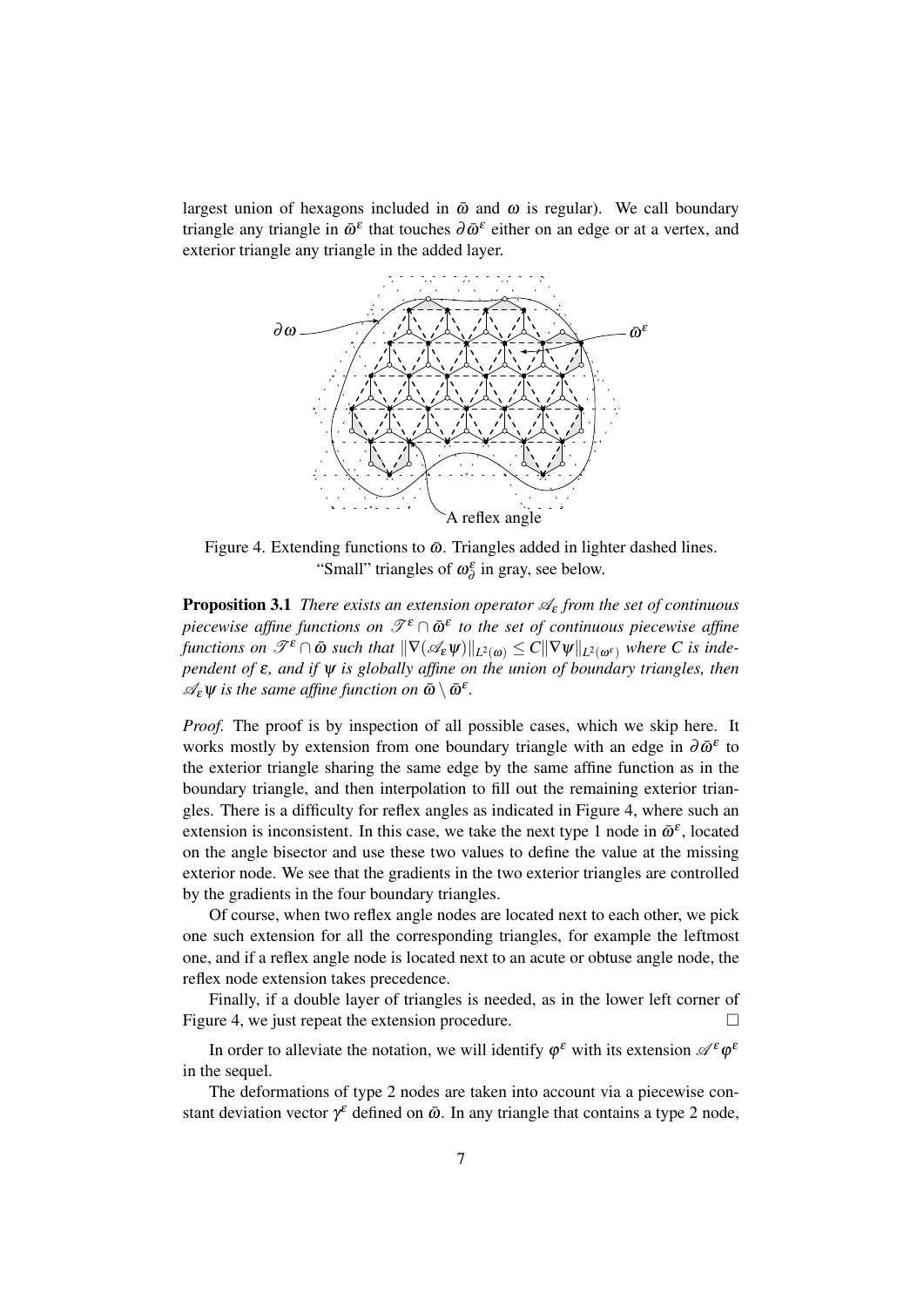which we call a full triangle (including exterior triangles), we let

$$
\gamma^{\varepsilon}(x) = \chi_2^{\varepsilon}(i,j) - \chi_1^{\varepsilon}(i,j),
$$

with the exception of triangles with a type 2 node but no leftmost type 1 node, such as the two exterior triangles on the left, bottom of Figure 4, where we define

$$
\gamma^{\varepsilon}(x)=\chi_{2}^{\varepsilon}(i,j)-\chi_{1}^{\varepsilon}(i+1,j)
$$

instead. Finally, in triangles that do not contain a type 2 node, which we call empty triangles, we let  $\gamma^{\varepsilon}(x) = 0$ . Due to condition (2), we have

$$
\gamma^{\varepsilon}(x) = \varepsilon(p;0),\tag{5}
$$

for all *x* belonging to any full triangle all of which two or three type 1 nodes belong to  $\bar{\omega}_0$ , except for those with no leftmost type one node where

$$
\gamma^{\varepsilon}(x) = \varepsilon(p - s; 0). \tag{6}
$$

If we know  $\gamma^{\varepsilon}$  and  $\varphi^{\varepsilon}$ , then we recover  $\chi_{1}^{\varepsilon}$  and  $\chi_{2}^{\varepsilon}$ .

It is then a simple matter to express the deformed lengths  $\ell_1$ ,  $\ell_2$  and  $\ell_3$  of bars of type 1, 2 and 3 respectively issuing from a type 2 node with these new unknowns. For most type 2 nodes, they read

$$
\ell_1 = |\varepsilon \partial_s \varphi^\varepsilon(x) - \gamma^\varepsilon(x)|, \ \ell_2 = |\varepsilon \partial_t \varphi^\varepsilon(x) - \gamma^\varepsilon(x)| \ \text{and} \ \ell_3 = |\gamma^\varepsilon(x)|,\tag{7}
$$

where  $\partial_{\mu} \varphi = D\varphi(u)$  is the directional derivative of  $\varphi$  in direction *u*, and *x* is any point in a full triangle containing these particular three bars (or two bars as at the top or on the right of Figure 4).

The bars issuing from a type 2 node with no leftmost type 1 node require a special treatment. The type 1 and type 2 bars that attach them to their neighboring type 1 nodes have deformed lengths

$$
\ell_1 = |\gamma^{\varepsilon}(x)|, \ell_2 = |\varepsilon \partial_{t-s} \varphi^{\varepsilon}(x) - \gamma^{\varepsilon}(x)|,\tag{8}
$$

*x* being any point in the corresponding triangle.

Formulas (7)–(8) are the key to rewriting the discrete energy as a functional of the calculus of variations. Note that all the quantities they involve are piecewise constant.

From now on, all computations in the reference configuration will be performed in the oblique coordinate system based on *s* and *t*. It should be noticed that this entails a change of unit area as compared to the original orthogonal system in  $\mathbb{R}^2$ .

Let  $Y = T_f \cup T_e$  be the unit area parallelogram obtained from the reference full triangle  $T_f$  with vertices  $(0,0)$ ,  $(1,0)$  and  $(0,1)$  in the oblique coordinate system, and the reference empty triangle  $T_e$  with vertices  $(1,0)$ ,  $(1,1)$  and  $(0,1)$ . We use *Y* as the unit cell of our homogenization procedure.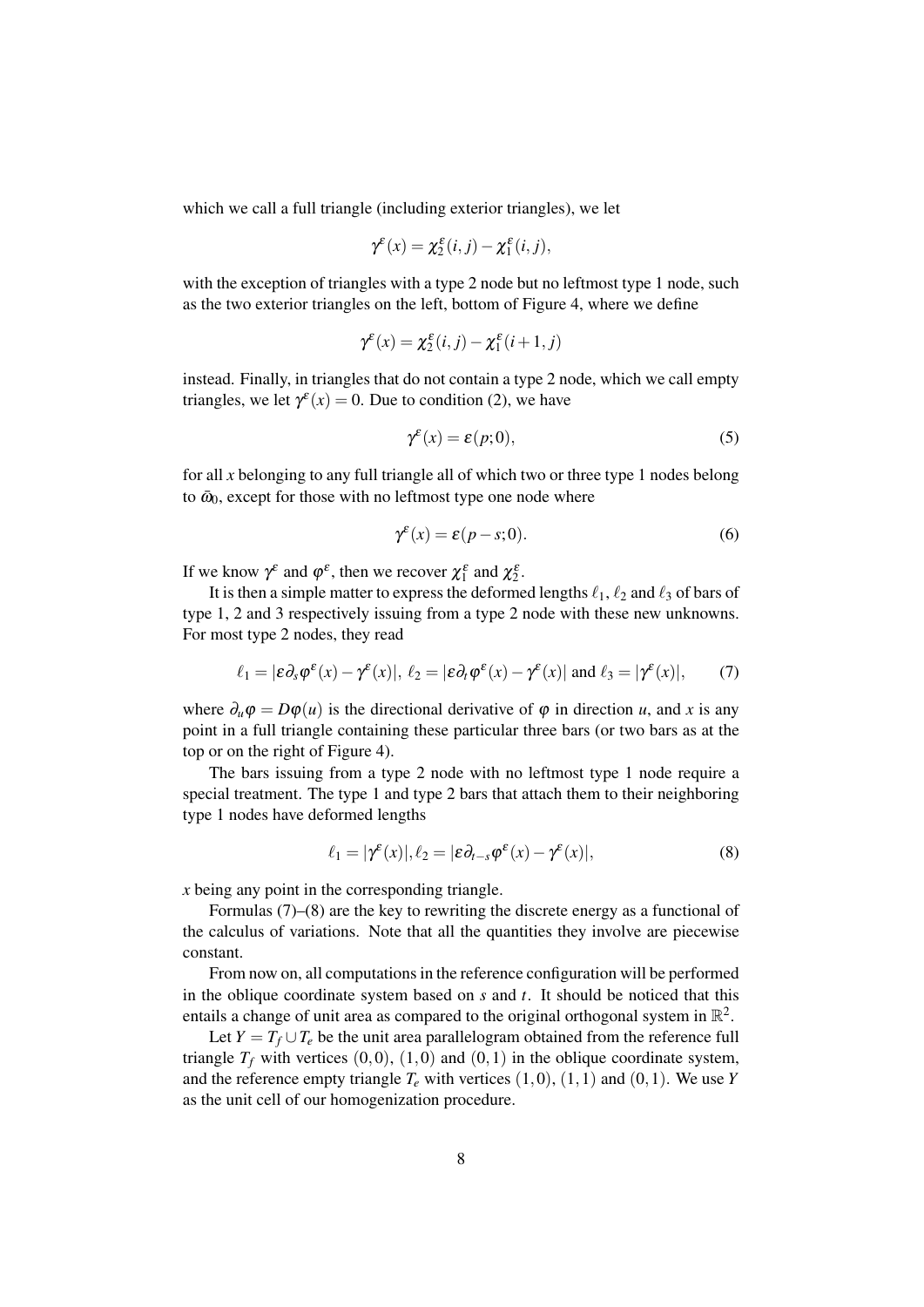

Figure 5: Full triangle, empty triangle, unit cell.

We recall that  $\bar{\omega}^{\varepsilon}$  denotes the union of all full and empty triangles the vertices of which are the type 1 nodes of the sheet. This constitutes the bulk of the sheet. We also introduce the triangles one of the vertices of which is a type 2 node linked by bars to only two type 1 nodes, and the two other vertices are these type 1 nodes, which we call small triangles (depicted in gray in Figure 4). We denote their union by  $\bar{\omega}_{\partial}^{\varepsilon}$  since it is close to part of the boundary. It has measure of the order of  $\varepsilon$  at most. We also assume that  $\omega_{\partial}^{\varepsilon} \subset \bar{\omega}$ .

We denote by  $A(\varepsilon)$  the space of functions on  $\bar{\omega}$  that are of the form  $\mathcal{A}_{\varepsilon}\psi$ , with  $\psi$  piecewise affine continuous on  $\mathscr{T}^{\varepsilon} \cap \bar{\omega}^{\varepsilon}$  and that satisfy condition (4). Likewise, we denote by  $C(\varepsilon)$  the space of functions on  $\bar{\omega}$  that are piecewise constant and zero in empty triangles on  $\mathcal{I}^{\varepsilon} \cap \bar{\omega}$  and that satisfy conditions (5) and (6). We let  $V(\varepsilon) = A(\varepsilon) \times C(\varepsilon)$ .

Taking all of the above considerations into account, we can thus rewrite the elastic energy as an integral  $E^{\varepsilon}(\chi_1^{\varepsilon}, \chi_2^{\varepsilon}) = I^{\varepsilon}(\varphi^{\varepsilon}, \gamma^{\varepsilon})$  where for all  $(\psi, \delta) \in V(\varepsilon)$ ,

$$
I^{\varepsilon}(\psi,\delta) = \int_{\omega^{\varepsilon}} W^{\varepsilon}(\varepsilon^{-1}x, D\psi(x), \delta(x)) dx + \int_{\omega_{\partial}^{\varepsilon}} Z^{\varepsilon}(x, D\psi(x), \delta(x)) dx.
$$

The first stored energy density  $W^{\varepsilon}$ :  $\mathbb{R}^2 \times \mathscr{L}(\mathbb{R}^2; \mathbb{R}^3) \times \mathbb{R}^3 \to \mathbb{R}$ , where  $\mathscr{L}(\mathbb{R}^2; \mathbb{R}^3)$ denotes the space of linear mappings from  $\mathbb{R}^2$  into  $\mathbb{R}^3$ , is defined by

$$
W^{\varepsilon}(y,g,\tau) = 2\kappa \left[ \left( \left| g(s) - \frac{\tau}{\varepsilon} \right| - 1 \right)^2 + \left( \left| g(t) - \frac{\tau}{\varepsilon} \right| - 1 \right)^2 + \left( \frac{|\tau|}{\varepsilon} - 1 \right)^2 \right] \tag{9}
$$

if  $y \in T_f + \mathbb{L}$  and

$$
W^{\varepsilon}(y, g, \tau) = 0,\tag{10}
$$

if  $y \in T_e + \mathbb{L}$ . The stored energy density is thus *Y*-periodic in the variable *y*. The factor 2 in front of equation (9) is because the reference full triangle is of area  $\frac{1}{2}$ .

The second energy density  $Z^{\varepsilon}$ :  $\omega_{\partial}^{\varepsilon} \times \mathscr{L}(\mathbb{R}^2; \mathbb{R}^3) \times \mathbb{R}^3 \to \mathbb{R}$  is given by

$$
Z^{\varepsilon}(x,g,\tau) = 6\kappa \left[ \left( \left| g(u) - \frac{\tau}{\varepsilon} \right| - 1 \right)^2 + \left( \frac{|\tau|}{\varepsilon} - 1 \right)^2 \right],\tag{11}
$$

where  $u = s$ , *t* or  $t - s$  depending on the orientation of the small triangle to which  $x$  belongs. The factor 6 in front of equation (11) is because reference small triangles are of area  $\frac{1}{6}$ . The energy terms corresponding to  $Z^{\varepsilon}$  will have negligible contribution in the limit  $\varepsilon \to 0$ .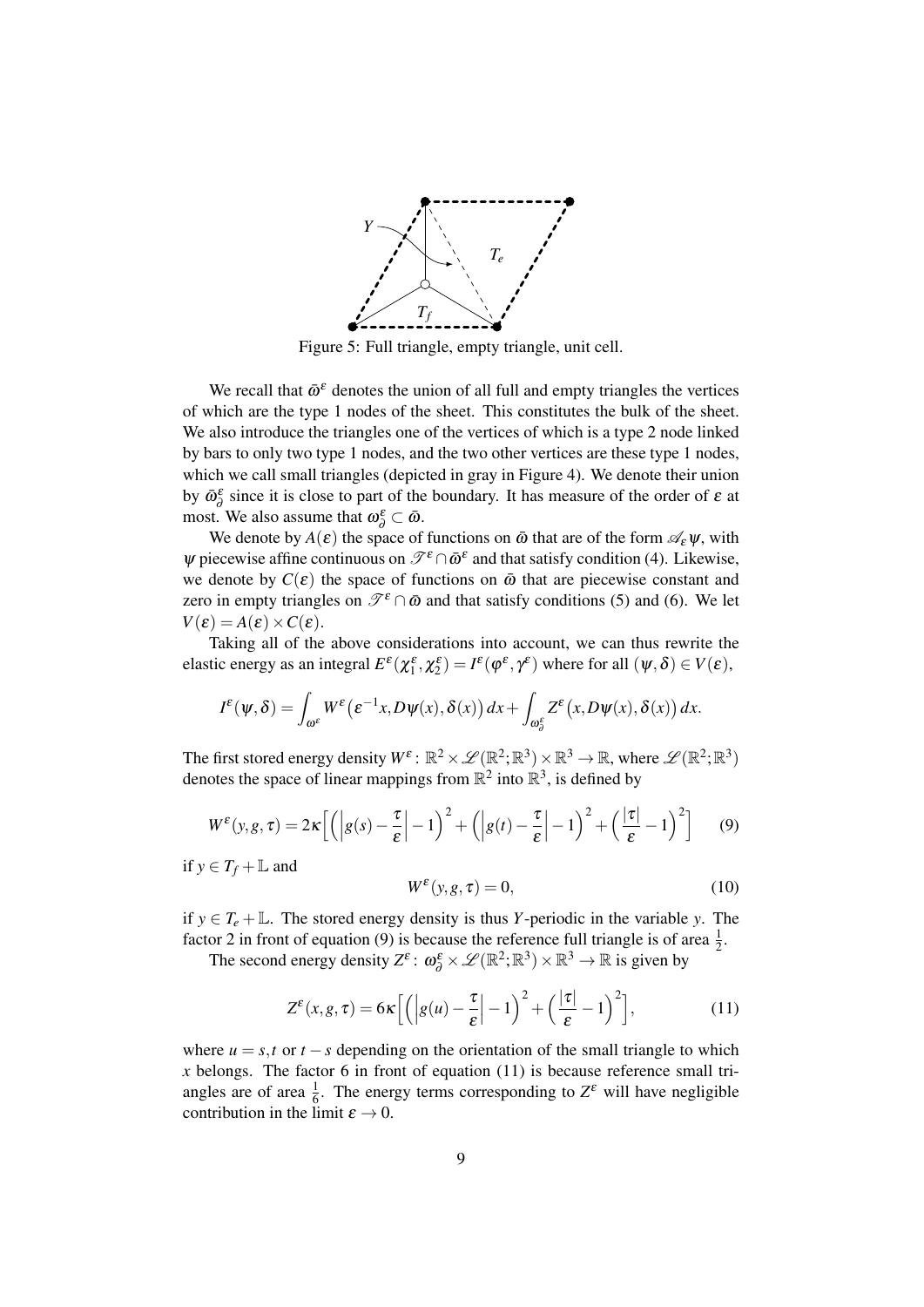We keep the force term as a discrete sum, noting that we can rewrite  $L^{\varepsilon}(\chi_1^{\varepsilon},\chi_2^{\varepsilon})=$  $F^{\varepsilon}(\varphi^{\varepsilon}, \gamma^{\varepsilon})$  with

$$
F^{\varepsilon}(\psi,\delta) = \varepsilon^2 \Big( \sum_{(i,j)\in N_1^{\varepsilon}} f(\varepsilon(is+jt)) \cdot \psi(\varepsilon(is+jt)) + \sum_{(i,j)\in N_2^{\varepsilon}} f(\varepsilon(is+jt+p)) \cdot (\psi(\varepsilon(is+jt)) + \delta(\varepsilon(is+jt+p))) \Big). \tag{12}
$$

In order not to complicate even more an already cumbersome notation in terms of indices, we wrote the above relation as though there were no small triangle with no leftmost type 1 node. It will become clear that these triangles play a negligible role in the sequel.

We now have a total energy functional defined for all  $(\psi, \delta) \in V(\varepsilon)$  by

$$
J^{\varepsilon}(\psi,\delta) = I^{\varepsilon}(\psi,\delta) - F^{\varepsilon}(\psi,\delta).
$$

Finally, we extend the sheet energy functional to the space  $H = L^2(\omega; \mathbb{R}^3) \times$  $L^2(\omega;\mathbb{R}^3)$  by letting

$$
J^{\varepsilon}(\psi,\delta) = +\infty,
$$

whenever  $(\psi, \delta) \notin V(\varepsilon)$ .

It is clear that we have rephrased the equilibrium of the sheet as a problem in the calculus of variations: Find  $(\varphi^{\varepsilon}, \gamma^{\varepsilon}) \in H$  such that

$$
J^{\varepsilon}(\varphi^{\varepsilon}, \gamma^{\varepsilon}) = \inf_{(\psi, \delta) \in H} J^{\varepsilon}(\psi, \delta). \tag{13}
$$

Our objective now is to let  $\varepsilon \to 0$  and find a limit problem that describes the asymptotic behavior of the continuous sheet deformation  $\varphi^{\varepsilon}$  and deviation vector  $\gamma^{\varepsilon}$ . This is a periodic nonlinear variational homogenization problem, see [15, 17], with several differences compared with the classical case: the energy functionals are  $+\infty$  outside of subspaces of *H* that depend on  $\varepsilon$  and the densities are not coercive on the unit cell *Y*.

## 4 Gamma-limit of the energies

We use Γ-convergence theory to study the asymptotic behavior of the minimization problem (13) when  $\varepsilon \to 0$ . Let us briefly recall what Γ-convergence is about. Let  $(X, d)$  be a metric space and  $(J_n)_{n \in \mathbb{N}}$  a sequence of functionals  $X \to \mathbb{R} = \mathbb{R} \cup \{+\infty\}.$ The sequence  $J_n$  is said to  $\Gamma$ -converge to a functional  $J$  for the topology of  $X$  when  $n \rightarrow +\infty$ , if the following two conditions are satisfied:

i) For all *x* ∈ *X* and all sequences  $x_n$  → *x* in *X*, we have liminf<sub>*n*→+∞</sub>  $J_n(x_n)$  ≥ *J*(*x*).

ii) For all  $x \in X$ , there exists a sequence  $y_n \to x$  such that  $J_n(y_n) \to J(x)$ .

The two main virtues of Γ-convergence are first a compactness result, in that every sequence has a Γ-convergent subsequence, and second a result concerning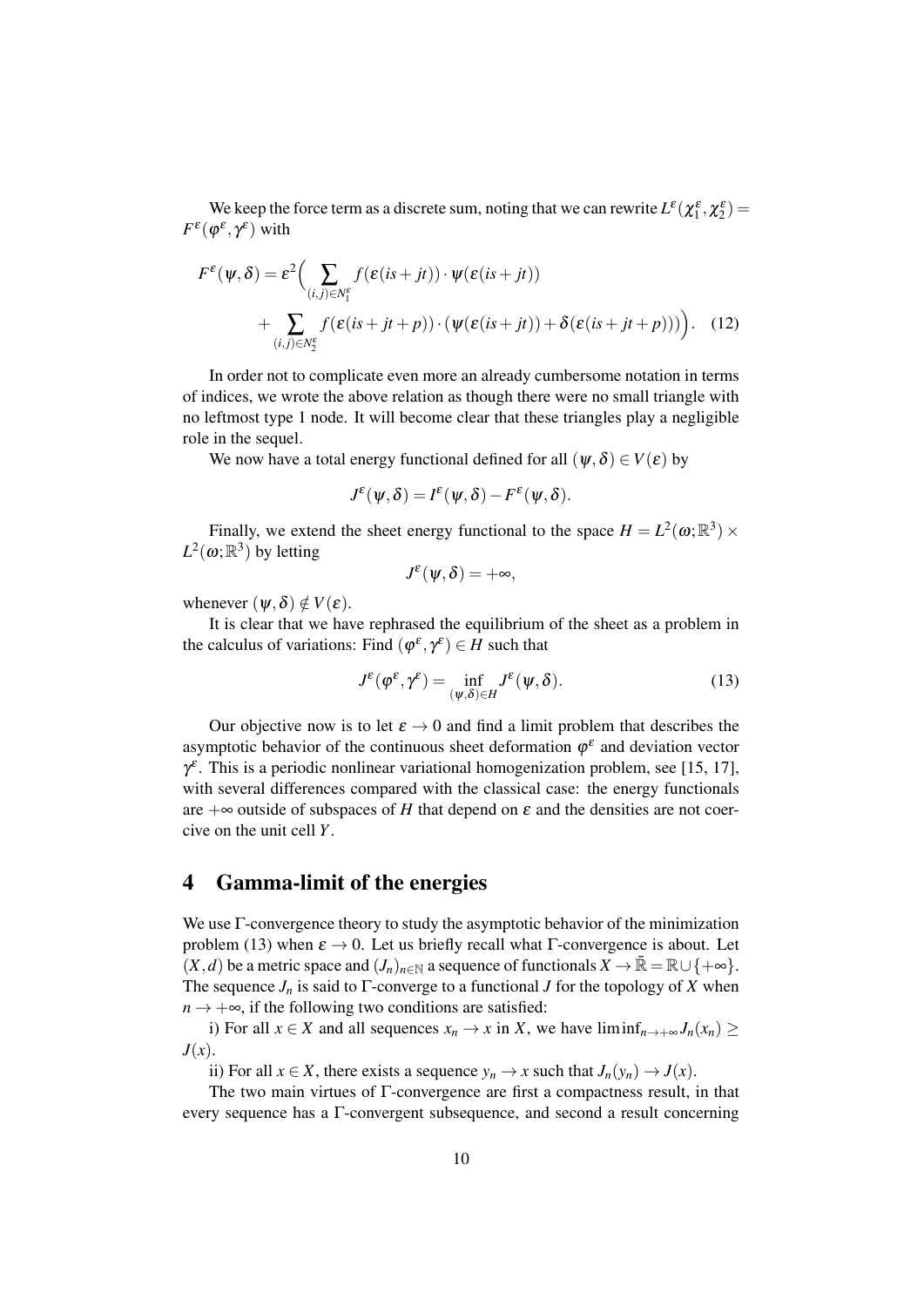minimizers or almost minimizers that states that if the minimizers of  $J_n$  belong to a compact subset of *X* independent of *n*, then their limit points minimize *J*, see [9]. The second result shows that  $\Gamma$ -convergence is the right tool to deal with sequences of problems in the calculus of variations.

For our purposes here, we are interested in computing  $\Gamma\text{-}\lim_{\varepsilon\to 0} J^\varepsilon$  in the strong topology of  $H$ , where  $\varepsilon$  denotes a sequence that tends to 0. It should be noted that the specific form of the energy introduced earlier plays next to no role in the ensuing analysis, and the Γ-convergence result holds true for more general energies, defined for instance on  $W^{1,p}(\omega;\mathbb{R}^3)$  with  $1 < p < +\infty$ .

### 4.1 A priori bounds

We start with an a priori bound. Let  $H^1_{\omega_0}(\omega;\mathbb{R}^3)$  denote the space of  $H^1$  deformations  $\psi$  that satisfy the boundary condition of place  $\psi(x) = (x, 0)$  in  $\omega_0$ .

**Proposition 4.1** Let  $(\psi^{\varepsilon}, \delta^{\varepsilon})$  be a sequence in H such that  $J^{\varepsilon}(\psi^{\varepsilon}, \delta^{\varepsilon}) \leq M$  for *some M independent of* ε*. Then there exists C independent of* ε *such that*

$$
\|\psi^{\varepsilon}\|_{H^1(\omega;\mathbb{R}^3)} \leq C \text{ and } \|\delta^{\varepsilon}\|_{L^2(\omega;\mathbb{R}^3)} \leq C\varepsilon.
$$

In particular,  $\|\delta^{\varepsilon}\|_{L^2(\omega;\mathbb{R}^3)} \to 0$ .

*Proof.* We first observe that the finiteness of the energy implies that  $(\psi^{\varepsilon}, \delta^{\varepsilon}) \in$  $V(\varepsilon)$ . In particular,  $\psi^{\varepsilon}$  is piecewise affine and we have

$$
||D\psi^{\varepsilon}||_{L^2(\omega^{\varepsilon})} \geq c||D\psi^{\varepsilon}||_{L^2(\omega)},
$$

for some constant  $c > 0$  independent of  $\varepsilon$ , by Proposition 3.1.

It is easy to see that for all  $S, T, z \in \mathbb{R}^3$ , we have

$$
(|S-z| - 1)^2 + (|T-z| - 1)^2 + (|z| - 1)^2 \ge \frac{1}{6}(|S|^2 + |T|^2 + |z|^2) - 6,\tag{14}
$$

without paying particular attention to optimizing the constants on the right. We let  $\mu^\varepsilon = \frac{\delta^\varepsilon}{\varepsilon}$  $\frac{\partial^2}{\partial \epsilon}$ . In view of equations (9), (11) and estimate (14), the elastic energy part can be estimated from below as

$$
I^{\varepsilon}(\psi^{\varepsilon},\delta^{\varepsilon}) \geq C_1 \int_{\omega_{f}^{\varepsilon}} |D\psi^{\varepsilon}|^2 dx + C_2 \int_{\omega_{\delta}^{\varepsilon}} |D\psi^{\varepsilon}(u(x))|^2 dx + C_3 \int_{\omega} |\mu^{\varepsilon}|^2 dx - C_4,
$$
\n(15)

with  $C_1$ ,  $C_2$  and  $C_3$  strictly positive and where  $\bar{\omega}_f^{\varepsilon}$  denotes the union of all full triangles in  $\bar{\omega}^{\epsilon}$  and  $u(x) = s, t$  or  $t - s$  depending on to which small triangle of  $\omega_{\tilde{\omega}}^{\epsilon}$ the point *x* belongs. Note that there is no problem extending  $\mu^{\varepsilon}$  by 0 to  $\omega$ .

Let us consider each empty triangle in  $\bar{\omega}^{\varepsilon}$ . An empty triangle is either flanked by at least two full triangles, which is the general case, or by at least one full triangle and one small triangle. Let us start with the first case.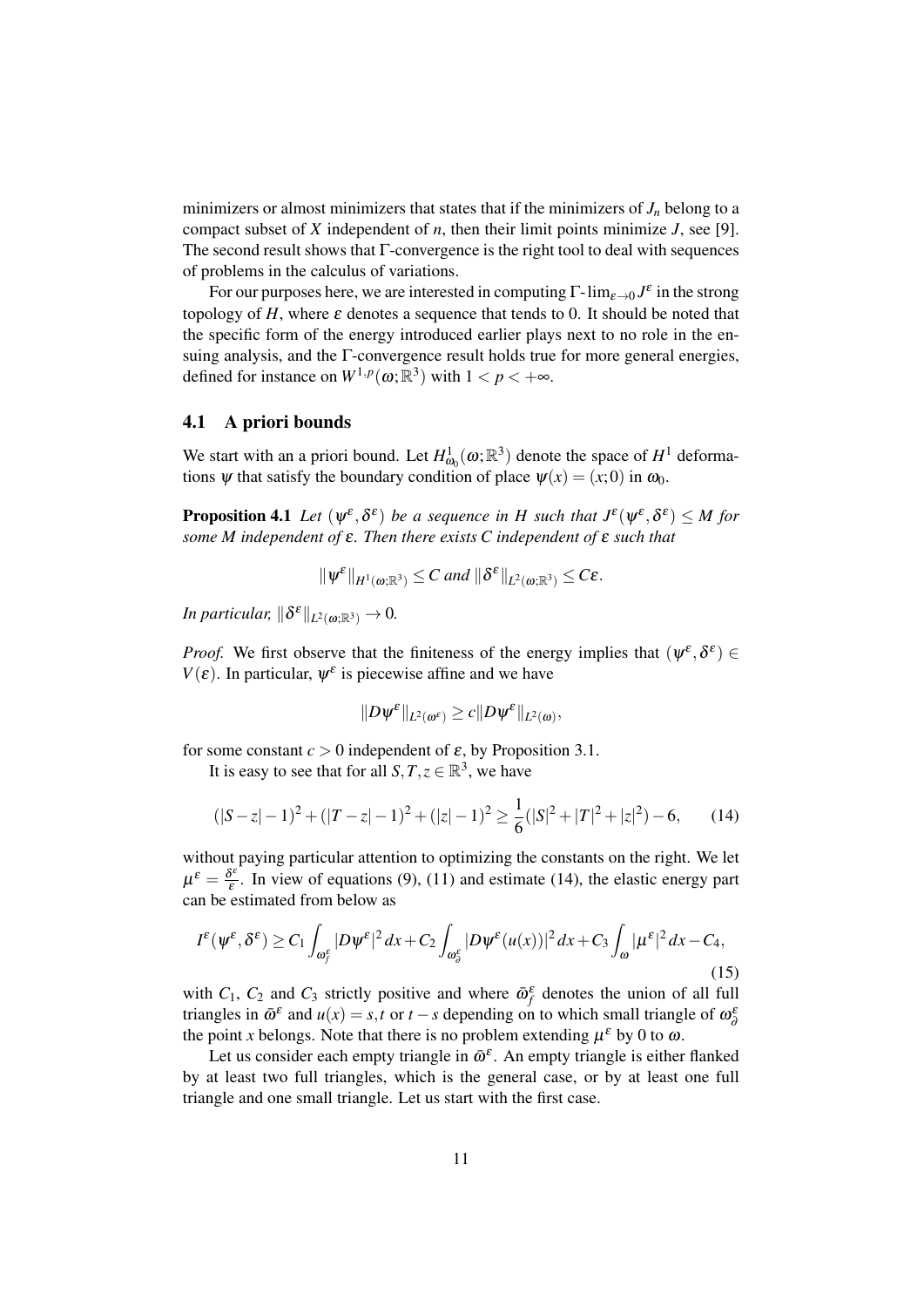

Figure 6: Recovering coercivity on empty triangles.

Assuming the triangles are arranged as in Figure 6, we have  $\partial_{t-s} \psi_{|T_e^{\varepsilon}}^{\varepsilon} = \partial_{t-s} \psi_{|T_e^{\varepsilon}}^{\varepsilon}$  $|T_f^{\boldsymbol{\varepsilon},1}$ and  $\partial_t \psi_{|T_e}^{\varepsilon} = \partial_t \psi_{|T_e}^{\varepsilon}$  $\int_{|T_f^{\varepsilon,2}}^{\varepsilon}$ . Therefore,

$$
\int_{T_{\epsilon}^{\epsilon}} |D\psi^{\epsilon}|^2 dx \le C \int_{T_{\epsilon}^{\epsilon}} (|\partial_{t-s}\psi^{\epsilon}|^2 + |\partial_t \psi^{\epsilon}|^2) dx
$$
  

$$
= C \int_{T_{f}^{\epsilon,1}} |\partial_{t-s}\psi^{\epsilon}|^2 dx + C \int_{T_{f}^{\epsilon,2}} |\partial_t \psi^{\epsilon}|^2 dx
$$
  

$$
\le C \int_{T_{f}^{\epsilon,1}} |D\psi^{\epsilon}|^2 dx + C \int_{T_{f}^{\epsilon,2}} |D\psi^{\epsilon}|^2 dx,
$$

and the same is true for the other two possible configurations. We perform a similar estimate for empty triangles flanked by one full triangle and one small triangle, we sum over all empty triangles and we obtain

$$
\int_{\omega^{\varepsilon} \setminus \omega^{\varepsilon}_{f}} |D\psi^{\varepsilon}|^{2} dx \le C \Big( \int_{\omega^{\varepsilon}_{f}} |D\psi^{\varepsilon}|^{2} dx + \int_{\omega^{\varepsilon}_{\partial}} |D\psi^{\varepsilon}(u(x))|^{2} dx \Big). \tag{16}
$$

Putting estimates (15) and (16) together, we obtain

$$
I^{\varepsilon}(\psi^{\varepsilon},\delta^{\varepsilon}) \ge C \Big( \int_{\omega^{\varepsilon}} |D\psi^{\varepsilon}|^2 dx + \int_{\omega} |\mu^{\varepsilon}|^2 dx \Big) - C'
$$
  
\n
$$
\ge C (\|D\psi^{\varepsilon}\|_{L^2(\omega)}^2 + \|\mu^{\varepsilon}\|_{L^2(\omega)}^2) - C', \quad (17)
$$

with  $C > 0$ .

Let us now consider the force term  $F^{\varepsilon}(\psi^{\varepsilon}, \delta^{\varepsilon})$  given by formula (12). For any full triangle  $T_f^{\varepsilon}$ , let  $x_{ij}^{\varepsilon} = \varepsilon (is + jt)$  be the lower left vertex of  $T_f^{\varepsilon}$  and  $y_{ij}^{\varepsilon} =$  $\varepsilon(i s + j t + p) \in T_f^{\xi}$ . We use the fact that  $\delta^{\varepsilon} \in C(\varepsilon)$ , hence piecewise constant and zero on empty triangles. Therefore we have

$$
\int_{T_f^{\varepsilon}} f(x) \cdot \delta^{\varepsilon}(x) dx = \frac{\varepsilon^2}{2} f(y_{ij}^{\varepsilon}) \cdot \delta^{\varepsilon}(y_{ij}^{\varepsilon}) + \int_{T_f^{\varepsilon}} (f(x) - f(y_{ij}^{\varepsilon})) \cdot \delta^{\varepsilon}(x) dx,
$$

with  $|f(x) - f(y_{ij}^{\varepsilon})| \leq \eta(f, \varepsilon)$  where  $\eta(f, \cdot)$  denotes the modulus of continuity of the continuous function *f* . Therefore, it follows from the Cauchy-Schwarz inequality that

$$
\varepsilon^{2} \Big| \sum_{(i,j) \in N_{2}^{\varepsilon}} f(y_{ij}^{\varepsilon}) \cdot \delta^{\varepsilon}(y_{ij}^{\varepsilon}) \Big| \leq C \|\delta^{\varepsilon}\|_{L^{2}(\omega)},
$$
\n(18)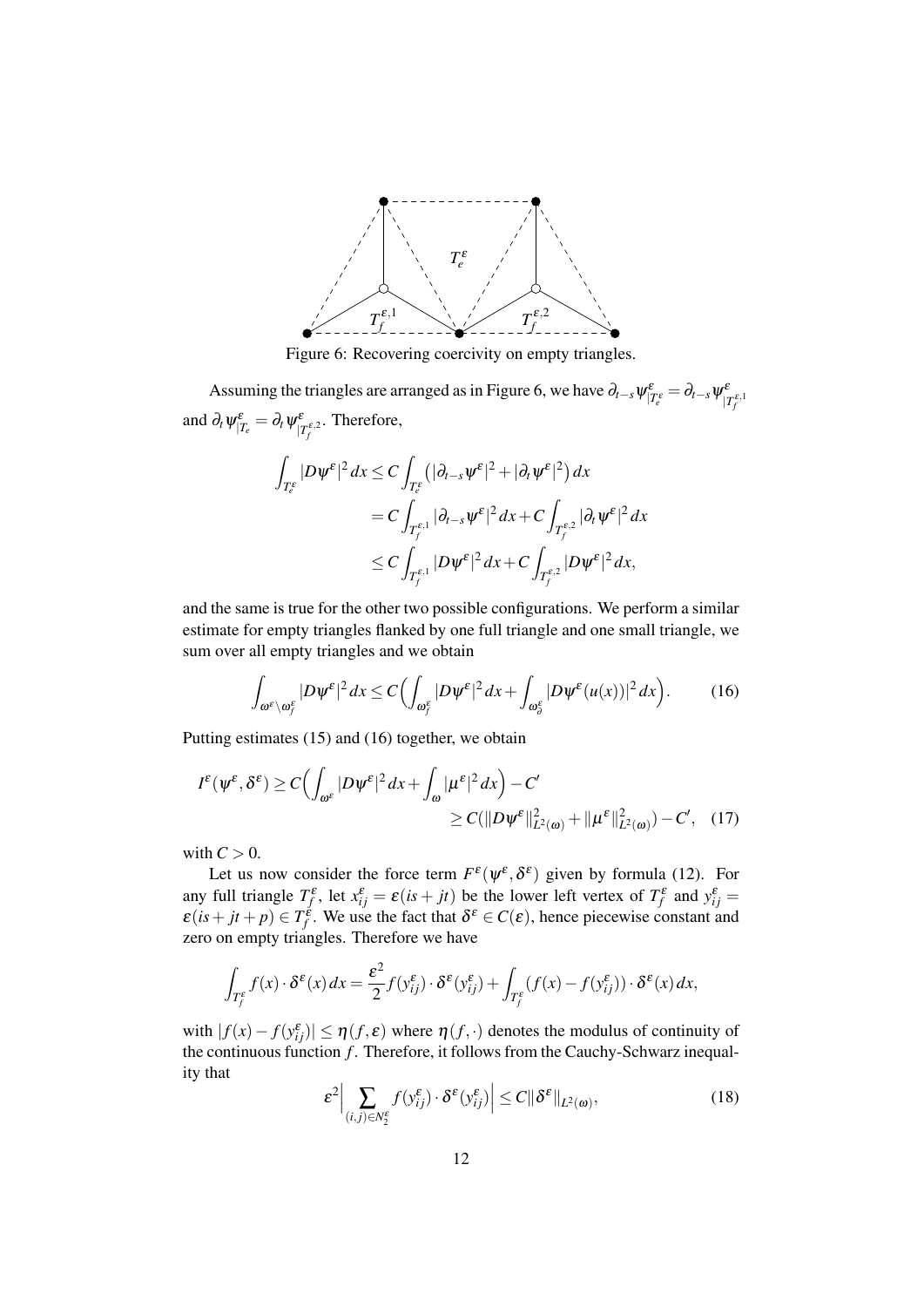with  $C = 2(||f||_{L^2(\omega)} + \eta(f, 1)(\text{meas}\omega)^{\frac{1}{2}})$ . We proceed similarly for the other terms. For instance, for the type 1 node terms, we write

$$
\int_{T_f^{\varepsilon}} f(x) \cdot \psi^{\varepsilon}(x) dx = \frac{\varepsilon^2}{2} f(x_{ij}^{\varepsilon}) \cdot \psi^{\varepsilon}(x_{ij}^{\varepsilon}) + \int_{T_f^{\varepsilon}} (f(x) - f(x_{ij}^{\varepsilon})) \cdot \psi^{\varepsilon}(x) dx \n+ \int_{T_f^{\varepsilon}} f(x_{ij}^{\varepsilon}) \cdot (\psi^{\varepsilon}(x) - \psi^{\varepsilon}(x_{ij}^{\varepsilon})) dx. \tag{19}
$$

Using the fact that  $\psi^{\epsilon}(x) - \psi^{\epsilon}(x_i^{\epsilon}) = D\psi^{\epsilon}(x)(x - x_{ij}^{\epsilon})$  and using the Cauchy-Schwarz inequality again, we obtain

$$
\varepsilon^2 \Big| \sum_{(i,j) \in N_1^{\varepsilon}} f(x_{ij}^{\varepsilon}) \cdot \psi(x_{ij}^{\varepsilon}) + \sum_{(i,j) \in N_2^{\varepsilon}} f(y_{ij}^{\varepsilon}) \cdot \psi(x_{ij}^{\varepsilon}) \Big| \leq C \|\psi^{\varepsilon}\|_{H^1(\omega)}.
$$

We finally obtain an estimate of the form

$$
|F^{\varepsilon}(\psi^{\varepsilon},\delta^{\varepsilon})| \leq C(||\psi^{\varepsilon}||_{H^1(\omega)} + ||\delta^{\varepsilon}||_{L^2(\omega)}) = C(||\psi^{\varepsilon}||_{H^1(\omega)} + \varepsilon||\mu^{\varepsilon}||_{L^2(\omega)}). \tag{20}
$$

We now note that  $\psi^{\varepsilon}(x) = (x, 0)$  on a fixed subset of  $\omega_0$  by condition (4). Thus we apply Poincaré's inequality, with a constant that does not depend on  $\varepsilon$  and deduce from estimates (17) and (20) that there exists a constant *C* such that

$$
\|\psi^{\varepsilon}\|_{H^1(\omega)} \le C \text{ and } \|\mu^{\varepsilon}\|_{L^2(\omega)} \le C. \tag{21}
$$

The proof is concluded by noticing that  $\delta^{\varepsilon} = \varepsilon \mu^{\varepsilon}$ .

See [16, 20] for a slightly different treatment of the force terms in a different context.

Note that, even though  $W^\varepsilon$  vanishes on empty triangles, the fact that  $(\psi^\varepsilon, \delta^\varepsilon) \in$  $V(\varepsilon)$  enabled us to recover uniform coercivity.

Corollary 4.2 *For any* Γ*-convergent subsequence, we have*

$$
\Gamma\text{-}\lim_{\varepsilon\to 0} J^\varepsilon(\psi,\delta)=+\infty,
$$

 $if \psi \notin H_{\omega_0}^1(\omega;\mathbb{R}^3) \text{ or } \delta \neq 0.$ 

*Proof.* Indeed, if  $\Gamma$ - $\lim_{\varepsilon \to 0} J^{\varepsilon}(\psi, \delta) < +\infty$ , it follows that there exists a sequence  $(\psi^{\varepsilon}, \delta^{\varepsilon}) \to (\psi, \delta)$  in *H* that satisfies the hypothesis of Proposition 4.1. Therefore, we have  $\delta = 0$  and  $\psi \in H^1(\omega; \mathbb{R}^3)$ . Moreover, as  $\psi_{|\omega_0}^{\varepsilon} \to (id; 0)$  strongly in  $L^2_{\text{loc}}(\omega_0;\mathbb{R}^3)$  by condition (4) and the fact that  $\psi^{\varepsilon}$  is piecewise affine, we have that  $\psi \in H^1_{\omega_0}(\omega;\mathbb{R}^3)$  $\Box$ 

**Corollary 4.3** *The minimizers of problem* (13) *for*  $\varepsilon > 0$  *remain in a compact subset of H independent of* ε*.*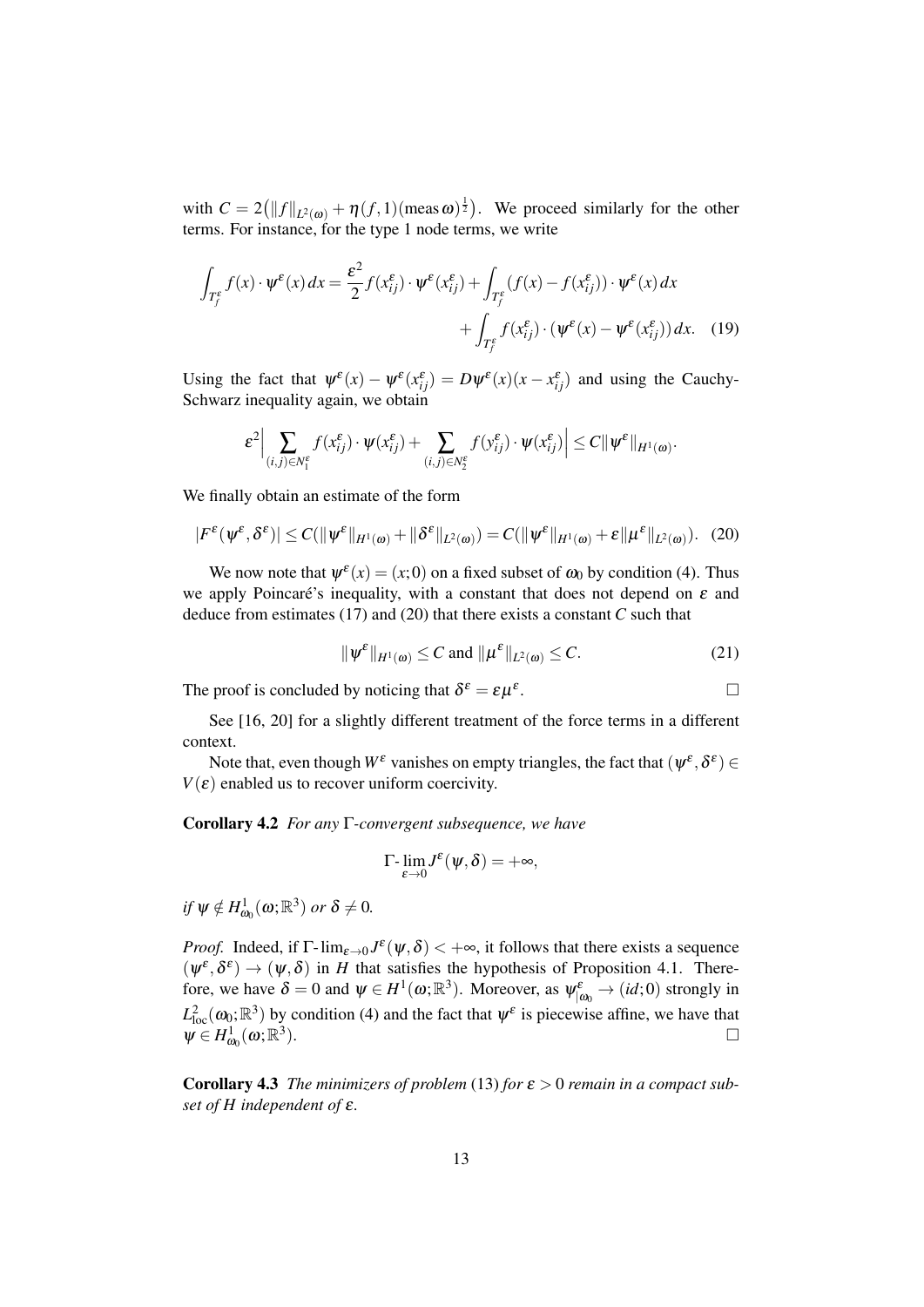*Proof.* Let  $(\varphi^{\varepsilon}, \gamma^{\varepsilon})$  be a minimizer. We let  $\psi^{\varepsilon}(x) = (x, 0)$  for all  $x \in \omega$ , and  $\delta^{\varepsilon}(x) =$ 0 in empty triangles,  $\delta^{\varepsilon}(x) = (\varepsilon p; 0)$ , or exceptionally  $\delta^{\varepsilon}(x) = (\varepsilon (p - s); 0)$ , in full triangles. By the minimization property, we have  $J^{\varepsilon}(\varphi^{\varepsilon}, \gamma^{\varepsilon}) \leq J^{\varepsilon}(\psi^{\varepsilon}, \delta^{\varepsilon}).$ 

By construction  $I^{\varepsilon}(\psi^{\varepsilon}, \delta^{\varepsilon}) = 0$ . Moreover  $F^{\varepsilon}(\psi^{\varepsilon}, \delta^{\varepsilon}) \to 2 \int_{\omega} f(x) \cdot (x; 0) dx$ , thus is bounded. Therefore,  $(\varphi^{\varepsilon}, \gamma^{\varepsilon})$  satisfies the hypothesis of Proposition 4.1, and we apply Rellich's theorem to get the result.

Corollary 4.3 shows that the strong topology of *H* is a topology in which the computation of the Γ-limit, if at all possible, will provide information on the asymptotic behavior of the minimizers.

## 4.2 The limit problem

Let us now introduce the function  $W_0$ :  $\mathbb{R}^2 \times \mathcal{L}(\mathbb{R}^2; \mathbb{R}^3) \to \mathbb{R}$  defined by

$$
W_0(y,g) = \inf_{\tau \in \mathbb{R}^3} W^{\varepsilon}(y,g,\tau). \tag{22}
$$

Note that this function no longer depends on  $\varepsilon$ . It is still *Y*-periodic and vanishes for  $y \in T_e + \mathbb{L}$ . We similarly define

$$
Z_0(x,g) = \inf_{\tau \in \mathbb{R}^3} Z^{\varepsilon}(x,g,\tau). \tag{23}
$$

Even though we will not use it in the sequel, let us mention that

$$
Z_0(x,g) = 12\kappa \left( \left[ \frac{|g(u)|}{2} - 1 \right]_+ \right)^2,
$$

where  $u = s, t$  or  $t - s$  depending on the orientation of the boundary triangle to which *x* belongs. Note that the infimum in both formulas  $(22)$  and  $(23)$  is attained.

We then define a reduced elastic energy  $I_0^{\varepsilon}$ :  $L^2(\omega; \mathbb{R}^3) \to \bar{\mathbb{R}}$  by

$$
I_0^{\varepsilon}(\psi) = \int_{\omega^{\varepsilon}} W_0(\varepsilon^{-1}x, D\psi(x)) dx + \int_{\omega^{\varepsilon}_\partial} Z_0(x, D\psi(x)) dx,
$$

if  $\psi \in A(\varepsilon)$ ,

$$
I_0^\varepsilon(\psi)=+\infty
$$

if  $\psi \in L^2(\omega; \mathbb{R}^3) \setminus A(\varepsilon)$ .

Similarly, we define a reduced energy functional  $J_0^{\varepsilon}: L^2(\omega; \mathbb{R}^3) \to \bar{\mathbb{R}}$  by

$$
J_0^{\varepsilon}(\psi) = I_0^{\varepsilon}(\psi) - F^{\varepsilon}(\psi, 0)
$$

if  $\psi \in A(\varepsilon)$ ,

$$
J_0^\varepsilon(\psi)=+\infty
$$

if  $\psi \in L^2(\omega; \mathbb{R}^3) \setminus A(\varepsilon)$ .

The following proposition gives the connection between the functionals  $J^{\varepsilon}$  and  $J_0^{\varepsilon}$ .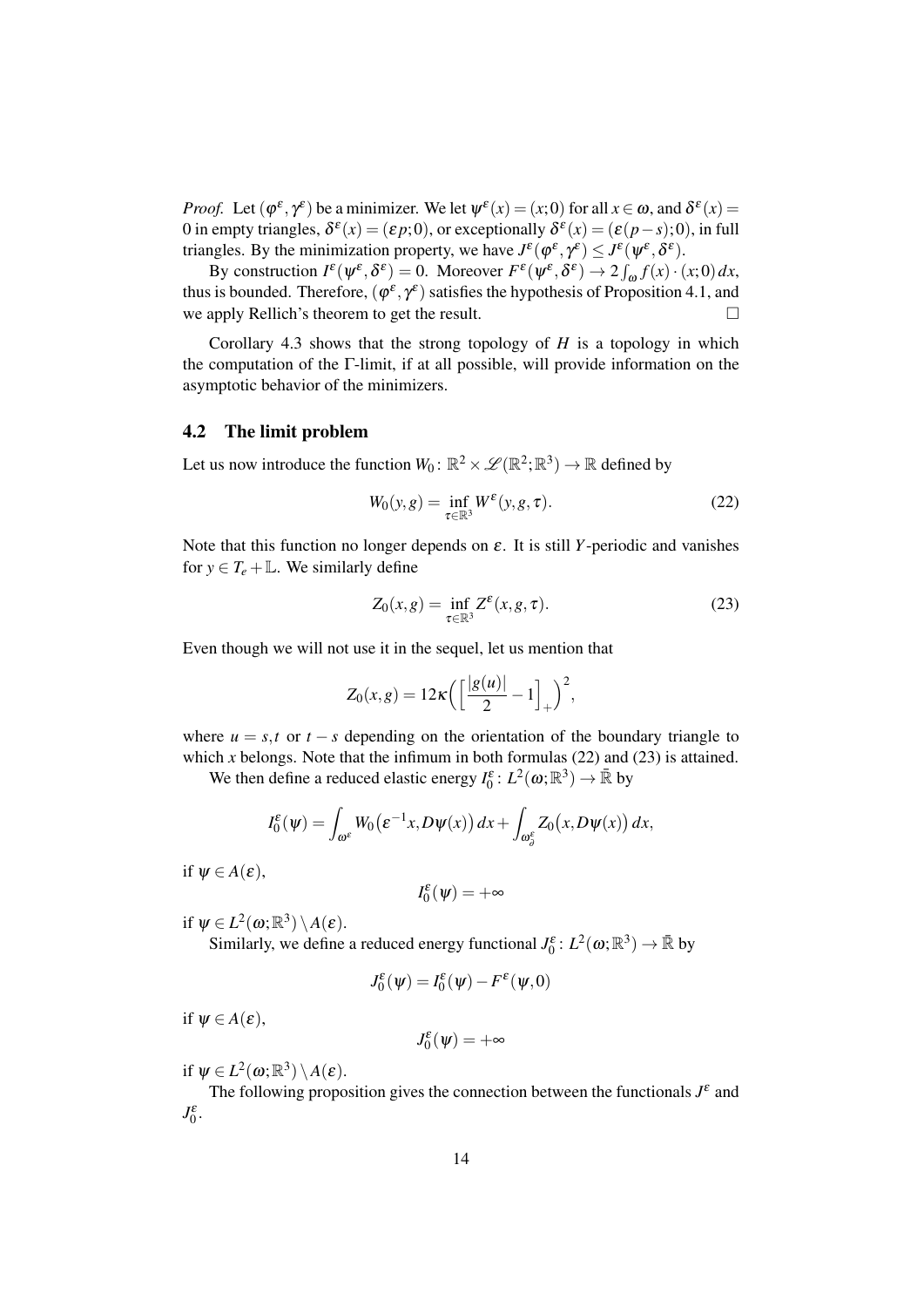**Proposition 4.4** For any subsequence such that both  $J^{\varepsilon}$  and  $J_0^{\varepsilon}$  are  $\Gamma$ -convergent, *we have,*

$$
(\Gamma\text{-}\lim_{\varepsilon \to 0} J^{\varepsilon})(\psi, 0) = (\Gamma\text{-}\lim_{\varepsilon \to 0} J^{\varepsilon}_0)(\psi), \tag{24}
$$

for all  $\psi$   $\in$   $H_{\omega_0}^1(\omega;\mathbb{R}^3)$ , where the second  $\Gamma$ -limit is meant with respect to the strong *topology of*  $L^2(\omega;\mathbb{R}^3)$ .

*Proof.* We first show that

$$
(\Gamma\text{-}\lim_{\varepsilon \to 0} J^{\varepsilon})(\psi, 0) \ge (\Gamma\text{-}\lim_{\varepsilon \to 0} J^{\varepsilon}_0)(\psi). \tag{25}
$$

Let  $(\psi^{\varepsilon}, \delta^{\varepsilon}) \to (\psi, 0)$  in *H* be a sequence that achieves the Γ-limit on the left of inequality (25). If the latter is  $+\infty$ , there is nothing to prove. Let us assume that *J*<sup>ε</sup>( $\psi^{\epsilon}, \delta^{\epsilon}$ )  $\leq M$  for some *M*. Thus for all  $\epsilon$ , ( $\psi^{\epsilon}, \delta^{\epsilon}$ ) belongs to *V*( $\epsilon$ ) and

$$
J^{\varepsilon}(\psi^{\varepsilon},\delta^{\varepsilon})\geq J^{\varepsilon}_0(\psi^{\varepsilon})-F^{\varepsilon}(0,\delta^{\varepsilon}),
$$

since  $F^{\varepsilon}(\psi^{\varepsilon}, \delta^{\varepsilon}) = F^{\varepsilon}(\psi^{\varepsilon}, 0) + F^{\varepsilon}(0, \delta^{\varepsilon}).$ 

Then, looking at estimate (20) in the proof of Proposition 4.1, we see that  $F^{\varepsilon}(0,\delta^{\varepsilon}) \to 0$ . Thus,

$$
(\Gamma\hbox{-}\lim_{\varepsilon\to 0}J^\varepsilon)(\psi,0)\geq \liminf_{\varepsilon\to 0}(J^\varepsilon_0(\psi^\varepsilon)-F^\varepsilon(0,\delta^\varepsilon))\geq (\Gamma\hbox{-}\lim_{\varepsilon\to 0}J^\varepsilon_0)(\psi).
$$

We now prove the reverse inequality. We can assume that  $\psi$  is such that  $(\Gamma\text{-}\lim_{\varepsilon\to 0}J_0^{\varepsilon})(\psi) < +\infty$ . Let  $\psi^{\varepsilon} \in A(\varepsilon)$  be sequence that achieves this  $\Gamma\text{-}\text{limit}$ . Since the infimum in formulas (22) and (23) is attained, we can construct  $\delta^{\varepsilon} \in C(\varepsilon)$ such that

$$
I^{\varepsilon}(\psi^{\varepsilon},\delta^{\varepsilon})=I^{\varepsilon}_0(\psi^{\varepsilon}).
$$

Indeed, we simply define  $\delta^{\varepsilon}$  to take a minimizing value for  $W^{\varepsilon}$  or  $Z^{\varepsilon}$  that we select in any full triangle and  $\delta^{\varepsilon} = 0$  in empty triangles. What remains to be seen to make sure that we are in  $C(\varepsilon)$  is that this construction gives rise to a function  $\delta^{\varepsilon}$ that satisfies conditions (5)-(6).

To do this, let us first consider the case of a type 2 node bonded to  $\bar{\omega}_0$  with three attached type 1 nodes in  $\bar{\omega}_0$ . In this case,  $D\psi^{\varepsilon} = (id, 0)$  in the full triangle to which the type 2 node belongs and  $\delta^{\varepsilon}(x) = \varepsilon p$  achieves the minimum of *W*<sub>0</sub>, which is 0. Next, when there are only two attached type 1 nodes that both are in  $\bar{\omega}_0$ , we are dealing with a small triangle, and the energy  $Z^{\varepsilon}$  only involves the directional derivative in direction *u*, where *u* is *s*, *t* or  $t - s$ . This directional derivative is equal to *u* because both type 1 nodes are bonded. Therefore, the choices  $\delta^{\varepsilon}(x) = \varepsilon(p - s)$ when  $u = t - s$  and  $\delta^{\varepsilon}(x) = \varepsilon p$  when  $u = t$  or  $u = s$  achieve the minimum of  $Z_0$ which is also equal to 0.

Now we have

$$
I^{\varepsilon}(\psi^{\varepsilon},\delta^{\varepsilon})-F^{\varepsilon}(\psi^{\varepsilon},0)=I^{\varepsilon}_0(\psi^{\varepsilon})-F^{\varepsilon}(\psi^{\varepsilon},0)=J^{\varepsilon}_0(\psi^{\varepsilon})
$$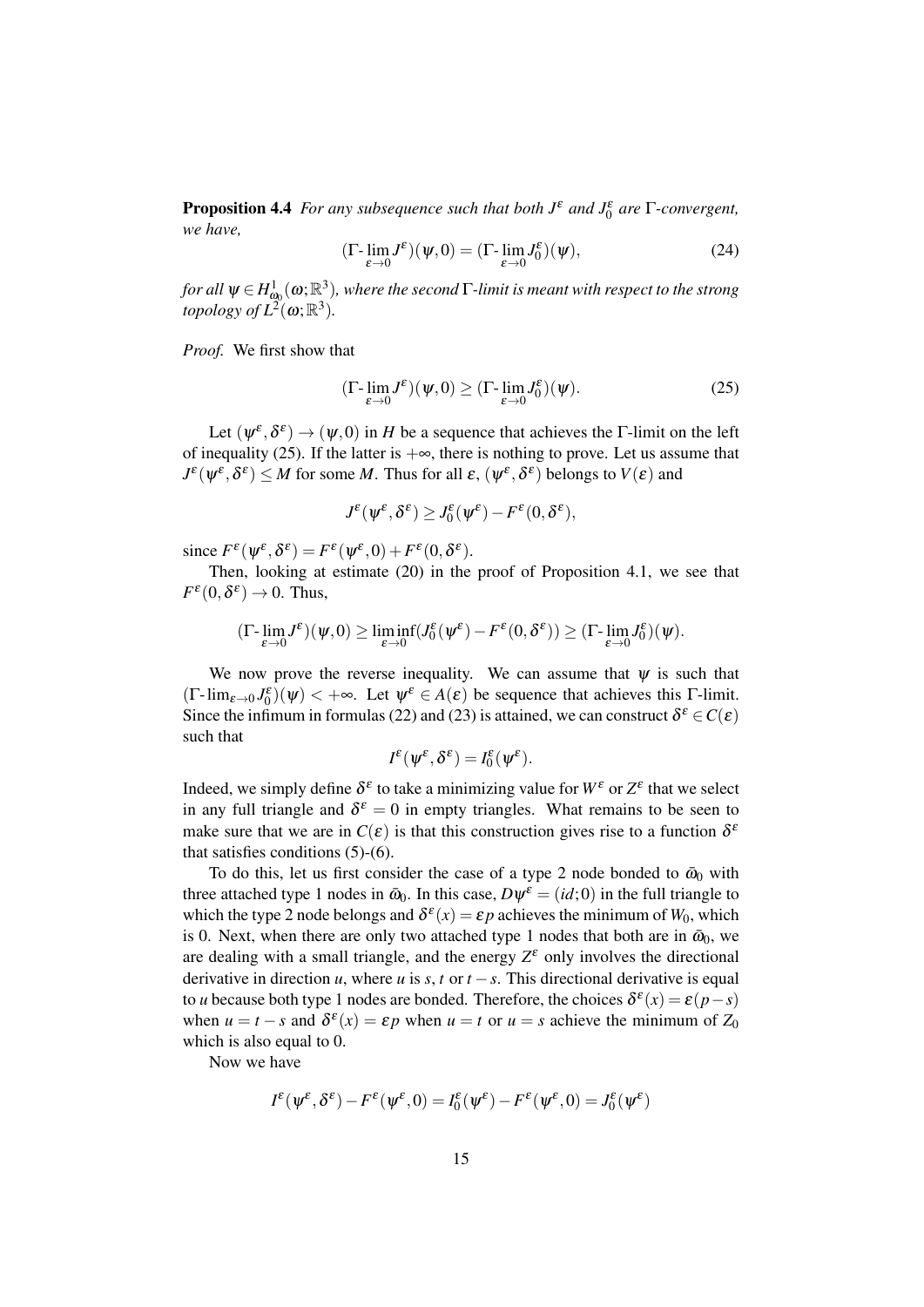which is bounded by assumption. Arguing as in the proof of Proposition 4.1, we thus obtain that  $\delta^{\varepsilon} \to 0$  in  $L^2$ . Consequently,  $F^{\varepsilon}(0, \delta^{\varepsilon}) \to 0$ , see estimate (20), and therefore

$$
J^{\varepsilon}(\psi^{\varepsilon},\delta^{\varepsilon}) \to (\Gamma\text{-}\lim_{\varepsilon \to 0} J^{\varepsilon}_0)(\psi),
$$

with  $(\psi^{\varepsilon}, \delta^{\varepsilon}) \to (\psi, 0)$  in *H*, which completes the proof.

Let us now turn to the bulk of the proof, which is the computation of the  $\Gamma$ limit in the right-hand side of equation (24). For this, we introduce a homogenized energy density on  $\mathscr{L}(\mathbb{R}^2;\mathbb{R}^3)$  defined by

$$
W_{\text{hom}}(g) = \inf_{k \in \mathbb{N}} \left\{ \frac{1}{k^2} \left( \inf_{\theta \in A(kY)} \int_{kY} W_0(y, g + D\theta(y)) \, dy \right) \right\},\tag{26}
$$

where  $A(kY)$  denotes the set of continuous piecewise affine functions on the mesh defined on *kY* by  $Y + L$  and that vanish on  $\partial (kY)$ . Finally, we define the functionals

$$
J_0(\psi) = \int_{\omega} W_{\text{hom}}(D\psi(x)) dx - 2 \int_{\omega} f \cdot \psi dx
$$

if  $\psi \in H^1_{\omega_0}(\omega;\mathbb{R}^3)$  and

$$
J_0(\psi)=+\infty
$$

if  $\psi \in L^2(\omega; \mathbb{R}^3) \setminus H^1_{\omega_0}(\omega; \mathbb{R}^3)$ , and

$$
I_0(\psi) = \int_{\omega} W_{\text{hom}}(D\psi(x)) dx
$$

for  $\psi \in H^1_{\omega_0}(\omega;\mathbb{R}^3)$ .

Theorem 4.5 *We have*

$$
\big(\Gamma\text{-}\lim_{\varepsilon\to 0}J^\varepsilon_0\big)=J_0.
$$

## 4.3 The main convergence proof

The proof of Theorem 4.5 is long and technical and we break it into a series of lemmas. We borrow the global architecture of this proof from [17]. The detail is however quite different in places.

### 4.3.1 The force terms

Let us first deal with the force terms once and for all.

**Proposition 4.6** Let  $\psi^{\varepsilon} \in A(\varepsilon)$  be such that  $\psi^{\varepsilon} \to \psi$  strongly in  $L^2(\omega; \mathbb{R}^3)$  and that is uniformly bounded in  $H^1(\omega; \mathbb{R}^3)$ . Then we have

$$
F^{\varepsilon}(\psi^{\varepsilon},0) \to 2 \int_{\omega} f \cdot \psi dx.
$$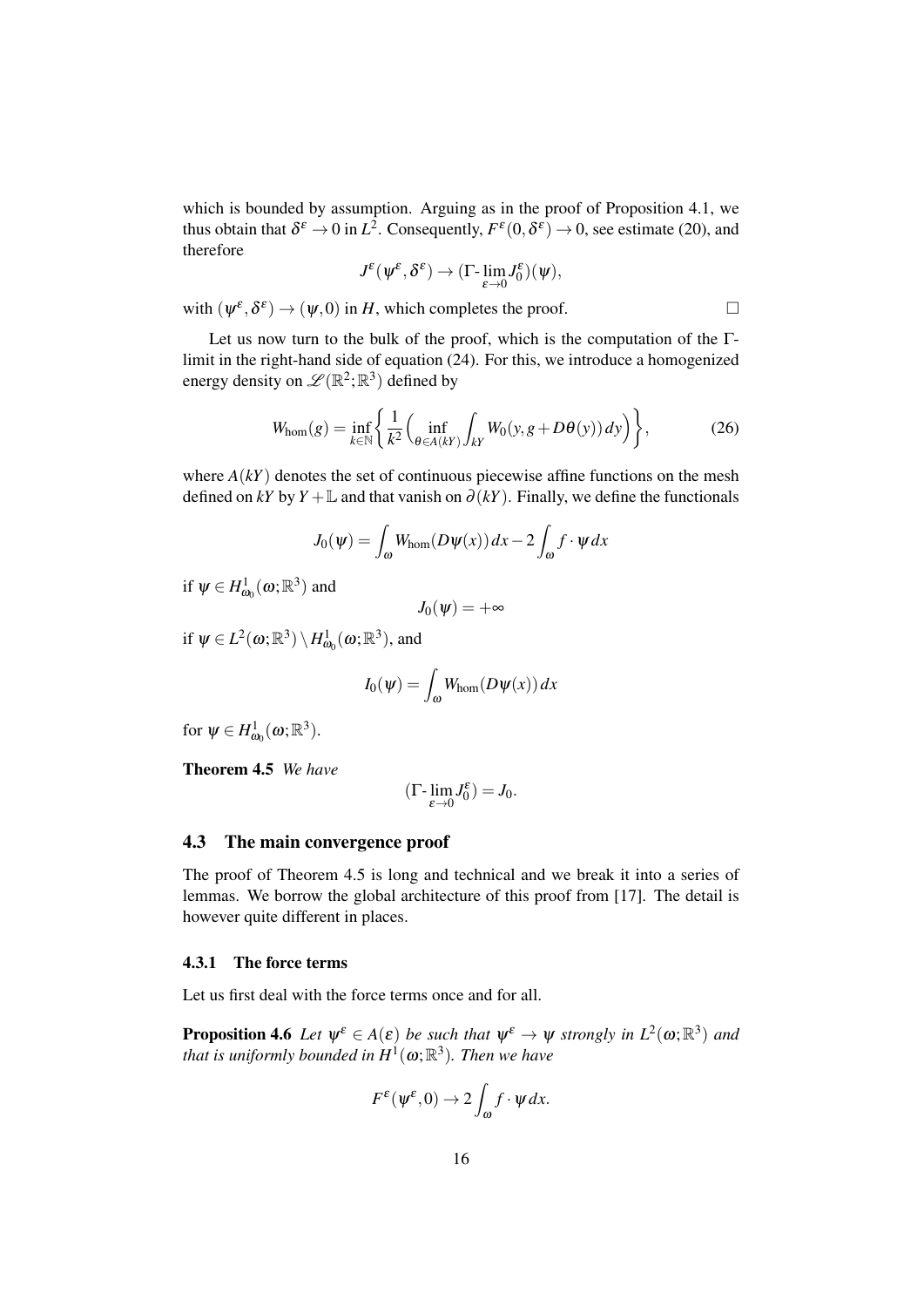*Proof.* We use the notation of the proof of Proposition 4.1. We have

$$
F^{\varepsilon}(\psi^{\varepsilon},0) = \varepsilon^2 \Biggl(\sum_{(i,j)\in N_1^{\varepsilon}} f(x_{ij}^{\varepsilon}) \cdot \psi^{\varepsilon}(x_{ij}^{\varepsilon}) + \sum_{(i,j)\in N_2^{\varepsilon}} f(y_{ij}^{\varepsilon}) \cdot \psi^{\varepsilon}(x_{ij}^{\varepsilon})\Biggr).
$$

Let us consider the type 1 nodes that are the lower left vertex of a full triangle  $T_f^{\varepsilon}$  and denote by  $M_1^{\varepsilon} \subset N_1^{\varepsilon}$  the set of indices corresponding to such nodes. For the corresponding terms, we have (*viz.* equation (19) reproduced here for the reader's convenience)

$$
\int_{T_f^{\varepsilon}} f(x) \cdot \psi^{\varepsilon}(x) dx = \frac{\varepsilon^2}{2} f(x_{ij}^{\varepsilon}) \cdot \psi^{\varepsilon}(x_{ij}^{\varepsilon}) + \int_{T_f^{\varepsilon}} (f(x) - f(x_{ij}^{\varepsilon})) \cdot \psi^{\varepsilon}(x) dx \n+ \int_{T_f^{\varepsilon}} f(x_{ij}^{\varepsilon}) \cdot (\psi^{\varepsilon}(x) - \psi^{\varepsilon}(x_{ij}^{\varepsilon})) dx.
$$

Now

$$
\int_{T_f^{\varepsilon}} \left| (f(x) - f(x_{ij}^{\varepsilon})) \cdot \psi^{\varepsilon}(x) \right| dx \leq \eta(f, \varepsilon) \int_{T_f^{\varepsilon}} |\psi^{\varepsilon}(x)| dx,
$$

so that

$$
\Big| \sum_{(i,j)\in M_1^{\varepsilon}} \int_{T_j^{\varepsilon}} (f(x) - f(x_{ij}^{\varepsilon})) \cdot \psi^{\varepsilon}(x) dx \Big|
$$
  
 
$$
\leq \eta(f,\varepsilon) \int_{\omega} |\psi^{\varepsilon}(x)| dx \leq C \eta(f,\varepsilon) \|\psi^{\varepsilon}\|_{L^2(\omega)} \to 0
$$

when  $\varepsilon \to 0$ . Similarly

$$
\int_{T_f^{\varepsilon}} \left| f(x_{ij}^{\varepsilon}) \cdot (\psi^{\varepsilon}(x) - \psi^{\varepsilon}(x_{ij}^{\varepsilon})) \right| dx \leq C \varepsilon \int_{T_f^{\varepsilon}} |D\psi^{\varepsilon}(x)| dx
$$

so that

$$
\Big| \sum_{(i,j)\in M_1^{\varepsilon}} \int_{T_j^{\varepsilon}} f(x_{ij}^{\varepsilon}) \cdot (\psi^{\varepsilon}(x) - \psi^{\varepsilon}(x_{ij}^{\varepsilon})) dx \Big|
$$
  

$$
\leq C \varepsilon \int_{\omega} |D\psi^{\varepsilon}(x)| dx \leq C \varepsilon ||D\psi^{\varepsilon}||_{L^2(\omega)} \to 0
$$

when  $\varepsilon \to 0$ . Finally

$$
\sum_{(i,j)\in M_1^{\varepsilon}} \int_{T_f^{\varepsilon}} f(x) \cdot \psi^{\varepsilon}(x) dx \to \frac{1}{2} \int_{\omega} f(x) \cdot \psi(x) dx
$$

since  $\psi^{\varepsilon} \to \psi$  strongly in  $L^2$  and  $f\mathbf{1}_{\cup T_f^{\varepsilon}} \to \frac{f}{2}$  weakly in  $L^2$ . It is clear that the type 1 nodes that are not of the previous kind have a negligible contribution in the limit  $\varepsilon \to 0$ .

We proceed in the same fashion for the node 2 terms.  $\Box$ 

We can thus from now on concentrate on the elastic energy terms only.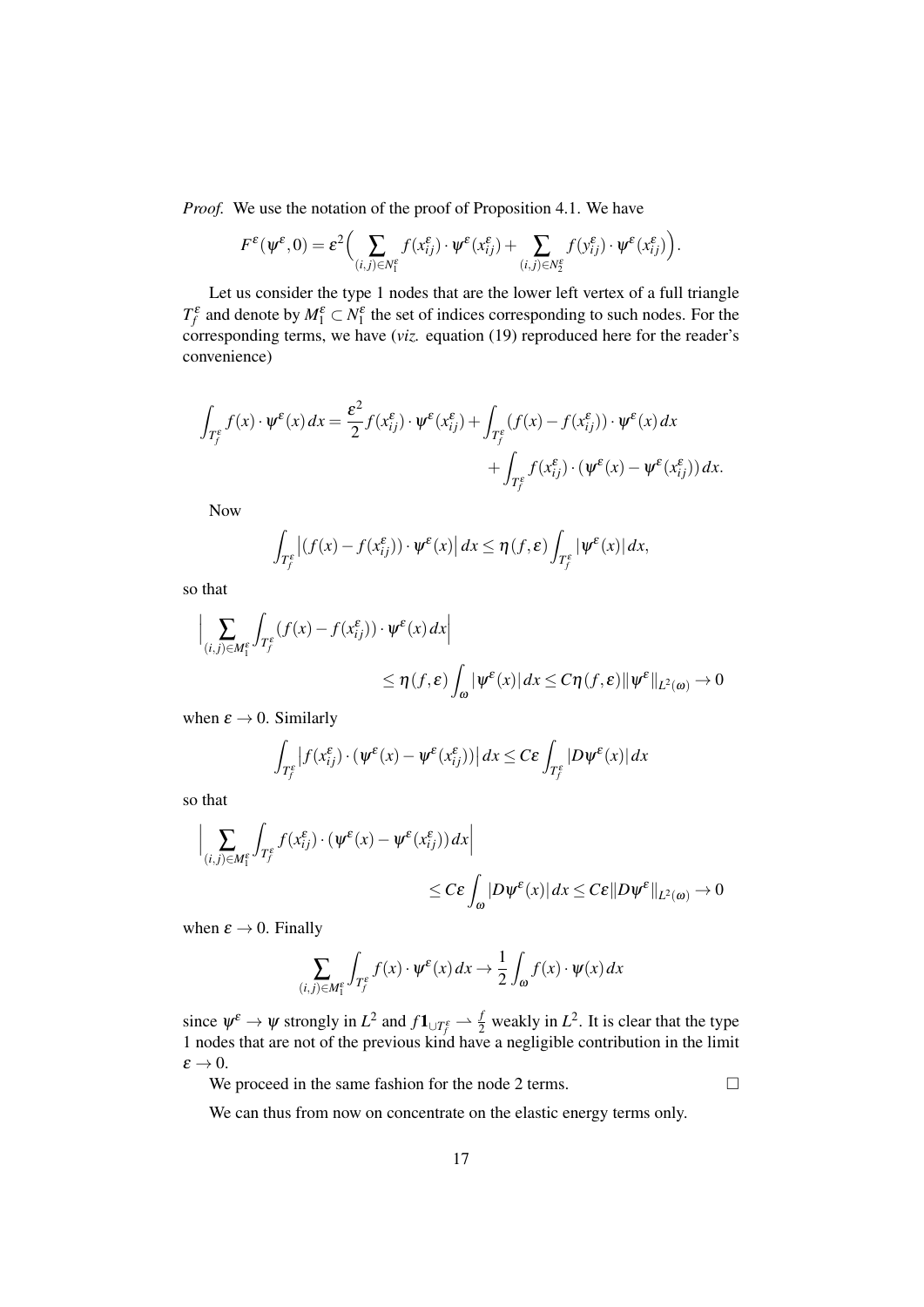#### 4.3.2 Bound from below

We obtain the bound from below, *i.e.*, condition i) of the definition of Γ-convergence in a series of Lemmas. The bound is obtained in increasing generality, starting with  $\psi$  affine in Lemmas 4.8 and 4.10, then  $\psi$  piecewise affine in Lemma 4.11 and finally general  $\psi$  in Proposition 4.13. The first step of the proof is actually a bound from above in a special case.

**Lemma 4.7** Let U be a bounded open regular subset of  $\mathbb{R}^2$  and  $\eta > 0$ . Let  $g \in$  $\mathscr{L}(\mathbb{R}^2;\mathbb{R}^3)$ ,  $a \in \mathbb{R}^3$  and  $\chi(x) = gx + a$ . For any sequence  $\varepsilon \to 0$ , there exists *a* sequence  $\chi^{\varepsilon}$  such that  $\chi^{\varepsilon}$  is piecewise affine on  $\mathscr{T}^{\varepsilon} \cap U$ ,  $\chi^{\varepsilon} \to \chi$  strongly in  $L^2(U;\mathbb{R}^3)$ ,  $\chi^{\varepsilon} - \chi \in H_0^1(U;\mathbb{R}^3)$  and

$$
\limsup \int_U W_0\big(\varepsilon^{-1}x, D\chi^{\varepsilon}(x)\big)\,dx \leq \int_U W_{\text{hom}}(D\chi(x))\,dx + \eta.
$$

*Proof.* Let us choose  $k \in \mathbb{N}$  and  $\theta \in A(kY)$  such that

$$
W_{\text{hom}}(g) \le \frac{1}{k^2} \int_{kY} W_0(y, g + D\theta(y)) dy \le W_{\text{hom}}(g) + \frac{\eta}{\text{meas}(U)}
$$

Let  $U_k^{\varepsilon}$  be the union of all  $\varepsilon k\mathbb{L}$ -translates of the cell  $\varepsilon kY$  included in *U*. Clearly,

$$
\mathop{\rm meas}\nolimits\big(U\setminus U_k^{\varepsilon}\big)\to 0
$$

when  $\varepsilon \to 0$ . We extend  $\theta$  to  $\mathbb{R}^2$  by kY-periodicity and set

$$
\chi^{\varepsilon}(x) = \chi(x) + \varepsilon \theta\left(\varepsilon^{-1}x\right)
$$

if  $x \in U_k^{\varepsilon}$ ,

$$
\chi^{\varepsilon}(x) = \chi(x)
$$

otherwise.

By construction,  $\chi^{\varepsilon}$  is piecewise affine on the triangulation restricted to *U*. It is also obvious that  $\chi^{\varepsilon} \to \chi$  strongly in  $L^2(U; \mathbb{R}^3)$  and that  $\chi^{\varepsilon} - \chi \in H_0^1(U; \mathbb{R}^3)$ . We have

$$
\int_{U} W_0(\varepsilon^{-1}x, D\chi^{\varepsilon}(x)) dx = \int_{U} W_0(\varepsilon^{-1}x, g + D\theta(\varepsilon^{-1}x)) dx
$$
  
= 
$$
\int_{U_k^{\varepsilon}} W_0(\varepsilon^{-1}x, g + D\theta(\varepsilon^{-1}x)) dx + \int_{U \setminus U_k^{\varepsilon}} W_0(\varepsilon^{-1}x, g) dx.
$$

Now

$$
\left| \int_{U \setminus U_k^{\varepsilon}} W_0(\varepsilon^{-1} x, g) dx \right| \leq C \operatorname{meas} (U \setminus U_k^{\varepsilon}) \to 0
$$

when  $\varepsilon \to 0$ . Moreover

$$
\int_{U_k^{\varepsilon}} W_0(\varepsilon^{-1}x, g + D\theta(\varepsilon^{-1}x)) dx = \sum_{\varepsilon kY \text{ cells}} \varepsilon^2 \int_{kY} W_0(y, g + D\theta(y)) dy
$$
  

$$
\leq \max(U_k^{\varepsilon}) \Big( W_{\text{hom}}(g) + \frac{\eta}{\text{meas}(U)} \Big),
$$

hence the Lemma by letting  $\varepsilon \to 0$ .

.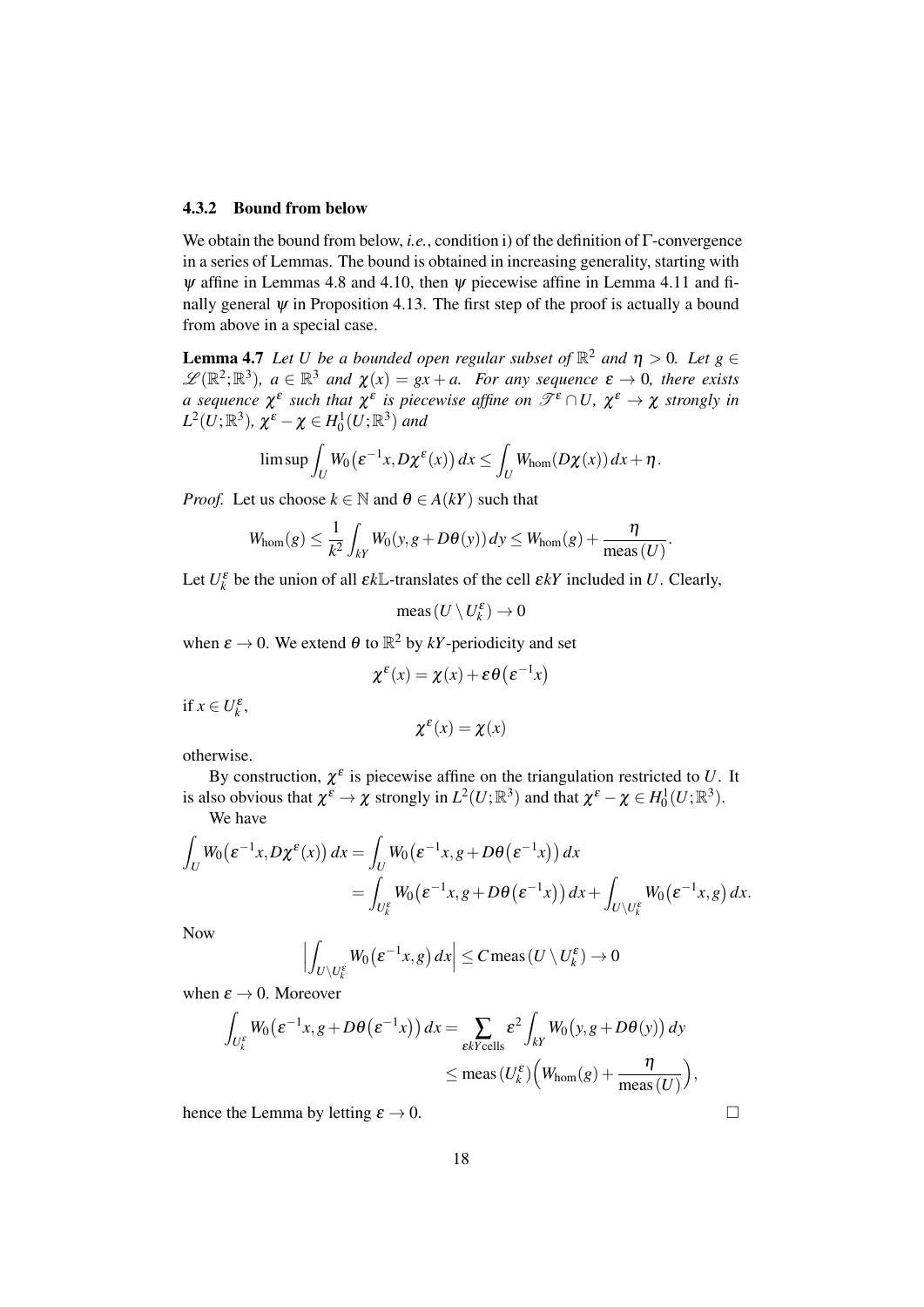We now start on the bound from below strictly speaking.

**Lemma 4.8** Let O be a bounded open subset of  $\mathbb{R}^2$ , let  $g \in \mathscr{L}(\mathbb{R}^2;\mathbb{R}^3)$ ,  $a \in \mathbb{R}^3$  and  $\Psi(x) = gx + a$ . For any sequences  $\varepsilon \to 0$ ,  $\Psi^{\varepsilon}$  such that  $\Psi^{\varepsilon}$  is piecewise affine on  $\mathscr{T}^{\varepsilon} \cap O$ ,  $\psi^{\varepsilon} \to \psi$  strongly in  $L^2(O;\mathbb{R}^3)$  and  $\psi^{\varepsilon} - \psi \in H_0^1(O;\mathbb{R}^3)$ , we have

$$
\liminf \int_{O} W_0\big(\varepsilon^{-1}x, D\Psi^{\varepsilon}(x)\big) dx \ge \int_{O} W_{\text{hom}}(D\Psi(x)) dx. \tag{27}
$$

*Proof.* Let  $M > 0$  be such that  $\overline{O} \subset M\r Y + x_0$  for some  $x_0 \in \mathbb{R}^2$ . Let us assume without loss of generality that  $x_0 = 0$ . For all  $\varepsilon$ , we choose the largest natural integer  $k(\varepsilon)$  such that  $k(\varepsilon) \varepsilon Y \subset MY$ . For  $\varepsilon$  small enough, we have  $\overline{O} \subset k(\varepsilon) \varepsilon Y$ , moreover meas  $(MY \setminus k(\varepsilon) \varepsilon Y) \to 0$  when  $\varepsilon \to 0$ .

Let  $\eta > 0$  be given and  $\chi^{\varepsilon}$  be the sequence given by Lemma 4.7 applied on the open set  $U = M\overset{\circ}{Y} \setminus \overline{O}$ . We define

$$
\widetilde{\psi}^{\varepsilon} = \psi^{\varepsilon} \text{ in } O
$$

and

$$
\widetilde{\psi}^{\varepsilon}=\chi^{\varepsilon}\text{ in }MY\setminus\bar{O}.
$$

We have

$$
\int_{O} W_0 \left( \varepsilon^{-1} x, D \psi^{\varepsilon}(x) \right) dx = I_1^{\varepsilon} - I_2^{\varepsilon} + I_3^{\varepsilon}, \tag{28}
$$

where

$$
I_1^{\varepsilon} = \int_{k(\varepsilon)\varepsilon Y} W_0(\varepsilon^{-1}x, D\widetilde{\psi}^{\varepsilon}(x)) dx,
$$
  
\n
$$
I_2^{\varepsilon} = \int_{MY\backslash O} W_0(\varepsilon^{-1}x, D\widetilde{\psi}^{\varepsilon}(x)) dx,
$$
  
\n
$$
I_3^{\varepsilon} = \int_{MY\backslash k(\varepsilon)\varepsilon Y} W_0(\varepsilon^{-1}x, D\widetilde{\psi}^{\varepsilon}(x)) dx.
$$

Due to the boundary conditions and the construction of  $\chi^{\epsilon}$ , we have that  $\widetilde{\psi}^{\epsilon}$  –<br> $H^1(L(\epsilon) \circ Y, \mathbb{R}^3)$ . By recogling the function  $\psi \in H_0^1(k(\varepsilon)\varepsilon Y;\mathbb{R}^3)$ . By rescaling, the function

$$
\theta^{\varepsilon}(y) = \varepsilon^{-1} \widetilde{\psi}^{\varepsilon}(\varepsilon y) - \psi(y)
$$

belongs to  $H_0^1(k(\varepsilon)Y;\mathbb{R}^3)$  and is piecewise affine on the mesh defined by  $\mathbb{L}$ . It is thus a competing test-function in the definition (26) of the homogenized density *W*hom. Therefore, we have

$$
I_1^{\varepsilon} = \varepsilon^2 \int_{k(\varepsilon)Y} W_0(y, g + D\theta^{\varepsilon}(y)) dy \ge \varepsilon^2 k(\varepsilon)^2 W_{\text{hom}}(g) = \int_{k(\varepsilon)\varepsilon Y} W_{\text{hom}}(D\psi(x)) dx.
$$
\n(29)

Moreover, by construction

$$
\limsup I_2^{\varepsilon} \le \int_{MY\backslash O} W_{\text{hom}}(D\psi(x))\,dx + \eta. \tag{30}
$$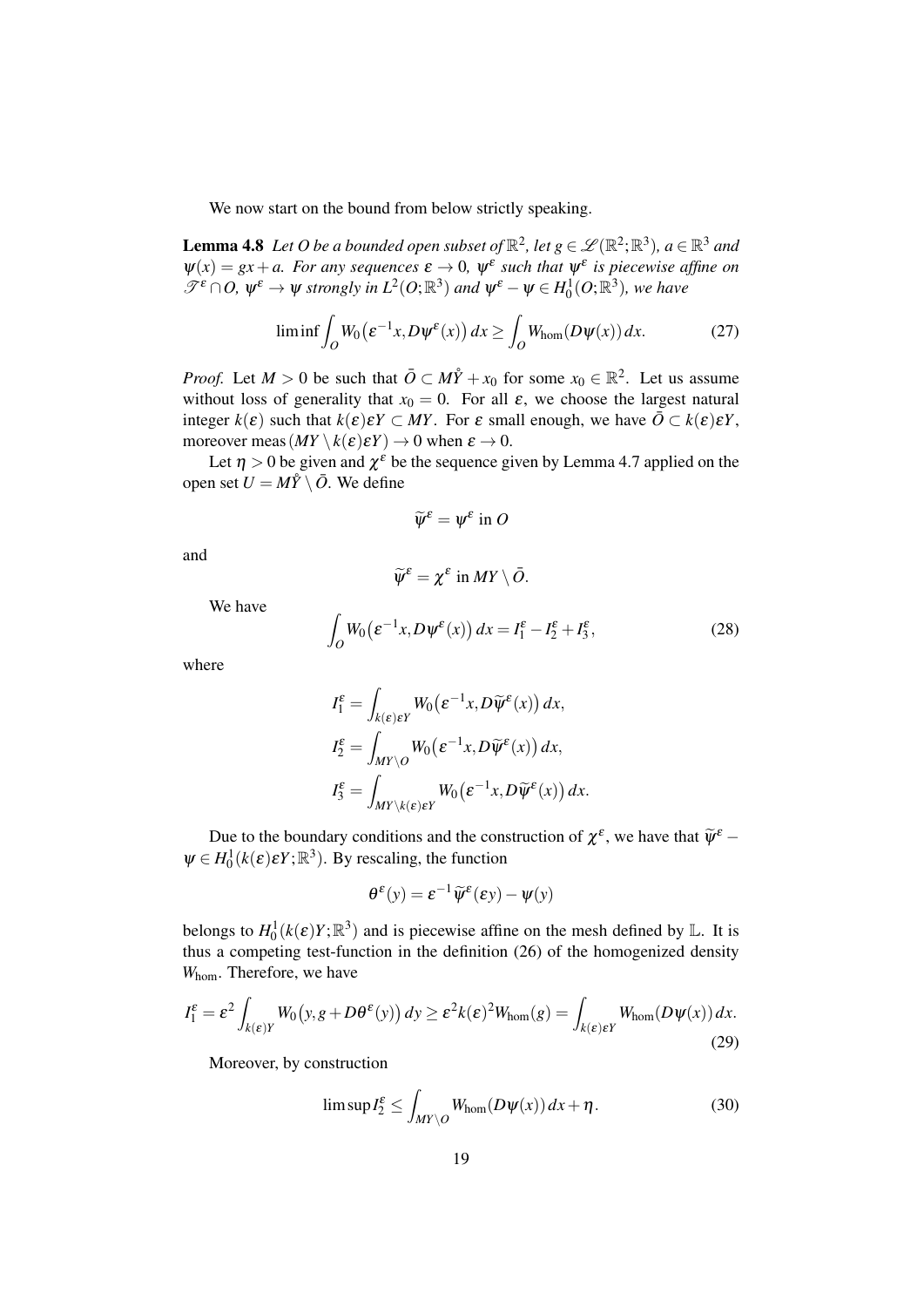Finally, since meas  $(MY \setminus k(\varepsilon) \varepsilon Y) \to 0$  and the differential of  $\widetilde{\psi}^{\varepsilon}$  is controlled in this set, we have

$$
I_3^{\varepsilon} \to 0 \tag{31}
$$

when  $\varepsilon \to 0$ . Putting equation (28) and estimates (29), (30) and (31) together, we obtain the Lemma.

We now need to obtain the bound from below  $(27)$  without the homogeneous boundary condition. This is classically done by using De Giorgi's slicing method. The slicing method does not work here because we need piecewise affine functions, and multiplying a piecewise affine function by a cut-off function destroys its piecewise affine character. We thus introduce a discrete version of the slicing argument, see also [1]. First a preparatory lemma.

Lemma 4.9 Let Π<sub>ε</sub> denote the piecewise affine interpolation operator associated with the triangulation  $\mathscr{T}^{\epsilon}$ . There exists a constant C independent of **ε** such that for all finite unions  $U^\varepsilon$  of triangles of  $\mathscr{T}^\varepsilon$ , all  $\mathbb{R}^3$ -valued functions  $\pmb{\psi}$  that are piecewise *affine on*  $\mathscr{T}^{\varepsilon}$  *and all* [0, 1]*-valued functions*  $\theta$ *, we have* 

$$
\|\Pi_{\varepsilon}(\theta\,\psi)\|_{L^2(U^{\varepsilon};\mathbb{R}^3)} \leq C \|\psi\|_{L^2(U^{\varepsilon};\mathbb{R}^3)}.
$$
\n(32)

*Moreover, if*  $\theta$  *is*  $W^{1,\infty}$ *, we have* 

$$
\int_{U^{\varepsilon}} \left| D(\Pi_{\varepsilon}(\theta \,\psi)) \right|^2 dx \le C \Big( \int_{U^{\varepsilon}} \left( |D\psi|^2 + \| D\theta \|_{L^\infty}^2 |\psi|^2 \right) dx \Big). \tag{33}
$$

*Proof.* Let  $T^{\varepsilon}$  be a generic triangle in  $\mathcal{T}^{\varepsilon}$  with vertices  $S_i^{\varepsilon}$ . We denote by  $\lambda_i^{\varepsilon}$  the associated barycentric coordinates. In  $T^{\varepsilon}$ , we thus have

$$
\Pi_{\varepsilon}(\theta \psi)(x) = \sum_{i=1}^{3} \lambda_i^{\varepsilon}(x) \theta(S_i^{\varepsilon}) \psi(S_i^{\varepsilon}).
$$

We introduce two functions  $Q_1^{\varepsilon}$ :  $\mathcal{T}^{\varepsilon} \times [0,1]^3 \times (\mathbb{R}^3)^3 \to \mathbb{R}_+$  and  $Q_2^{\varepsilon}$ :  $\mathcal{T}^{\varepsilon} \times (\mathbb{R}^3)^3 \to$  $\mathbb{R}_+$  by

$$
Q_1^{\varepsilon}(T^{\varepsilon},\theta_i,\nu_i)=\Big\|\sum_{i=1}^3\lambda_i^{\varepsilon}(x)\theta_iv_i\Big\|^2_{L^2(T^{\varepsilon};\mathbb{R}^3)},
$$

and

$$
Q_2^{\varepsilon}(T^{\varepsilon}, v_i) = \Big\|\sum_{i=1}^3 \lambda_i^{\varepsilon}(x)v_i\Big\|_{L^2(T^{\varepsilon};\mathbb{R}^3)}^2.
$$

Clearly, we have

$$
\|\Pi_{\varepsilon}(\theta\psi)\|_{L^2(U^{\varepsilon};\mathbb{R}^3)}^2 = \sum_{T_{\varepsilon}\in U^{\varepsilon}} Q_1^{\varepsilon}(T^{\varepsilon}, \theta(S_i^{\varepsilon}), \psi(S_i^{\varepsilon})),
$$

$$
\|\psi\|_{L^2(U^{\varepsilon};\mathbb{R}^3)}^2 = \sum_{T_{\varepsilon}\in U^{\varepsilon}} Q_2^{\varepsilon}(T^{\varepsilon}, \psi(S_i^{\varepsilon})).
$$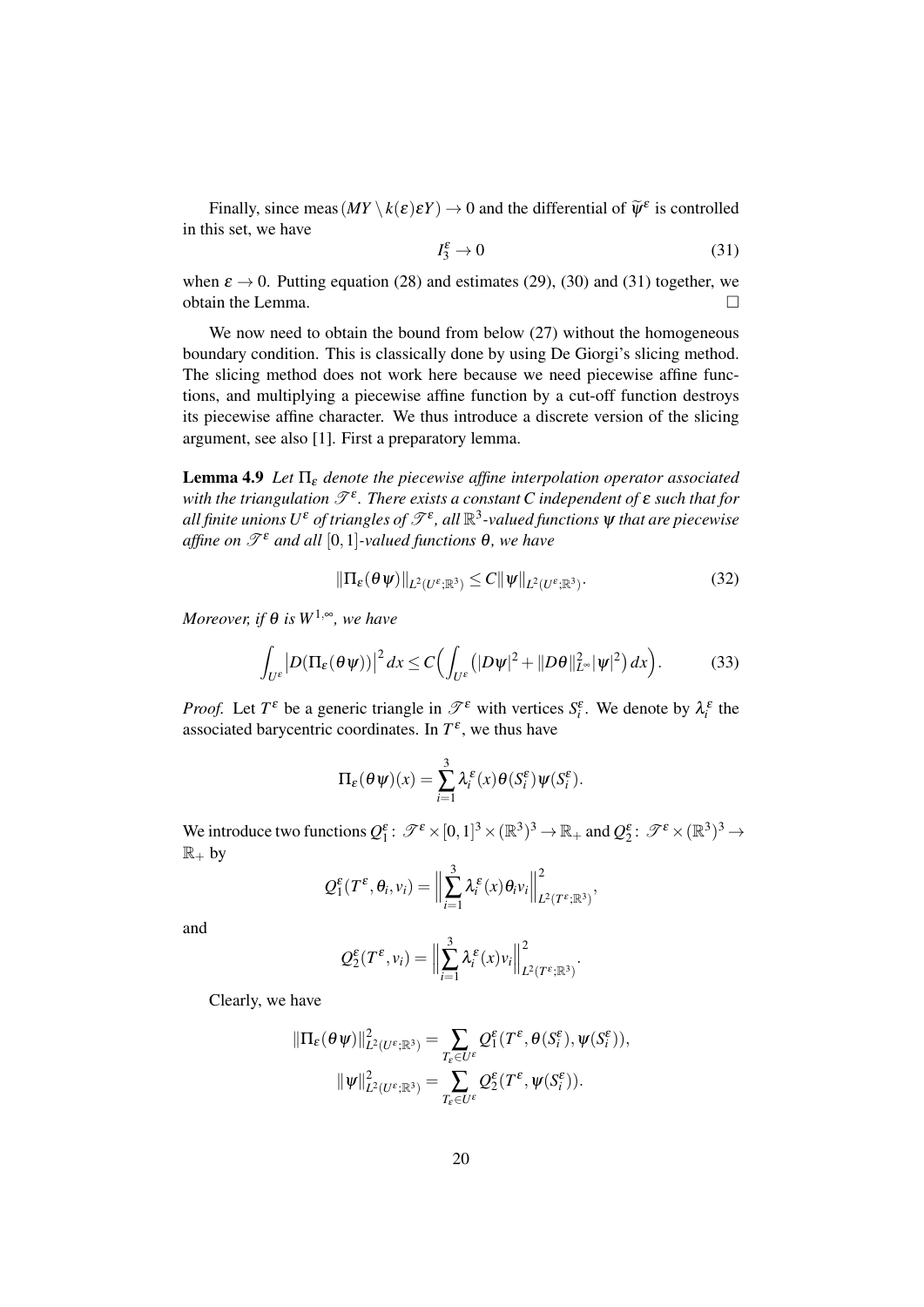Now every generic triangle is of the form  $x_{\varepsilon} + \varepsilon T_f$  or  $x_{\varepsilon} + \varepsilon T_e$  for some  $x_{\varepsilon} \in \mathbb{L}$ (for brevity, we assume the former), so that

$$
Q_1^{\varepsilon}(T^{\varepsilon},\theta_i,v_i)=\varepsilon^2\Big\|\sum_{i=1}^3\lambda_i(x)\theta_iv_i\Big\|^2_{L^2(T_f;\mathbb{R}^3)}=\varepsilon^2Q_1^1(T_f,\theta_i,v_i),
$$

and

$$
Q_2^{\varepsilon}(T^{\varepsilon}, v_i) = \varepsilon^2 \Big\| \sum_{i=1}^3 \lambda_i^{\varepsilon}(x) v_i \Big\|_{L^2(T_f; \mathbb{R}^3)}^2 = \varepsilon^2 Q_2^1(T_f, v_i).
$$

Both functions  $Q_1^1(T_f, \cdot, \cdot)$  and  $Q_2^1(T_f, \cdot)$  are continuous and quadratic with respect to  $(v_i) \in (\mathbb{R}^3)^3$ . Moreover,  $Q_2^1(T_f, v_i) = 0$  if and only if  $v_i = 0$ . Therefore, if we set

$$
C^{2} = \max_{\substack{\theta_{i} \in [0,1]^{3} \\ \sum |v_{i}|^{2}=1}} \frac{Q_{1}^{1}(T_{f}, \theta_{i}, v_{i})}{Q_{2}^{1}(T_{f}, v_{i})}
$$

we obtain estimate (32).

For estimate (33), we work on the reference scaled triangle  $\epsilon T_f$ . For any affine function  $\chi$ , we have

$$
|D\chi| \leq \frac{C}{\varepsilon} (|D\chi(\varepsilon s)| + |D\chi(\varepsilon t)|)
$$

for some constant *C* independent of  $\varepsilon$ . We apply this to  $\chi = \Pi_{\varepsilon}(\theta \psi)$ . We have

$$
D\chi(\varepsilon s) = \Pi_{\varepsilon}(\theta \psi)(\varepsilon s) - \Pi_{\varepsilon}(\theta \psi)(0)
$$
  
= (\theta \psi)(\varepsilon s) - (\theta \psi)(0)  
= \theta(\varepsilon s)(\psi(\varepsilon s) - \psi(0)) + (\theta(\varepsilon s) - \theta(0))\psi(0)  
= \varepsilon \theta(\varepsilon s)D\psi(s) + (\theta(\varepsilon s) - \theta(0))\psi(0).

Therefore

$$
|D(\Pi_{\varepsilon}(\theta \psi))(\varepsilon s)| \leq \varepsilon (|D\psi(s)| + ||D\theta||_{L^{\infty}}|\psi(0)|)
$$

and thus

$$
|D(\Pi_{\varepsilon}(\theta \psi))| \leq C(|D\psi| + ||D\theta||_{L^{\infty}}|\psi(0)|).
$$

To conclude, it suffices to show that for any affine function  $\psi$ , we have

$$
|\psi(0)|^2 \leq C \int_{T_f} |\psi(x)|^2 dx
$$

as the conclusion will follow by a simple scaling. But this is obvious, for if it were not true, we would have a sequence  $\psi_n$  of affine functions tending to 0 in  $L^2(T_f)$ , but such that  $|\psi_n(0)| = 1$ . This is impossible since we are in a finite dimensional space, in which  $L^2$  convergence implies pointwise convergence.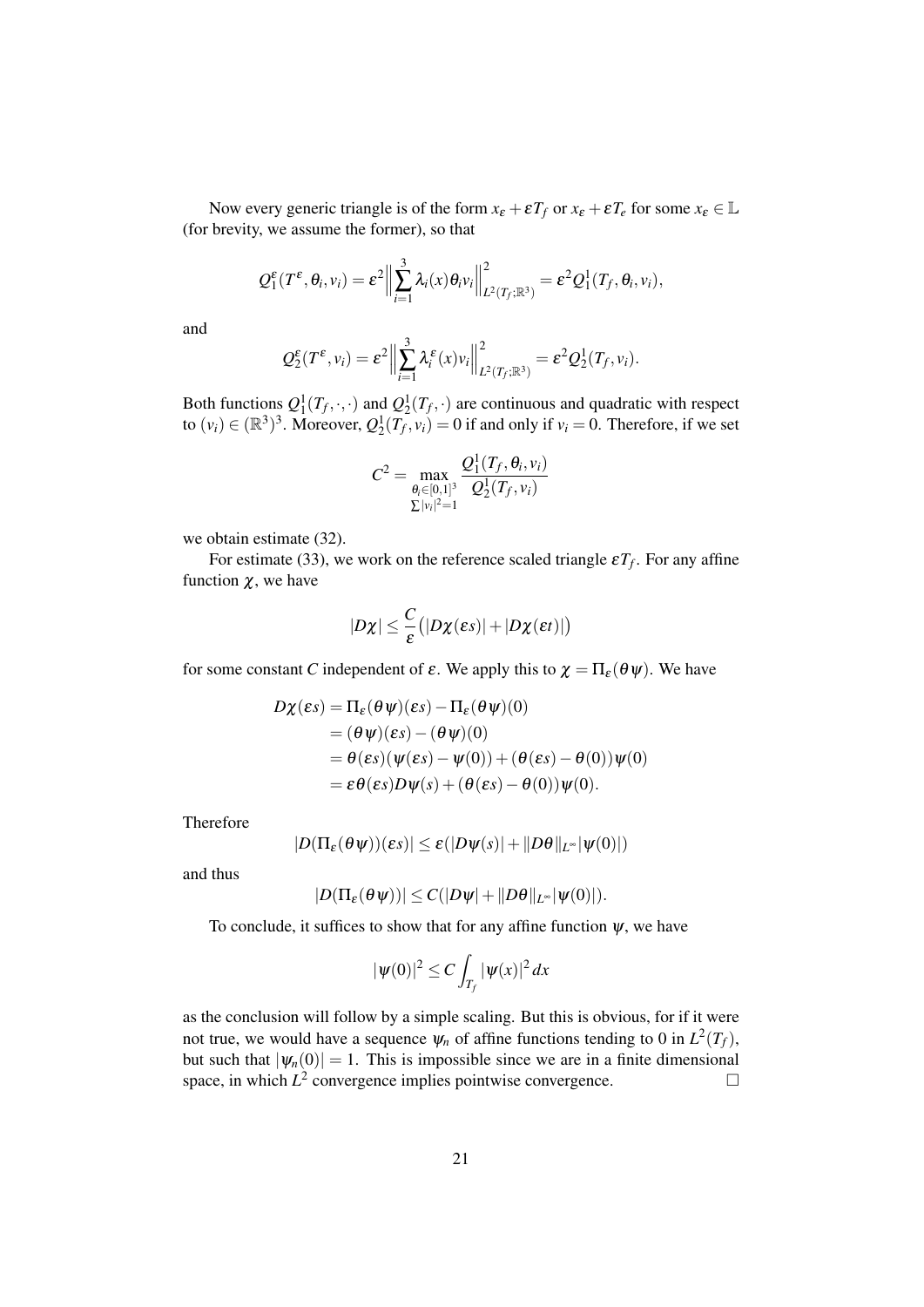We now perform the slicing step to establish estimate (27) without boundary conditions.

**Lemma 4.10** Let O be a bounded open subset of  $\mathbb{R}^2$ , let  $g \in \mathscr{L}(\mathbb{R}^2; \mathbb{R}^3)$ ,  $a \in \mathbb{R}^3$ *and*  $\psi(x) = gx + a$ . For any sequences  $\varepsilon \to 0$ ,  $\psi^{\varepsilon}$  such that  $\psi^{\varepsilon}$  is piecewise affine *on*  $\mathscr{T}^{\varepsilon} \cap O$ ,  $\psi^{\varepsilon}$  *is bounded in*  $H^1(O;\mathbb{R}^3)$  *and*  $\psi^{\varepsilon} \to \psi$  *strongly in*  $L^2(O;\mathbb{R}^3)$ *, we have*

$$
\liminf \int_{O} W_0\big(\varepsilon^{-1}x, D\Psi^{\varepsilon}(x)\big)\,dx \ge \int_{O} W_{\text{hom}}(D\Psi(x))\,dx.
$$

*Proof.* Let *N* be an integer. Let  $O_0 \in O$  and  $r = d(O_0, \complement O) > 0$ . For  $k = 1, \ldots, 2N + 1$ 1, we let  $O_k = \{x \in O, d(x, O_0) < \frac{kr}{2N+1}\}$  $\frac{k}{2N+1}$ . For each  $i = 0, \ldots, N-1$ , we pick a Lipschitz function  $\theta_i$  such that  $0 \le \theta_i \le 1$ ,  $\theta_i = 1$  on  $O_{2i+1}$ ,  $\theta_i = 0$  on  $O \setminus O_{2i+3}$  and  $|D\theta_i| \leq \frac{C(2N+1)}{r}$ .

We let

$$
\psi_i^{\varepsilon} = \psi + \Pi_{\varepsilon} \big( \theta_i (\psi^{\varepsilon} - \psi) \big).
$$

By construction,  $\psi_i^{\varepsilon}$  is piecewise affine on  $\mathcal{T}^{\varepsilon} \cap O$  and such that  $\psi_i^{\varepsilon} - \psi \in$ *H*<sup>1</sup><sub>0</sub>(*O*;  $\mathbb{R}^3$ ). By Lemma 4.9,  $\psi_i^{\varepsilon} \to \psi$  strongly in  $L^2(O; \mathbb{R}^3)$ . We can thus apply Lemma 4.8 to conclude that

$$
\liminf \int_O W_0\big(\varepsilon^{-1}x, D\psi_i^{\varepsilon}(x)\big)\,dx \ge \int_O W_{\text{hom}}(D\psi(x))\,dx.
$$

For  $\varepsilon$  small enough, we have that  $\Pi_{\varepsilon}(\theta_i(\psi^{\varepsilon}-\psi))=\psi^{\varepsilon}-\psi$  in  $O_{2i}$  and that  $\Pi_{\varepsilon} \big(\theta_i (\psi^{\varepsilon} - \psi) \big) = 0$  in  $O \setminus O_{2i+3}$ . Therefore

$$
\int_{O} W_{0}(\varepsilon^{-1}x, D\Psi_{i}^{\varepsilon}(x)) dx = \int_{O_{2i}} W_{0}(\varepsilon^{-1}x, D\Psi^{\varepsilon}(x)) dx \n+ \int_{O_{2i+3}\setminus O_{2i}} W_{0}(\varepsilon^{-1}x, D\Psi_{i}^{\varepsilon}(x)) dx \n+ \int_{O\setminus O_{2i+3}} W_{0}(\varepsilon^{-1}x, g) dx \n\leq \int_{O} W_{0}(\varepsilon^{-1}x, D\Psi^{\varepsilon}(x)) dx \n+ \int_{O_{2i+3}\setminus O_{2i}} W_{0}(\varepsilon^{-1}x, D\Psi_{i}^{\varepsilon}(x)) dx \n+ \int_{O\setminus O_{2i+3}} W_{0}(\varepsilon^{-1}x, g) dx
$$

For the last term, we have that

$$
\int_{O\setminus O_{2i+3}} W_0\big(\varepsilon^{-1}x,g\big)\,dx \leq C \operatorname{meas}(O\setminus O_0).
$$

For the second term, we see that all the triangles in which  $\psi_i^{\varepsilon} \neq \psi^{\varepsilon}$  and  $\psi_i^{\varepsilon} \neq \psi$ are included in  $O_{2i+3} \setminus O_{2i}$  for  $\varepsilon$  small enough, hence we use Lemma 4.9 and obtain

$$
\int_{O_{2i+3}\setminus O_{2i}} W_0\big(\varepsilon^{-1}x, D\psi_i^{\varepsilon}(x)\big) dx \leq C \int_{O_{2i+3}\setminus O_{2i}} \Big(|g|^2 + |D\psi^{\varepsilon}|^2 + \frac{(2N+1)^2}{r^2}|\psi^{\varepsilon} - \psi|^2\Big) dx.
$$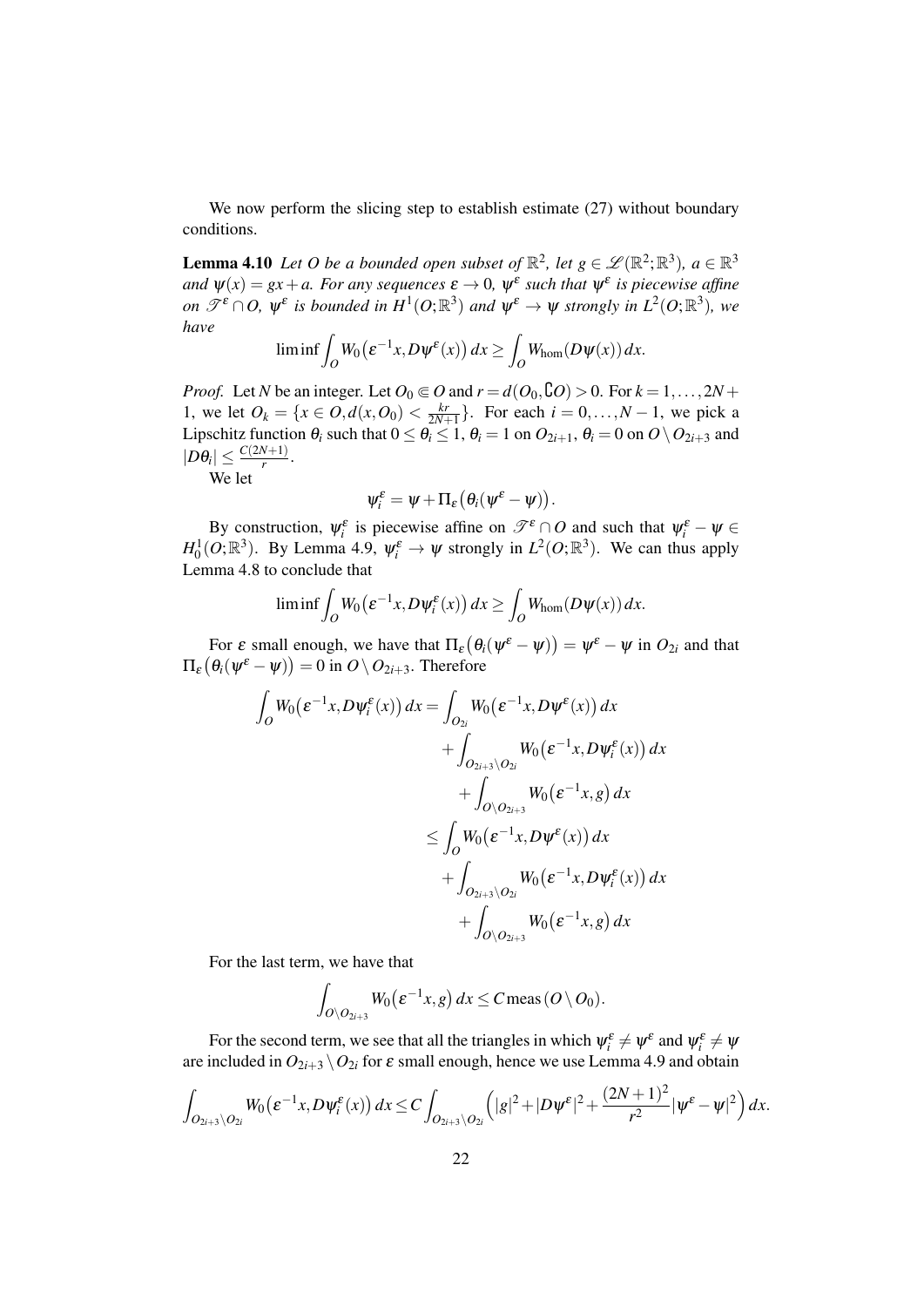Summing on the *N* slices, we thus obtain

$$
\frac{1}{N} \sum_{i=0}^{N} \int_{O} W_0 \left( \varepsilon^{-1} x, D \psi_i^{\varepsilon}(x) \right) dx \le \int_{O} W_0 \left( \varepsilon^{-1} x, D \psi^{\varepsilon}(x) \right) dx \n+ \frac{C}{N} \int_{O \setminus O_0} (|g|^2 + |D \psi^{\varepsilon}|^2) dx \n+ \frac{CN}{r^2} \int_{O \setminus O_0} |\psi^{\varepsilon} - \psi|^2 dx + C \operatorname{meas} (O \setminus O_0).
$$

Now when  $\varepsilon \to 0$ , we have  $\int_{O\setminus O_0} |\psi^{\varepsilon} - \psi|^2 dx \to 0$  by hypothesis. The corresponding term thus disappears and we are left with

$$
\int_O W_{\text{hom}}(D\psi(x)) dx \le \liminf \int_O W_0\big(\varepsilon^{-1}x, D\psi^{\varepsilon}(x)\big) dx + \frac{C}{N} + C \operatorname{meas}(O\setminus O_0).
$$

We conclude by letting first  $N \to +\infty$  and then  $O_0 \to O$ .

The next Lemmas are the last steps in the proof of the bound from below.

**Lemma 4.11** Let  $\psi \in H^1_{\omega_0}(\omega;\mathbb{R}^3)$  be piecewise affine. Then, for all sequences  $\psi^{\epsilon}$ in  $L^2(\omega;\mathbb{R}^3)$  such that  $\psi^{\varepsilon} \to \psi$  strongly in  $L^2(\omega;\mathbb{R}^3)$ , we have that

$$
\liminf I_0^{\varepsilon}(\psi^{\varepsilon})\geq I_0(\psi).
$$

*Proof.* If the left-hand side is  $+\infty$ , there is nothing to prove. Hence we can assume that  $I_0^{\varepsilon}(\psi^{\varepsilon})$  is bounded, which entails that  $\psi^{\varepsilon}$  is bounded in  $H^1$  and piecewise affine on  $\mathscr{T}^{\varepsilon}$  and we have

$$
I_0^{\varepsilon}(\psi^{\varepsilon}) \geq \int_{\omega^{\varepsilon}} W_0\big(\varepsilon^{-1}x, D\psi^{\varepsilon}(x)\big) dx = \sum_{i=1}^p \int_{\omega_i \cap \omega^{\varepsilon}} W_0\big(\varepsilon^{-1}x, D\psi^{\varepsilon}(x)\big) dx,
$$

where  $\omega_i$  denotes a partition of  $\omega$  in each part of which  $\psi$  is affine. By Lemma 4.10, we have

$$
\liminf \int_{\omega_i \cap \omega^{\varepsilon}} W_0\big(\varepsilon^{-1}x, D \psi^{\varepsilon}(x)\big) dx \ge \int_{\omega'_i} W_{\text{hom}}(D \psi(x)) dx,
$$

for all  $\omega_i' \in \omega_i$ , hence the Lemma.

To treat the case of a general limit function  $\psi$ , we need an intermediate technical result.

## Lemma 4.12 *The function W*hom *is locally Lipschitz.*

*Proof.* We first show that  $W_0$  is locally Lipschitz. Let  $l_1, l_2 \in \mathcal{L}(\mathbb{R}^2; \mathbb{R}^3)$  and  $\tau \in \mathbb{R}^3$ be such that  $W_0(y, l_2) = W^1(y, l_2, \tau)$ . We have

$$
W_0(y, l_1) - W_0(y, l_2) \leq W^1(y, l_1, \tau) - W^1(y, l_2, \tau) \leq C(1 + |l_1| + |l_2|)|l_1 - l_2|.
$$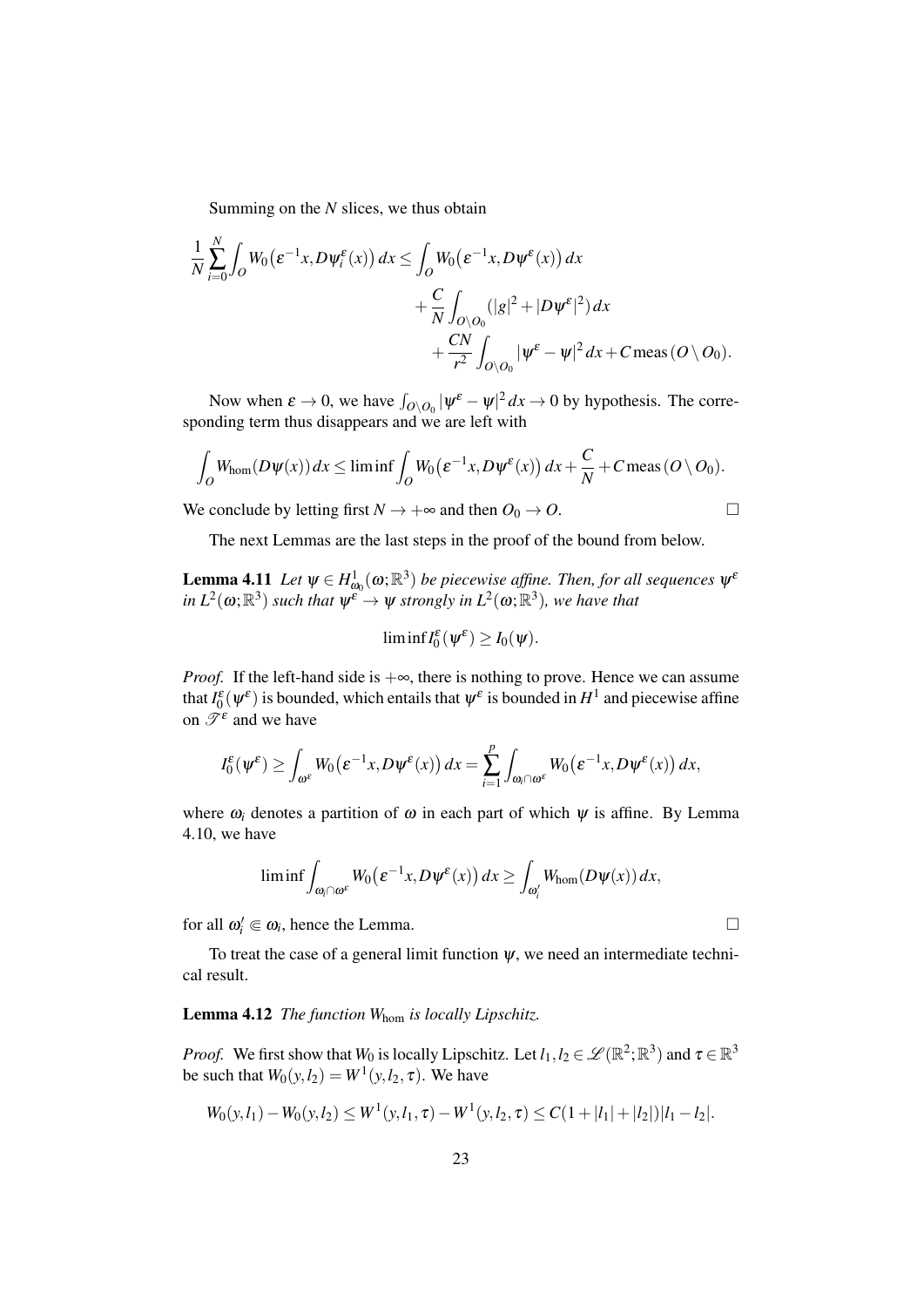Let us now take  $g, h \in \mathcal{L}(\mathbb{R}^2; \mathbb{R}^3)$  and define  $\psi(x) = gx$  and  $\chi(x) = hx$ . By Lemma 4.7, for all  $\eta > 0$ , there exists a subsequence  $\psi^{\varepsilon} \in H^1(Y; \mathbb{R}^3)$  piecewise affine on  $\mathcal{T}^{\varepsilon}$  and such that  $D\psi^{\varepsilon}$  is bounded in  $L^2$ ,  $\psi^{\varepsilon} \to \psi$  strongly in  $L^2$  and  $\int_Y W_0\big(\varepsilon^{-1}x, D\Psi^{\varepsilon}(x)\big) dx \to W_{\rm hom}(g) + \delta$  for some  $0 \le \delta \le \eta$ . We let

$$
\chi^{\varepsilon} = h + \psi^{\varepsilon} - g.
$$

Clearly,  $\chi^{\varepsilon}$  is bounded in  $H^1$ ,  $\chi^{\varepsilon} \to h$  strongly in  $L^2$ , and  $\chi^{\varepsilon}$  is piecewise affine on  $\mathscr{T}^{\varepsilon}$ . We thus have

$$
\liminf \int_Y W_0\big(\varepsilon^{-1}x, D\chi^{\varepsilon}(x)\big)\,dx \geq W_{\text{hom}}(h),
$$

by Lemma 4.10. Therefore

$$
W_{\text{hom}}(h) - W_{\text{hom}}(g) \le \liminf \int_Y W_0(\varepsilon^{-1}x, D\chi^{\varepsilon}(x)) dx
$$
  
 
$$
- \lim \int_Y W_0(\varepsilon^{-1}x, D\psi^{\varepsilon}(x)) dx + \delta.
$$

Now since

$$
\int_{Y} \left( W_0 \left( \varepsilon^{-1} x, D \chi^{\varepsilon}(x) \right) - W_0 \left( \varepsilon^{-1} x, D \psi^{\varepsilon}(x) \right) \right) dx
$$
\n
$$
\leq C \int_{Y} \left( 1 + |D \psi^{\varepsilon}| + |D \chi^{\varepsilon}| \right) |D \psi^{\varepsilon} - D \chi^{\varepsilon}| dx \leq C |g - h|
$$

by Cauchy-Schwarz and the  $H^1$  bound, we obtain the Lemma by letting  $\eta \to 0$ .

We now are in a position to conclude the bound from below.

**Proposition 4.13** Let  $\psi \in H_{\omega_0}^1(\omega;\mathbb{R}^3)$ . Then, for all sequences  $\psi^{\varepsilon}$  in  $L^2(\omega;\mathbb{R}^3)$ such that  $\psi^{\varepsilon} \to \psi$  strongly in  $\mathring{L}^2(\omega;\mathbb{R}^3)$ , we have that

$$
\liminf I_0^{\varepsilon}(\psi^{\varepsilon})\geq I_0(\psi).
$$

*Proof.* Let  $P_{\varepsilon}$  denote the orthogonal  $H^1(\omega;\mathbb{R}^3)$ -projection on  $A(\varepsilon)$ , which is a finite dimensional, hence closed affine subspace. By standard finite element theory arguments, we have that  $P_{\varepsilon} \psi \to \psi$  strongly in  $H^1$  when  $\varepsilon \to 0$ .

We pick a sequence  $\psi_k$  of piecewise affine functions in  $H^1_{\omega_0}(\omega;\mathbb{R}^3)$  that converges strongly to  $\psi$ . For *k* fixed, we thus also have  $P_{\varepsilon} \psi_k \to \psi_k$  strongly in  $H^1$ when  $\varepsilon \to 0$ . It follows that

$$
\psi^{\varepsilon} - P_{\varepsilon} \psi + P_{\varepsilon} \psi_k \to \psi_k \text{ strongly in } L^2(\omega; \mathbb{R}^3),
$$

so that by Lemma 4.11

$$
\liminf I_{0}^{\varepsilon}(\psi^{\varepsilon}-P_{\varepsilon}\psi+P_{\varepsilon}\psi_{k})\geq I_{0}(\psi_{k}).
$$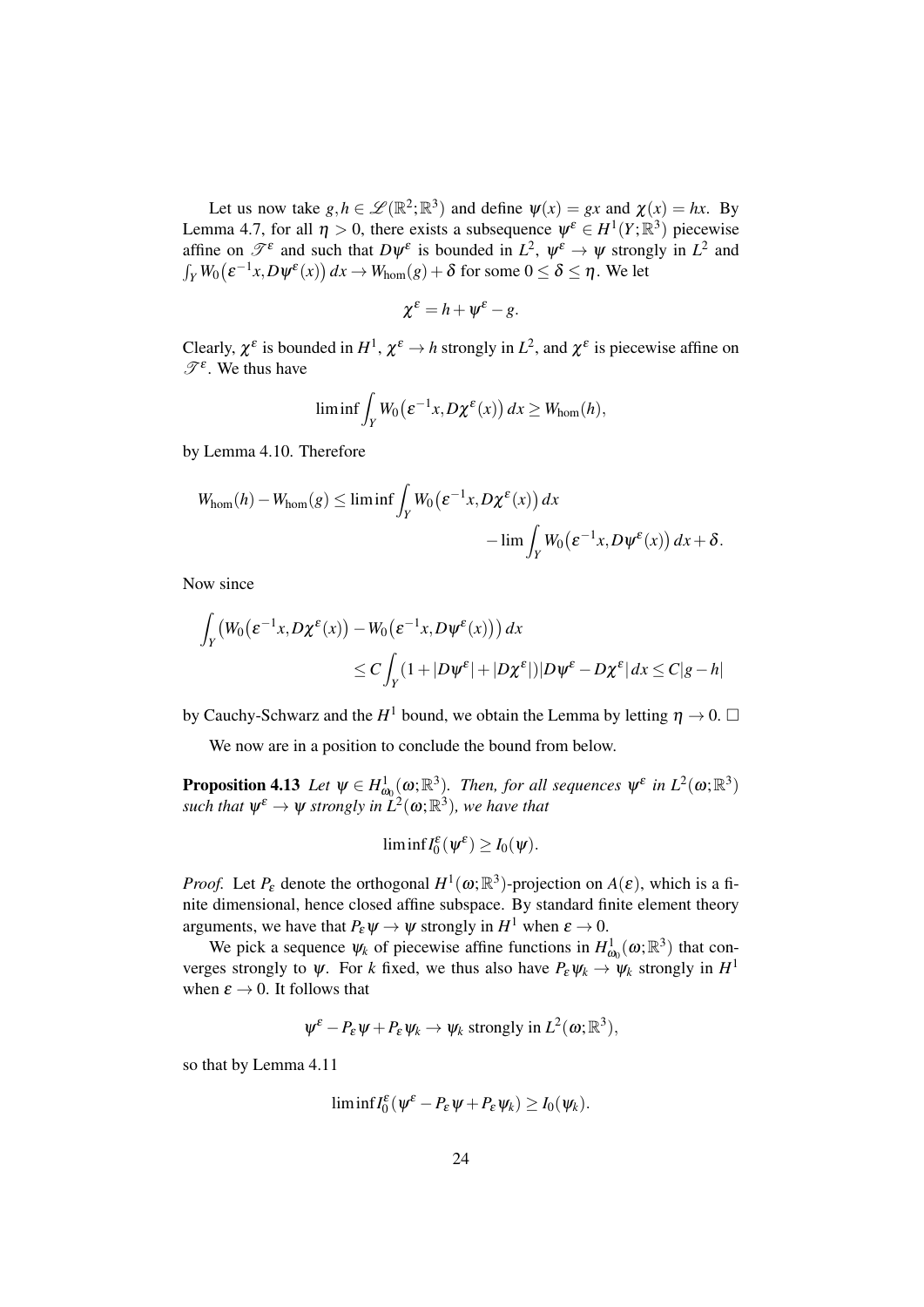Again, we can assume that  $\psi^{\varepsilon} \in A(\varepsilon)$  and  $\psi^{\varepsilon}$  is bounded in  $H^1$ , otherwise there is nothing to prove and thus both  $\psi^{\varepsilon}$  and  $\psi^{\varepsilon} - P_{\varepsilon}\psi + P_{\varepsilon}\psi_k$  belong to  $A(\varepsilon)$ . We can thus write

$$
I_0^{\varepsilon}(\psi^{\varepsilon}) = I_0^{\varepsilon}(\psi^{\varepsilon} - P_{\varepsilon}\psi + P_{\varepsilon}\psi_k) + I_0^{\varepsilon}(\psi^{\varepsilon}) - I_0^{\varepsilon}(\psi^{\varepsilon} - P_{\varepsilon}\psi + P_{\varepsilon}\psi_k),
$$

with

$$
\begin{split} \left|I_{0}^{\varepsilon}(\psi^{\varepsilon})-I_{0}^{\varepsilon}(\psi^{\varepsilon}-P_{\varepsilon}\psi+P_{\varepsilon}\psi_{k})\right|\\ &\leq\int_{\omega^{\varepsilon}}\left|W_{0}\left(\varepsilon^{-1}x,D\psi^{\varepsilon}(x)\right)-W_{0}\left(\varepsilon^{-1}x,D(\psi^{\varepsilon}-P_{\varepsilon}(\psi-\psi_{k}))\right)\right|dx\\ &\quad+\int_{\omega_{0}^{\varepsilon}}\left|Z_{0}\left(x,D\psi^{\varepsilon}(x)\right)-Z_{0}\left(x,D(\psi^{\varepsilon}-P_{\varepsilon}(\psi-\psi_{k}))\right)\right|dx\\ &\leq C\left(1+\|D\psi^{\varepsilon}\|_{L^{2}}+\|D P_{\varepsilon}(\psi-\psi_{k})\|_{L^{2}}\right)\|D P_{\varepsilon}(\psi-\psi_{k})\|_{L^{2}}\\ &\leq C\|\psi-\psi_{k}\|_{H^{1}}, \end{split}
$$

by Cauchy-Schwarz and since an orthogonal projection has norm 1. It follows from the previous estimates that

$$
\liminf I_0^{\varepsilon}(\psi^{\varepsilon}) \geq I_0(\psi_k) - C \|\psi - \psi_k\|_{H^1}.
$$

We now let  $k \to +\infty$ . Since  $W_{\text{hom}}$  is locally Lipschitz, it is continuous and obviously with quadratic growth at most, therefore  $I_0(\psi_k) \to I_0(\psi)$ , while  $\|\psi - \psi_k\|_{H^1} \to 0$ , and the proof is complete.

#### 4.3.3 Recovery sequence

In order to complete the proof of Theorem 4.5, we need to establish condition ii) or the bound from above or recovery sequence, in the definition of Γ-convergence. For this we first need a refinement of Lemma 4.7.

**Lemma 4.14** Let  $\psi \in H^1_{\omega_0}(\omega;\mathbb{R}^3)$  be piecewise affine on  $\omega$  and let  $\eta > 0$ . There *exists a sequence*  $\psi^{\varepsilon}$  *such that*  $\psi^{\varepsilon} \to \psi$  *strongly in*  $L^2(\omega;\mathbb{R}^3)$  *and* 

$$
\limsup I_0^{\varepsilon}(\psi^{\varepsilon})\leq I_0(\psi)+\eta.
$$

*Proof.* Because of the finite energy bound, the sequence  $\psi^{\varepsilon}$  to be constructed must be in  $A(\varepsilon)$  that is to say piecewise affine functions on  $\mathscr{F}^{\varepsilon} \cap \omega$  such that  $\psi^{\varepsilon} =$  $\mathscr{A}_{\varepsilon}(\psi_{|\omega^{\varepsilon}}^{\varepsilon})$  plus the boundary conditions.

Let  $\omega_i$ ,  $i = 1, \ldots, p$ , be a partition of  $\omega$  such that  $\psi$  is affine on  $\omega_i$  with differential  $g_i$ . Since  $\psi$  is affine on  $\omega_0$ , we may assume that  $\bar{\omega}_0 \subset \bar{\omega}_1$  without loss of generality. As in Lemma 4.7, for each *i*, we choose  $k_i \in \mathbb{N}$  and  $\theta_i \in A(k_iY)$  such that

$$
W_{\text{hom}}(g_i) \leq \frac{1}{k_i^2} \int_{k_i Y} W_0(y, g_i + D\theta_i(y)) dy \leq W_{\text{hom}}(g_i) + \frac{\eta}{\text{meas}(\omega)}.
$$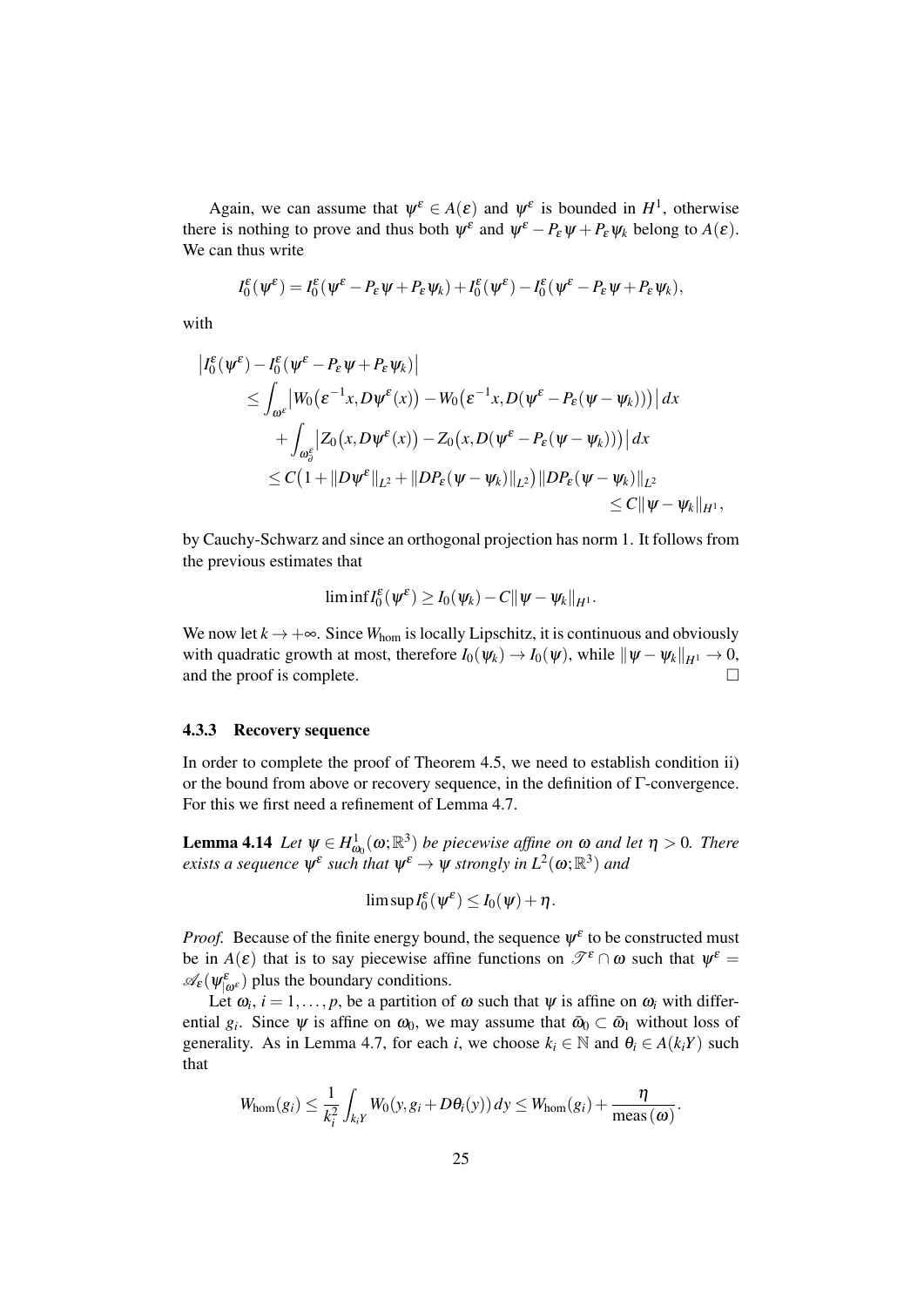Let  $\omega_{k_i}^{\varepsilon}$  be the union of all  $\varepsilon k_i$ L-translates of the cell  $\varepsilon k_i Y$  included in  $\omega^{\varepsilon} \cap \omega_i$  from which we remove all the boundary triangles. Clearly,

$$
\operatorname{meas}(\omega_i \setminus \omega_{k_i}^{\varepsilon}) \to 0
$$

when  $\varepsilon \to 0$ . Again we set

if  $x \in \omega^{\varepsilon} \setminus \bigcup_{i=1}^{p} \omega_{k_i}^{\varepsilon}$ , and

$$
\psi^{\varepsilon}(x) = \psi(x) + \varepsilon \theta_i\left(\frac{x}{\varepsilon}\right)
$$

if  $x \in \omega_{k_i}^{\varepsilon}$ ,

$$
\psi^{\varepsilon}(x)=\Pi_{\varepsilon}\psi(x),
$$

$$
\psi^\epsilon = \mathscr{A}_\epsilon(\Pi_\epsilon \psi_{|\omega^\epsilon})
$$

on the rest of ω.

Let us check that the condition of place is satisfied. Given that  $\bar{\omega}_0 \subset \bar{\omega}_1$ , for all *x* in  $\omega_{k_1}^{\varepsilon}$ , we see that the choice  $\theta_1 = 0$  achieves the minimum since  $0 \leq W_{\text{hom}}(g_1) \leq$ 1  $\frac{1}{k_1^2} \int_{k_1Y} W_0(y, g_1) dy = 0$ . Thus  $\psi^{\varepsilon}(x) = (x; 0)$  on  $\omega_{k_1}^{\varepsilon}$ . On  $(\bar{\omega}^{\varepsilon} \cap \bar{\omega}_0) \setminus \omega_{k_1}^{\varepsilon}$ , we also have  $\psi^{\epsilon}(x) = (x, 0)$  by the second part of the definition of  $\psi^{\epsilon}$ . In particular, at all type 1 nodes belonging to  $\bar{\omega}_0$ , we have  $\psi^{\epsilon}(x) = (x; 0)$  and  $\psi^{\epsilon}$  satisfies the condition of place.

By construction, we thus have  $\psi^{\varepsilon}$  is in  $A(\varepsilon)$  and  $\psi^{\varepsilon} \to \psi$  strongly in  $L^2(\omega;\mathbb{R}^3)$ . We have

$$
I_0^{\varepsilon}(\psi^{\varepsilon}) = \sum_{i=1}^p \int_{\omega_{k_i}^{\varepsilon}} W_0\left(\frac{x}{\varepsilon}, g_i + D\theta_i\left(\frac{x}{\varepsilon}\right)\right) dx + \int_{\omega^{\varepsilon} \setminus \bigcup_{i=1}^p \omega_{k_i}^{\varepsilon}} W_0\left(\frac{x}{\varepsilon}, D\Pi_{\varepsilon}\psi(x)\right) dx + \int_{\omega_{\partial}^{\varepsilon}} Z_0(x, D\mathscr{A}_{\varepsilon}(\Pi_{\varepsilon}\psi_{|\omega^{\varepsilon}})) dx.
$$

Now  $D\Pi_{\varepsilon}\psi$  and  $D\mathcal{A}_{\varepsilon}(\Pi_{\varepsilon}\psi_{|\omega_{\varepsilon}})$  are both uniformly controlled and thus

$$
\Bigl|\int_{\omega^{\varepsilon}\setminus\bigcup_{i=1}^{p}\omega_{k_i}^{\varepsilon}}W_0\Bigl(\frac{x}{\varepsilon},D\Pi_{\varepsilon}\psi(x)\Bigr)\,dx+\int_{\omega_{\partial}^{\varepsilon}}Z_0(x,D\mathscr{A}_{\varepsilon}(\Pi_{\varepsilon}\psi_{|\omega^{\varepsilon}}))\,dx\Bigr|\to 0
$$

when  $\varepsilon \to 0$ . Finally

$$
\int_{\omega_{k_i}^{\varepsilon}} W_0\Big(\frac{x}{\varepsilon}, g_i + D\theta_i\Big(\frac{x}{\varepsilon}\Big)\Big) dx \leq \text{meas} \left(\omega_{k_i}^{\varepsilon}\right) \Big(W_{\text{hom}}(g_i) + \frac{\eta}{\text{meas}(\omega)}\Big),
$$

hence the Lemma by letting  $\varepsilon \to 0$ .

**Lemma 4.15** Let  $\psi \in H_{\omega_0}^1(\omega;\mathbb{R}^3)$  and let  $\eta > 0$ . There exists a sequence  $\psi^{\varepsilon}$  such that  $\psi^{\varepsilon} \to \psi$  strongly in  $L^2(\omega; \mathbb{R}^3)$  and

$$
\limsup I_0^{\varepsilon}(\psi^{\varepsilon}) \leq I_0(\psi) + \eta.
$$

*Proof.* We proceed by piecewise affine approximation as in the proof of Proposition 4.13 using the bound given by Lemma 4.14.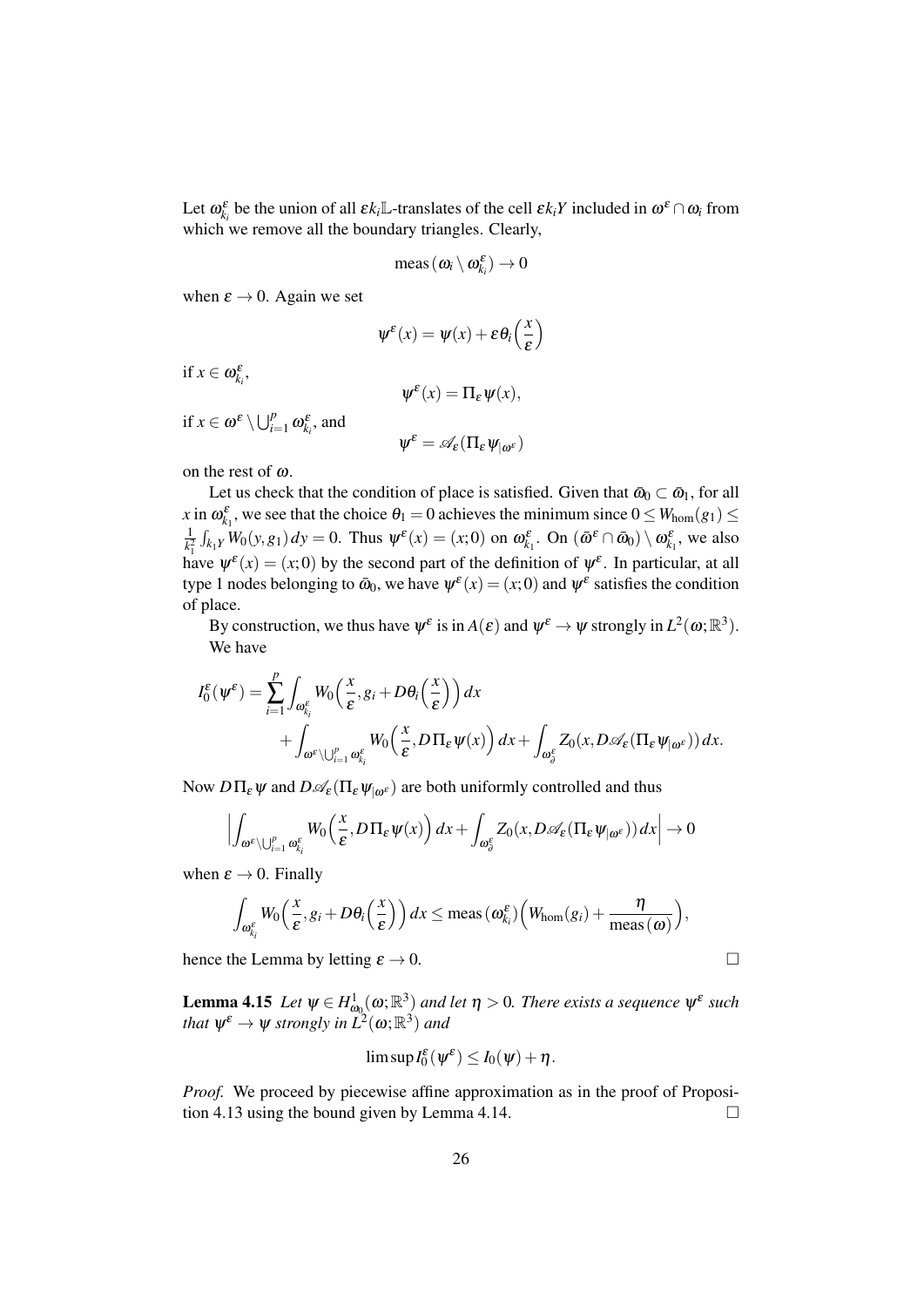We now are in a position to complete the proof of Theorem 4.5.

**Proposition 4.16** *For all*  $\psi \in H_{\omega_0}^1(\omega;\mathbb{R}^3)$ *, we have* 

$$
(\Gamma\text{-}\lim_{\varepsilon\to 0}I^\varepsilon_0)(\psi)=I_0(\psi).
$$

*Proof.* Let  $\varepsilon$  be a sequence that tends to 0. From any subsequence  $\varepsilon'$ , we extract a subsequence  $\varepsilon''$  such that  $I_0^{\varepsilon''}$  $\int_0^{\epsilon}$  is  $\Gamma$ -convergent. By Proposition 4.13, we have

$$
\Gamma\text{-}\lim I_0^{\epsilon''}(\psi)\geq I_0(\psi).
$$

By Lemma 4.15, we also have

$$
\Gamma\hbox{-}\lim I_0^{\epsilon''}(\psi)\leq I_0(\psi)+\eta
$$

for all  $\eta > 0$ . Hence  $\Gamma$ - $\lim I_0^{\varepsilon}$ <sup>*''*</sup>  $I_0^{\epsilon''}(\psi) = I_0(\psi)$  and we conclude by uniqueness of the  $\Gamma$ -limit.  $\Box$ 

The following is an easy consequence of Theorem 4.5.

Corollary 4.17 *The function W*hom *is quasiconvex.*

# 5 Properties of the homogenized energy

First of all, it is quite clear that since the original energy is frame-indifferent, *i.e.*, invariant by the left action of  $SO(3)$ , so is the homogenized energy  $W_{\text{hom}}$ .

We next turn to material symmetry considerations. The material symmetry of *W*<sup>0</sup> is fairly simple, see also [19]. Let  $R \in SO(2)$  be the rotation of angle  $\frac{2\pi}{3}$  and  $S \in SO(2)$  the rotation of angle  $\pi$ .

**Proposition 5.1** *The material symmetry group of*  $W_0$  *contains the circular group*  $C_6$  *of all rotations of angle an integer multiple of*  $\frac{\pi}{3}$ *.* 

*Proof.* We have  $Rs = t - s$  and  $Rt = -s$ . Therefore, for all  $g \in \mathcal{L}(\mathbb{R}^2; \mathbb{R}^3)$ ,

$$
(|g(Rs) - \tau| - 1)^2 + (|g(Rt) - \tau| - 1)^2 + (|\tau| - 1)^2
$$
  
= 
$$
(|g(t) - g(s) - \tau| - 1)^2 + (|-g(s) - \tau| - 1)^2 + (|\tau| - 1)^2
$$
  
= 
$$
(|g(t) - \tau'| - 1)^2 + (|\tau'| - 1)^2 + (|g(s) - \tau'| - 1)^2
$$

if we set  $\tau' = g(s) + \tau$ . Taking infima with respect to  $\tau$  on the left and  $\tau'$  on the right, we obtain

$$
W_0(y,gR)=W_0(y,g).
$$

Similarly, we have  $S_s = -s$  and  $St = -t$  and

$$
(|g(Ss) - \tau| - 1)^2 + (|g(St) - \tau| - 1)^2 + (|\tau| - 1)^2
$$
  
=  $(|-g(s) + \tau'|-1)^2 + (|-g(t) + \tau'|-1)^2 + (|\tau'|-1)^2$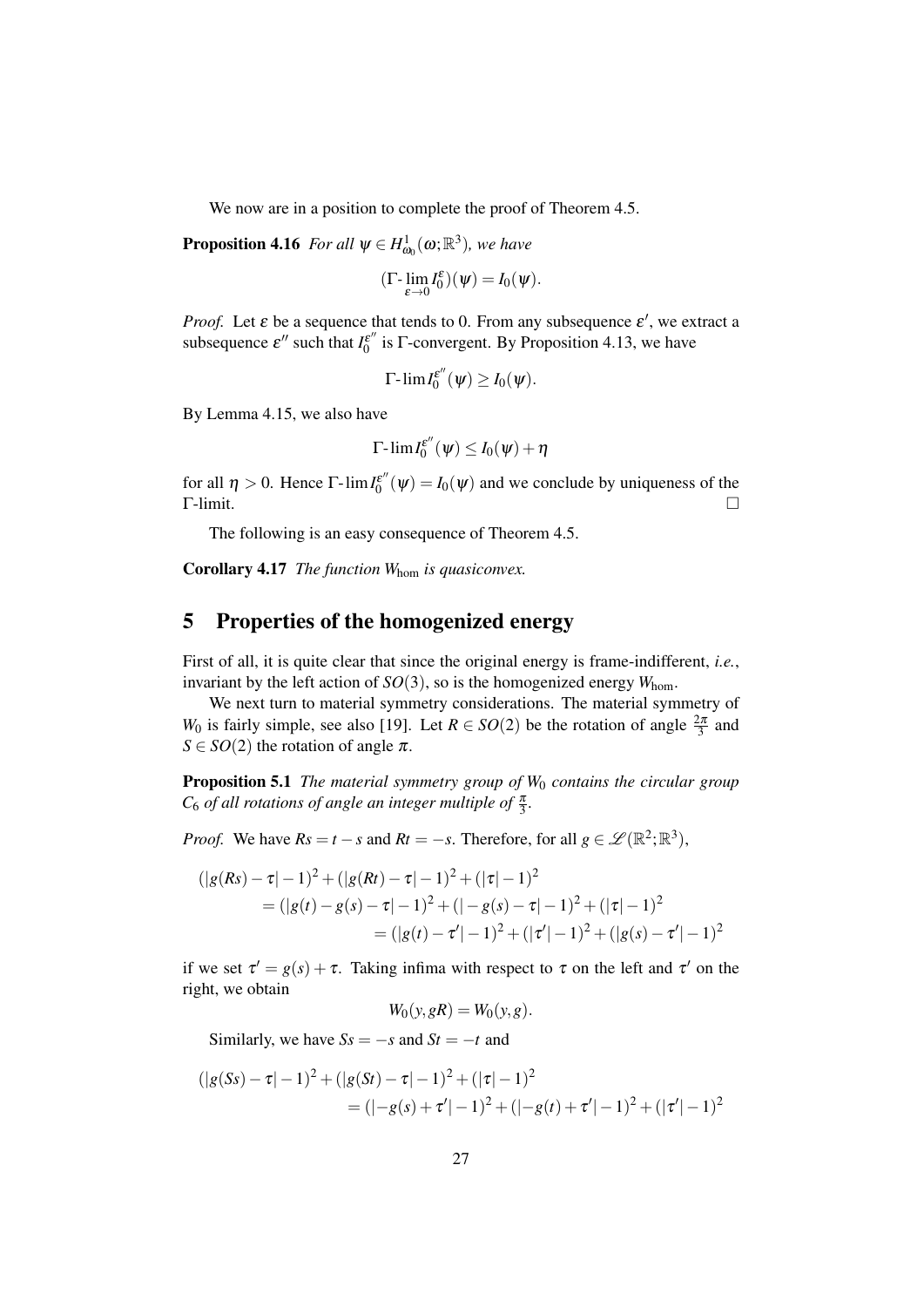by letting  $\tau' = -\tau$ . Thus

$$
W_0(y, gS) = W_0(y, g).
$$

The two rotations  $R$  and  $S$  generate the group  $C_6$ , which is thus a subgroup of the material symmetry group of  $W_0$ .

For  $k \in \mathbb{N}^*$ , we let

$$
W_{kY}(g) = \frac{1}{k^2} \inf_{\theta \in A(kY)} \int_{kY} W_0(y, g + D\theta(y)) \, dy. \tag{34}
$$

The lack of symmetry of the integer multiples of the unit cell as well as numerical evidence show that we cannot expect  $W_{kY}$  to be right-*R* invariant for *k* fixed. We will expand on this in the next section. Right-*R* invariance is however recovered in the  $k \rightarrow +\infty$  limit as we now proceed to show.

Proposition 5.2 *The material symmetry group of W*hom *contains the circular group C*6*.*

*Proof.* For all  $q \in \mathbb{N}^*$ , we consider the hexagons  $H_q$  of maximal size inscribed in *kY* with  $k = 2q$ , see Figure 7 below. We let  $A(H_q)$  be the set of piecewise affine functions on the lattice that vanish on ∂*H<sup>q</sup>* and we likewise define



Figure 7: The hexagon  $H_q$ . Also figured is the microstructure around the center  $y_q$ to make *R*-invariance clear.

Let  $\bar{H}$  be the hexagon of unit area such that  $H_q = \sqrt{3}q\bar{H}$ . We have

$$
W_{H_q}(g) = \inf_{\psi \in A((\sqrt{3}q)^{-1})} \int_{\bar{H}} W_0((\sqrt{3}q)^{-1}x, D\psi(x)) dx,
$$

where  $A((\sqrt{3}q)^{-1})$  denotes the set of piecewise affine continuous functions on the scaled lattice on  $\overline{H}$  that satisfy the boundary condition of place  $\psi(x) = g(x)$  on  $\partial \overline{H}$ .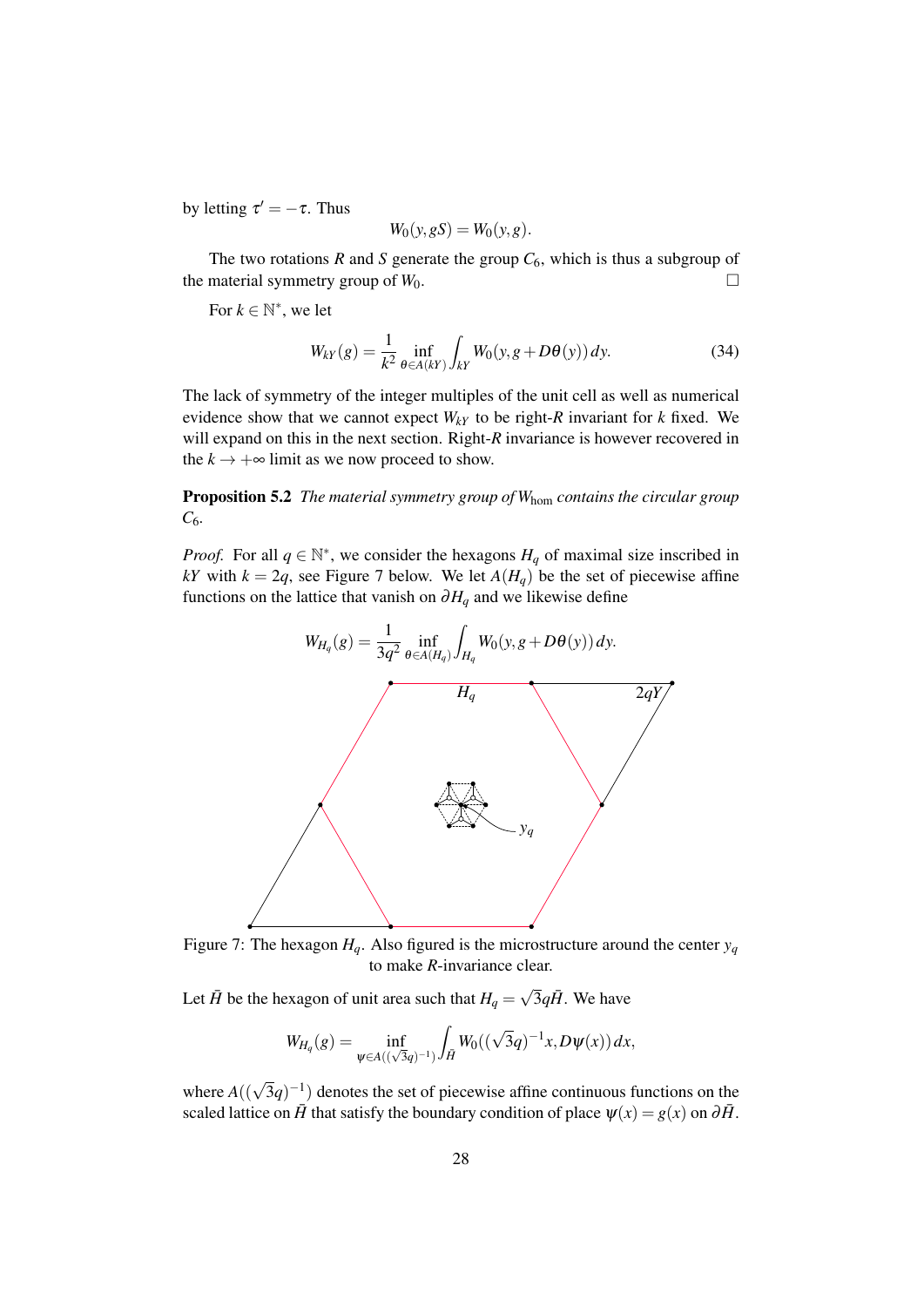We use the general Γ-convergence result of Proposition 4.16, which also applies for this boundary condition and deduce that

$$
W_{H_q}(g) \to \inf_{\theta \in H_0^1(H; \mathbb{R}^3)} \int_{\overline{H}} W_{\text{hom}}(g + D\theta(x)) dx \text{ when } q \to +\infty.
$$

By Corollary 4.17, we know that *W*hom is quasiconvex, which means that

$$
\inf_{\theta \in H_0^1(H; \mathbb{R}^3)} \int_{\bar{H}} W_{\text{hom}}(g + D\theta(x)) dx = W_{\text{hom}}(g).
$$

We thus have an alternate representation formula for the homogenized energy density,

$$
W_{\text{hom}}(g) = \lim_{q \to +\infty} \left( \frac{1}{3q^2} \inf_{\theta \in A(H_q)} \int_{H_q} W_0(y, g + D\theta(y)) \, dy \right).
$$

Now it is apparent from Figure 7 that  $H_q$  is invariant by rotation of *R* around its center node  $y_q$ , and moreover that we have

$$
W_0(y, g) = W_0(R(y - y_q) + y_q, g) = W_0(R(y - y_q) + y_q, gR)
$$

by Proposition 5.1 for the second equality. Therefore, for all  $\theta \in A(H_q)$ , we have

$$
\int_{H_q} W_0(y, gR + D\theta(y)) dy = \int_{H_q} W_0(R(y - y_q) + y_q, (g + D\theta(y)R^{-1})R) dy
$$
  
\n
$$
= \int_{H_q} W_0(z, (g + D\tilde{\theta}(z))R) dz
$$
  
\nwith the change of variables  $z = R(y - y_q) + y_q$ ,  $\tilde{\theta}(z) = \theta(y)$   
\n
$$
= \int_{H_q} W_0(z, g + D\tilde{\theta}(z)) dz
$$

by Proposition 5.1 again. Therefore

$$
W_{H_q}(gR) = W_{H_q}(g) \text{ hence } W_{\text{hom}}(gR) = W_{\text{hom}}(g).
$$

Right-*S* invariance can be seen directly on the integer multiples of *Y*. Indeed, for all  $\theta \in A(kY)$ , we have

$$
\int_{kY} W_0(y, gS + D\theta(y)) dy = \int_{kY} W_0(y, -g + D\theta(y)) dy
$$
  
= 
$$
\int_{kY} W_0(y, g - D\theta(y)) dy,
$$

and thus

$$
W_{kY}(gS) = W_{kY}(g)
$$

for all *k*, which implies

$$
W_{\text{hom}}(gS) = W_{\text{hom}}(g).
$$

Again, *R* and *S* generate  $C_6$ , which completes the proof.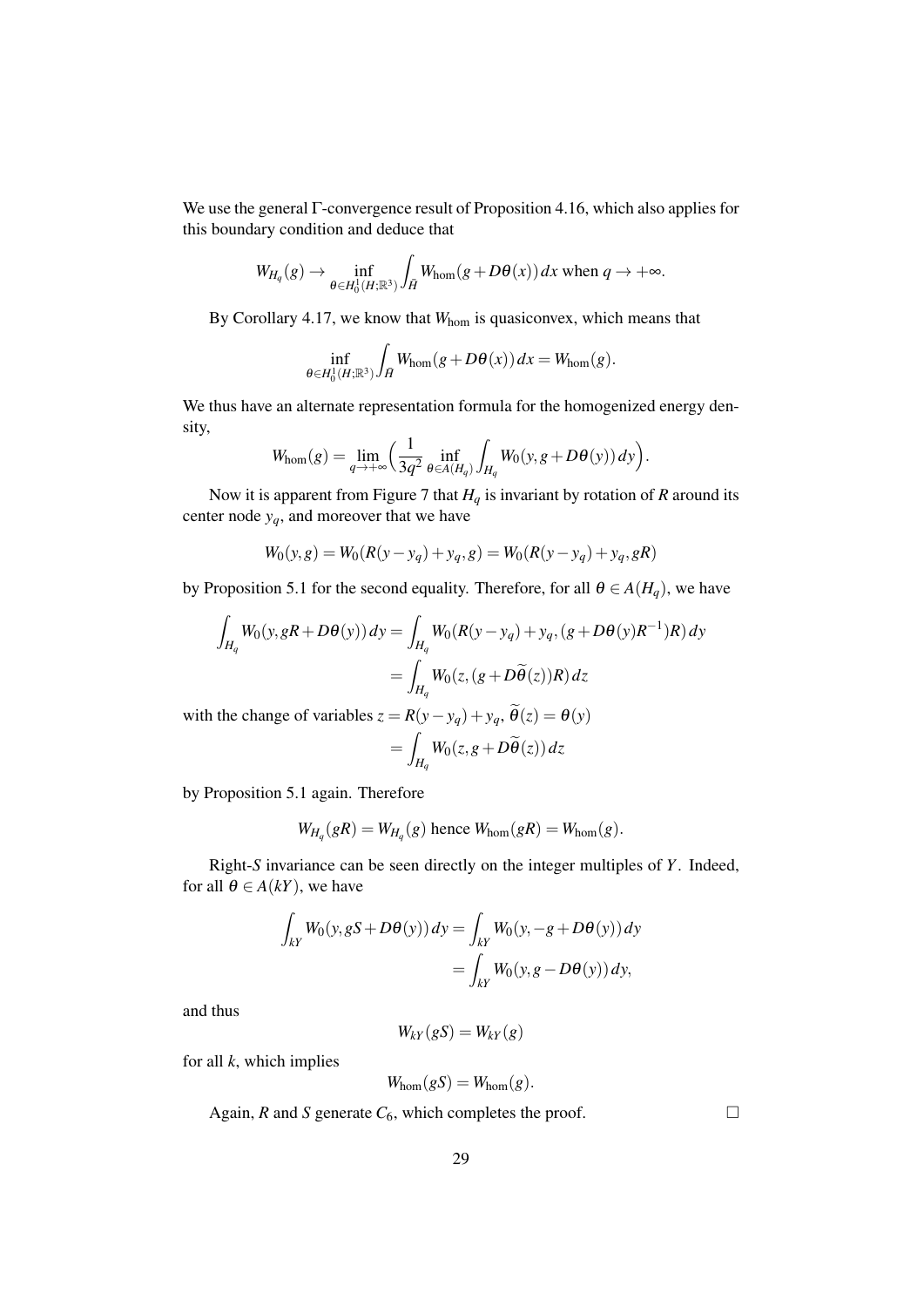It is very likely that the material symmetry group of *W*hom is exactly*C*6. We will give some numerical evidence in the next section. We now turn to other properties of interest of  $W_0$  and  $W_{\text{hom}}$ .

**Proposition 5.3** Let  $g \in \mathcal{L}(\mathbb{R}^2; \mathbb{R}^3)$ . We denote by  $A_1$ ,  $A_2$  and  $A_3$  the images of the *three vertices of the reference triangle T<sup>f</sup> by the linear mapping g. We have*

*i)*  $W_0(0,g) = 0$  *if and only if the radius*  $r_g$  *of the circumcircle of the triangle A*<sub>1</sub>*A*<sub>2</sub>*A*<sub>3</sub> *is such that*  $r_g \leq 1$ *. If*  $r_g < 1$ *, then the infimum in the definition of*  $W_0$  *is attained at a vector* τ *that is out of the range of g.*

*ii)*  $W_0(0,g) > 0$  *if and only if the radius*  $r_g$  *of the circumcircle of the triangle*  $A_1A_2A_3$  *is such that*  $r_g > 1$ *. The infimum in the definition of*  $W_0$  *is attained at a vector* τ *that belongs to the range of g.*

In the degenerate cases, we consider that the radius  $r_g$  is equal to 0 if  $A_1 = A_2$ *A*<sub>3</sub>,  $|A_1 - A_3|$  if  $A_1 = A_2 \neq A_3$  and the permutations thereof, and  $+\infty$  if the three points are aligned and distinct.

*Proof.* We only deal with the nondegenerate cases, *i.e.*, when the three points are affinely independent. The remaining cases are left to the reader.

It is easier to go back to the initial formulations in terms of nodes, so that *A<sup>i</sup>* denote the position of the three reference type 1 nodes in space, and we let *M* denote the position in space of the reference type 2 node attached to the three type 1 nodes. We thus seek to minimize the function

$$
F: M \mapsto \sum_{i=1}^{3} (|M - A_i| - 1)^2
$$

over  $\mathbb{R}^3$  and recover  $\tau = M - A_1$  afterwards.

It is clear that the minimum is attained. Assume first that  $r_g \leq 1$ . We can thus pick  $\alpha$  such that  $\alpha^2 + r_g^2 = 1$ . Placing *x* on the normal to the plane spanned by the triangle and passing through the circumcenter, at a distance  $\pm \alpha$  of the plane, we see that  $F(x) = 0$ . Thus in this case,  $W_0(0,g) = 0$ . Moreover, if  $r_g < 1$ , then  $\alpha \neq 0$ and the two minimizing type 2 node positions are out of plane.

Assume now that  $r_g > 1$  and that the minimum is attained out of plane. The vectors  $(M - A_i)_{i=1,2,3}$  are thus linearly independent. Moreover, since *F* is differentiable out of the plane, it follows that  $\nabla F(M) = 0$ . This means that

$$
0 = \sum_{i=1}^{3} \frac{|M - A_i| - 1}{|M - A_i|} (M - A_i).
$$

But at least one of the terms  $|M - A_i| - 1$  is nonzero, since  $r_g > 1$ , contradiction. Therefore, the minimum is attained in the plane, and since there is no point in the plane at distance 1 of all three vertices, it follows that  $W_0(0, g) > 0$  in this case.  $\Box$ 

**Corollary 5.4** *Let*  $g \in \mathcal{L}(\mathbb{R}^2; \mathbb{R}^3)$  *be such that*  $r_g \leq 1$ *. Then*  $W_{\text{hom}}(g) = 0$ *.*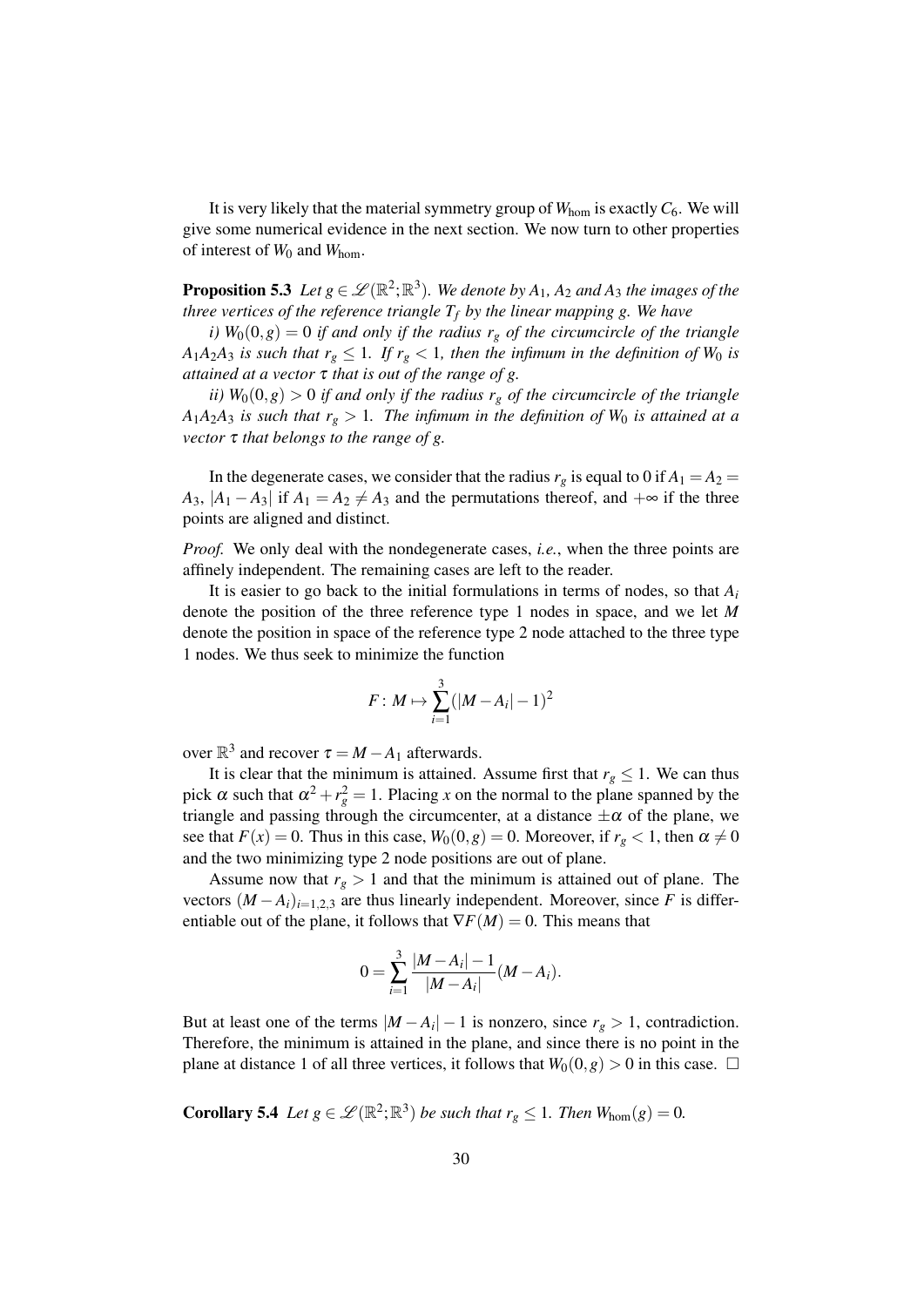The meaning of Corollary 5.4 is that the graphene sheet shares with nonlinear membranes a property of degeneracy under compression. However, compression for a nonlinear membrane is expressed in terms of the singular values of the deformation gradient being smaller than one, see [13], which is not the case for the condition on the circumcircle radius, which is a lot more subtle. In fact, we have that *W*<sub>hom</sub> vanishes on the rank-1-convex hull of the set of *g* such that  $r_g \leq 1$ .

**Corollary 5.5** *The function*  $W_0$  *is not convex with respect to g.* 

*Proof.* Indeed, the set of linear mappings *g* such that  $r_g \le 1$  is not convex. Consider for instance the segment  $g_{\lambda} = (\lambda id + (1 - \lambda)j; 0)$  for  $\lambda \in [0, 1]$ , where  $id(s) = s$ , *id*(*t*) = *t* and *j*(*s*) = −*t* and *j*(*t*) = −*s*. It is easy to check that *r*<sub>*g*λ</sub> > 1 for all  $\lambda \in \left[\frac{1}{2}, \frac{2}{5}\right]$  and *r<sub><i>g*</sub></sub> < 1 elsewhere on the segment.  $\lambda \in \mathcal{g}^1_{\overline{\mathcal{R}}}$  $\frac{1}{3}, \frac{2}{3}$  $\frac{2}{3}$ [ and  $r_{g\lambda} \le 1$  elsewhere on the segment.

# 6 Numerical study and remarks on the Cauchy-Born rule

The representation formula for  $W_{\text{hom}}$  is not very explicit, and neither is that for *W*<sub>0</sub>. Therefore, it is not easy to obtain quantitative information on *W*<sub>hom</sub>. We thus resort to numerical simulation and numerical observations lead us to a few remarks concerning the Cauchy-Born rule.

Let us briefly recall that the Cauchy-Born rule a priori concerns atomic crystals that are constrained by their own dimension, for instance a 2d crystal undergoing 2d deformations, which is not our case here. There is however a connection, as we will see shortly, both in the 2d-3d and 2d-2d cases. In the case of a complex lattice, such as here, the Cauchy-Born rule dictates that when a crystal is submitted to a homogeneous boundary condition of place  $\psi(x) = g(x)$  with *g* linear, the type 1 nodes should globally deform according to *g* and the type 2 nodes should relax the local energy inside each cell, see [10, 12]. The second part of the Cauchy-Born rule is exactly what  $W_0$  does.

Interestingly enough, we observe numerically that for some *g*, the Cauchy-Born rule seems to apply in our case, whereas for other values of *g*, it appears to fail. We should emphasize that the hexagonal lattice is not especially engineered toward exhibiting this behavior, which emerges naturally.

We thus compute  $W_{kY}(g)$  for various values of *k* and *g*. Here also, it is more convenient to work directly on the initial discrete node formulation rather than on the continuous formulation, especially since we do not have a closed form expression for *W*0. Energy minimization is performed by using the Polak-Ribière nonlinear conjugate gradient algorithm, which works quite well. Since the problem is non convex, we use random initial conditions to start the algorithm in order to avoid getting trapped at a local minimum as much as possible. All computations are performed with Scilab (http://www.scilab.org/). We use orthogonal Cartesian coordinates instead of the oblique system used in the theoretical discussion and 3 × 2 matrices *F* as deformation gradients instead of differentials  $g \in \mathcal{L}(\mathbb{R}^2; \mathbb{R}^3)$ for numerical convenience. The value of  $\kappa$  is always 1.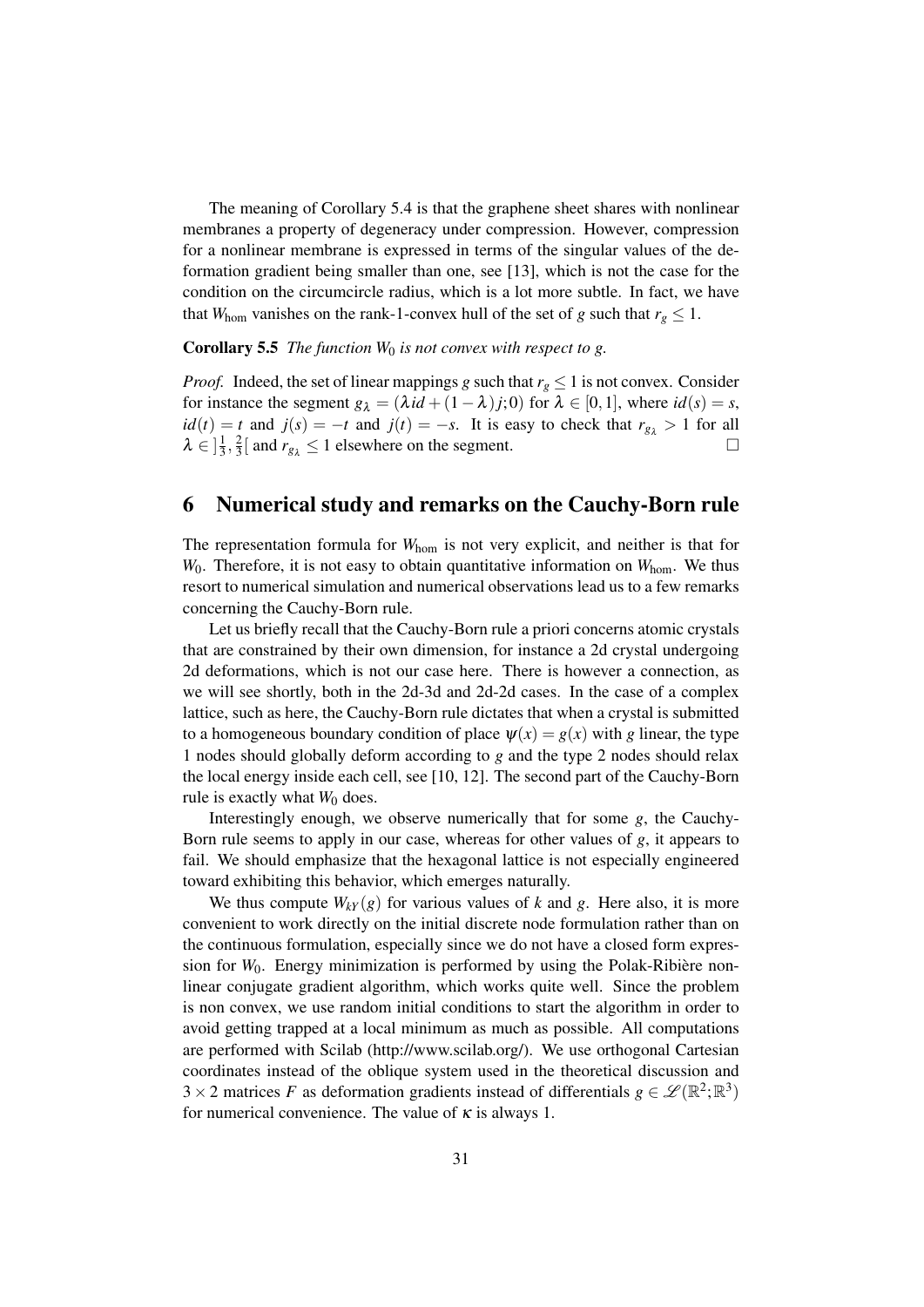First we show a Cauchy-Born configuration of nodes that numerically achieves the minimum in formula (34) for

$$
F = \begin{pmatrix} \frac{2}{\sqrt{3}} & -\frac{2}{3} \\ 0 & \frac{4}{3} \\ 0 & 0 \end{pmatrix}, k = 10.
$$



Figure 8. Planar Cauchy-Born configuration, 84 iterations of gradient.

In this case, it is observed that  $W_{kY}(F)$  does not depend on *k* and that the equilibrium configuration for each *k* is the periodic repetition of the Cauchy-Born configuration in one cell, where the four type 1 nodes follow *F* and the type 2 node assumes the position that minimizes  $W_0$  in the plane. The numerical results for such values of the gradient *F* strongly suggest that  $W_{\text{hom}}(F) = W_0(y, F)$  where *y* is any point in the reference full triangle  $T_f$ . Note that the initial condition for the gradient algorithm is always random and out of plane.

Next we show a non Cauchy-Born configuration that is achieved for

$$
F = \begin{pmatrix} 1 & -\frac{2\sqrt{3}}{3} \\ 0 & \frac{1}{2} \\ 0 & 0 \end{pmatrix}, k = 10.
$$



Figure 9. Nonplanar, non Cauchy-Born configuration, 467 iterations of gradient.

Several interesting things are observed in this case. First of all, most type 2 nodes appear to be inplane with their attached type 1 nodes, indicating a strictly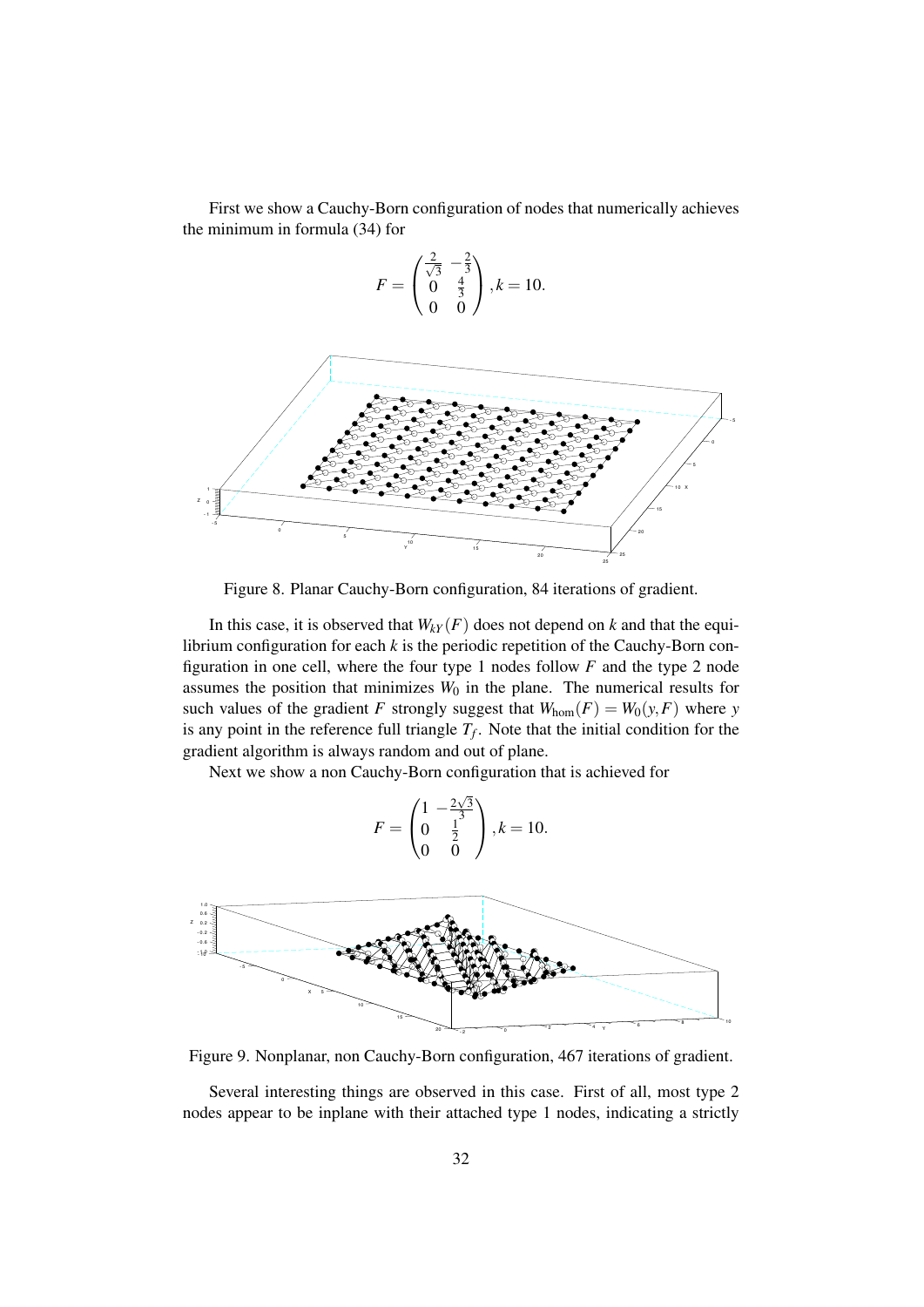positive value of *W*<sup>0</sup> in most cells. The type 1 nodes however do not follow *F* in the interior but arrange themselves in 3d folding patterns as seen on Figure 9. Finally,  $W_{kY}(F)$  is strictly decreasing with respect to *k* as shown in Figure 10. This indicates that taking the infimum with respect to  $k$  in formula (26) is necessary and that we have  $W_{\text{hom}}(F) < W_0(y, F)$  for this value of *F*, as opposed to the case considered in the previous computation. It should be noted that the necessity of minimizing over integer multiples of the unit cell in nonconvex homogenization was first proved in [17] in the continuous case. Recent examples in the continuous and discrete cases were given in [3].



Figure 10. Plot of  $W_{kY}(F)$  against *k*.

As a side note regarding the Cauchy-Born rule in the context of atomic crystals, we observe that the same computation with the same *F* restricted to planar deformations yields a planar non Cauchy-Born configuration. Hence, the Cauchy-Born rules also appears to fail for a 2d-hexagonal crystal, see [12].

We now test material symmetry. Figure 11 below shows  $W_{kY}(FQ(\theta))$  with the same *F* as before,  $Q(\theta) \in SO(2)$  of angle  $\theta \in [0, \pi]$ , plotted against  $\theta$  (this is for  $k = 50$ ).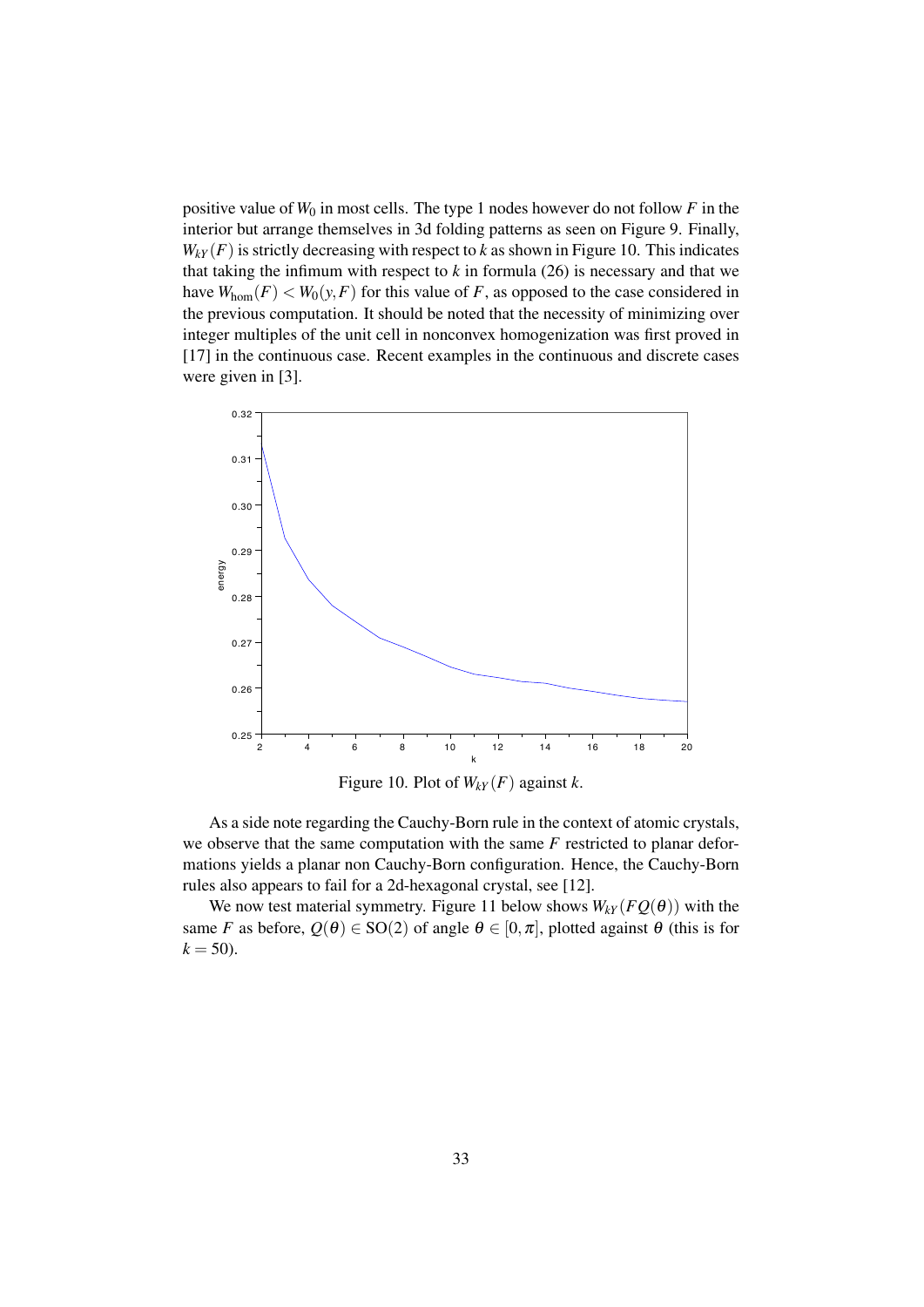

Figure 11. Plot of  $W_{50Y}(FQ(\theta))$  against  $\theta$ .

Again, an interesting Cauchy-Born vs. non Cauchy-Born phenomenon is observed. For energies below approximately 0.13, the minimizing node configuration is the planar Cauchy-Born configuration. Hence, the corresponding parts of the graph do not depend on *k* (and this is a strong indication that the material symmetry group is exactly  $C_6$ ). This behavior is presumably related to the low-energy Cauchy-Born regime evidenced in [8] for crystals confined in their own dimension. See also the remarks on material symmetry made in [2], section 4.3.

In the Cauchy-Born regime of the previous plot, the convergence of the algorithm is fairly fast, with between 440 and 500 iterations of gradient. Energies above 0.13 exhibit non Cauchy-Born, 3d folding patterned minimizing configurations, and dependence on *k*. The convergence of the algorithm is dramatically slower, with a number of gradient iterations between 2000 and 5000.

Also shown on the plot are the values of the energy for  $\theta = 0, \pi/3, 2\pi/3$  and  $\pi$ , which are slightly different: a difference of the order of  $2 \cdot 10^{-3}$  is observed (also decreasing with *k*), which shows that  $W_{kY}$  is not  $Q(\pi/3)$  nor  $Q(2\pi/3)$  rightinvariant, as expected. Here is a closeup of Figure 11 showing the difference between the values of  $W_{kY}(FQ(\theta))$  for  $\theta = 0$  and  $\theta = \pi/3$  more clearly: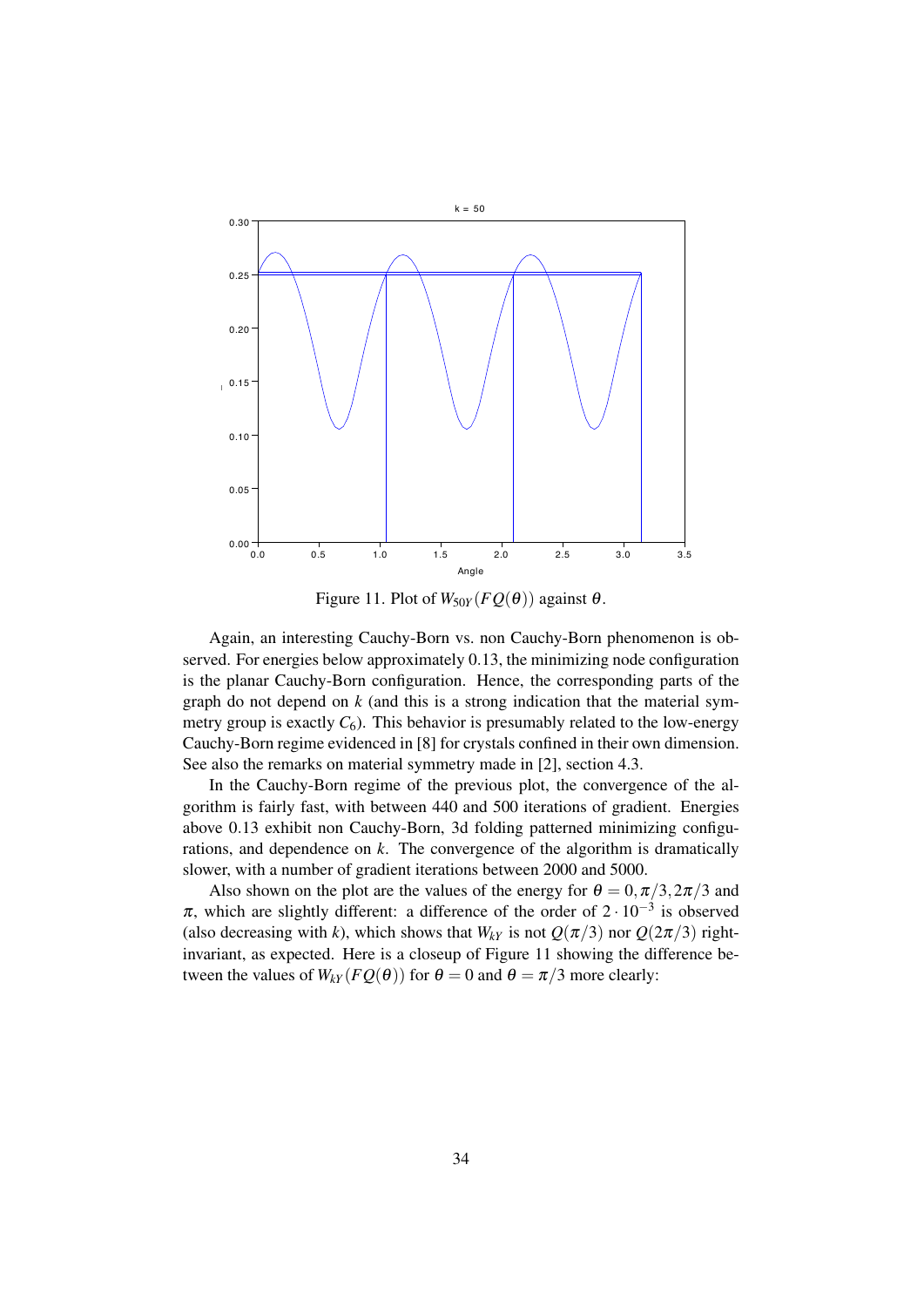

Figure 11bis. Closeup of the previous plot.

a convexification when  $k \rightarrow +\infty$ , even on segments the endpoints of which differ convex remains unanswered. All the numerical tests we performed tend to point to a convexification when  $k \to +\infty$ , even on segments the endpoints of which differ by a rank-two matrix. Even for good candidates for being po We have seen that  $W_0$  is not convex, cf. Corollary 5.5, and there is plenty of numerical evidence that neither is  $W_{kY}$ . The question of whether or not  $W_{hom}$  is convex remains unanswered. All the numerical tests we performed tend to point to such as the points corresponding to the local maxima in Figure 11, if we plot the energies on the tangent to the curve  $\theta \mapsto FQ(\theta)$ , we obtain the behavior shown below in Figure 12.



Figure 12. Plots of  $W_{kY}$  on the tangent to  $\theta \mapsto FQ(\theta)$  at  $\theta = 0.14$ . From top to bottom curves:  $k = 3, 5, 10, 20, 30$ .

The small irregularities in some of the curves are execution dependent, which means that they are presumably due to the random initial conditions and the presence of several local minima or almost minima. They tend to disappear as *k* increases and the general features of the set of curves are nonetheless always the same. It would thus not be a huge surprise if  $W_{\text{hom}}$  turned out to be convex.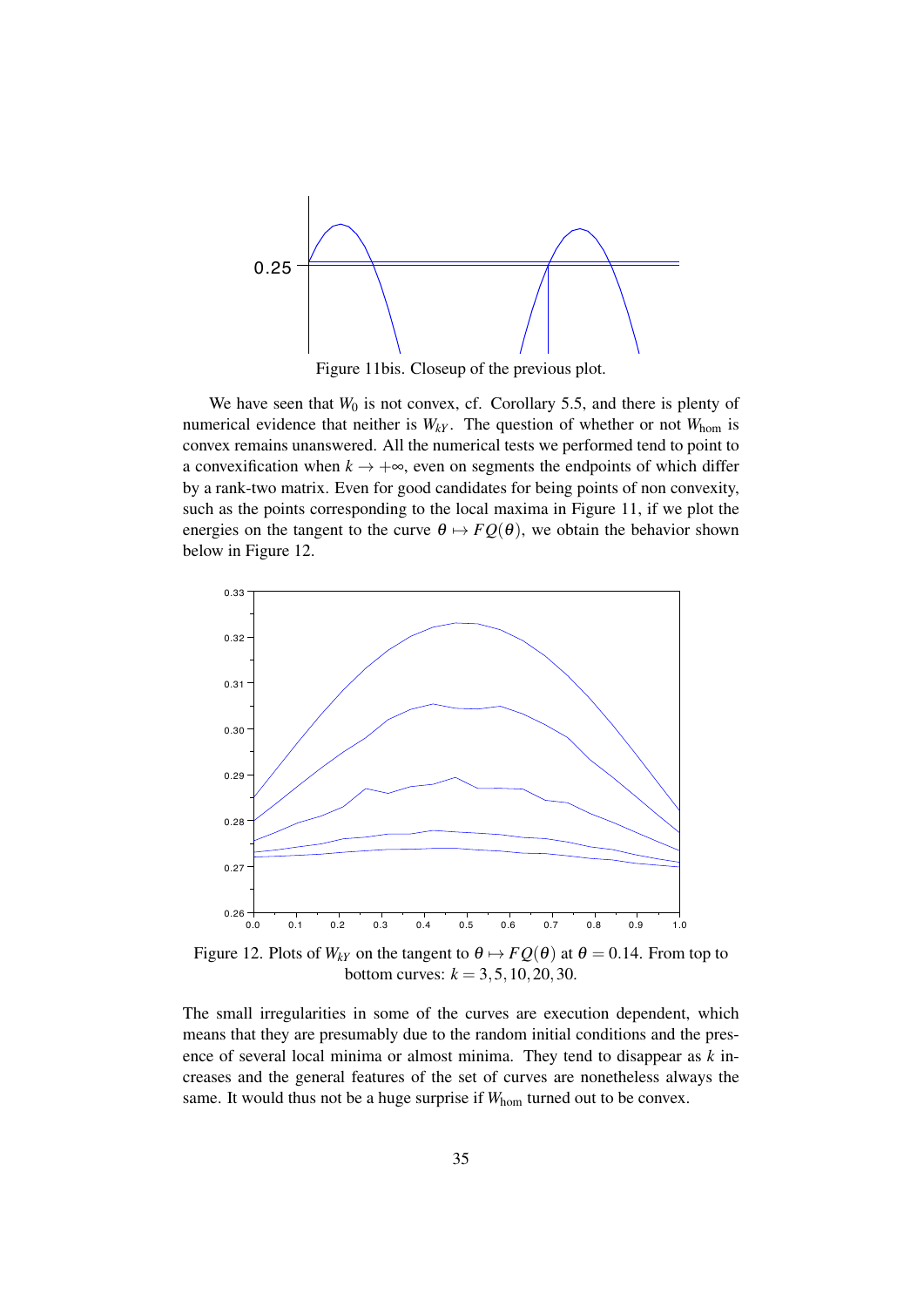## References

- [1] R. Alicandro, M. Cicalese, A general integral representation result for continuum limits of discrete energies with superlinear growth, *SIAM J. Math. Anal.* 36 (2004), no. 1, 1–37.
- [2] R. Alicandro, M. Cicalese, A. Gloria, Integral representation results for energies defined on stochastic lattices and application to nonlinear elasticity, *Arch. Rational Mech. Anal.* 200 (2011), 881–943, DOI: 10.1007/s00205-010-0378- 7.
- [3] M. Barchiesi, A. Gloria, New counterexamples to the cell formula in nonconvex homogenization, *Arch. Rational Mech. Anal.* 195 (2010), 991–1024, DOI: 10.1007/s00205-009-0226-9.
- [4] X. Blanc, C. Le Bris, P.-L. Lions, From molecular models to continuum mechanics, *Arch. Rational Mech. Anal.* 164 (2002), no. 4, 341–381.
- [5] A. Braides, M.S. Gelli, *From Discrete to Continuum: a Variational Approach*, Lecture Notes, SISSA, Trieste (2000).
- [6] A. Braides, M.S. Gelli. Continuum limits of discrete systems without convexity hypotheses. *Math. Mech. Solids*, 7 (2002), 41–66.
- [7] D. Caillerie, A. Mourad, A. Raoult, Discrete homogenization in graphene sheet modeling, *J. Elast.*, 84 (2006), 33–68.
- [8] S. Conti, G. Dolzmann, B. Kirchheim, S. Müller, Sufficient conditions for the validity of the Cauchy-Born rule close to  $SO(n)$ , *J. Eur. Math. Soc.* 8, (2006), 515–539, DOI: 10.4171/JEMS/65.
- [9] G. Dal Maso, *An Introduction to* Γ*-Convergence*, Progress in Nonlinear Differential Equations and Their Applications, Birkäuser, Basel (1993).
- [10] W. E, P. Ming, Cauchy-Born rule and the stability of crystalline solids: Static problems, *Arch. Rational Mech. Anal.*, 183 (2007), 241–297.
- [11] J.L. Ericksen, On the Cauchy-Born rule, *Math. Mech. Solids*, vol. 13 (2008), 199–220.
- [12] G. Friesecke, F. Theil, Validity and failure of the Cauchy-Born hypothesis in a two-dimensional mass-spring lattice, *J. Nonlinear Sci.*, vol. 12 (2002), 445–478.
- [13] H. Le Dret, A. Raoult, The nonlinear membrane model as variational limit of nonlinear three-dimensional elasticity, *J. Math. Pures Appl.*, 75 (1995), 551–580.